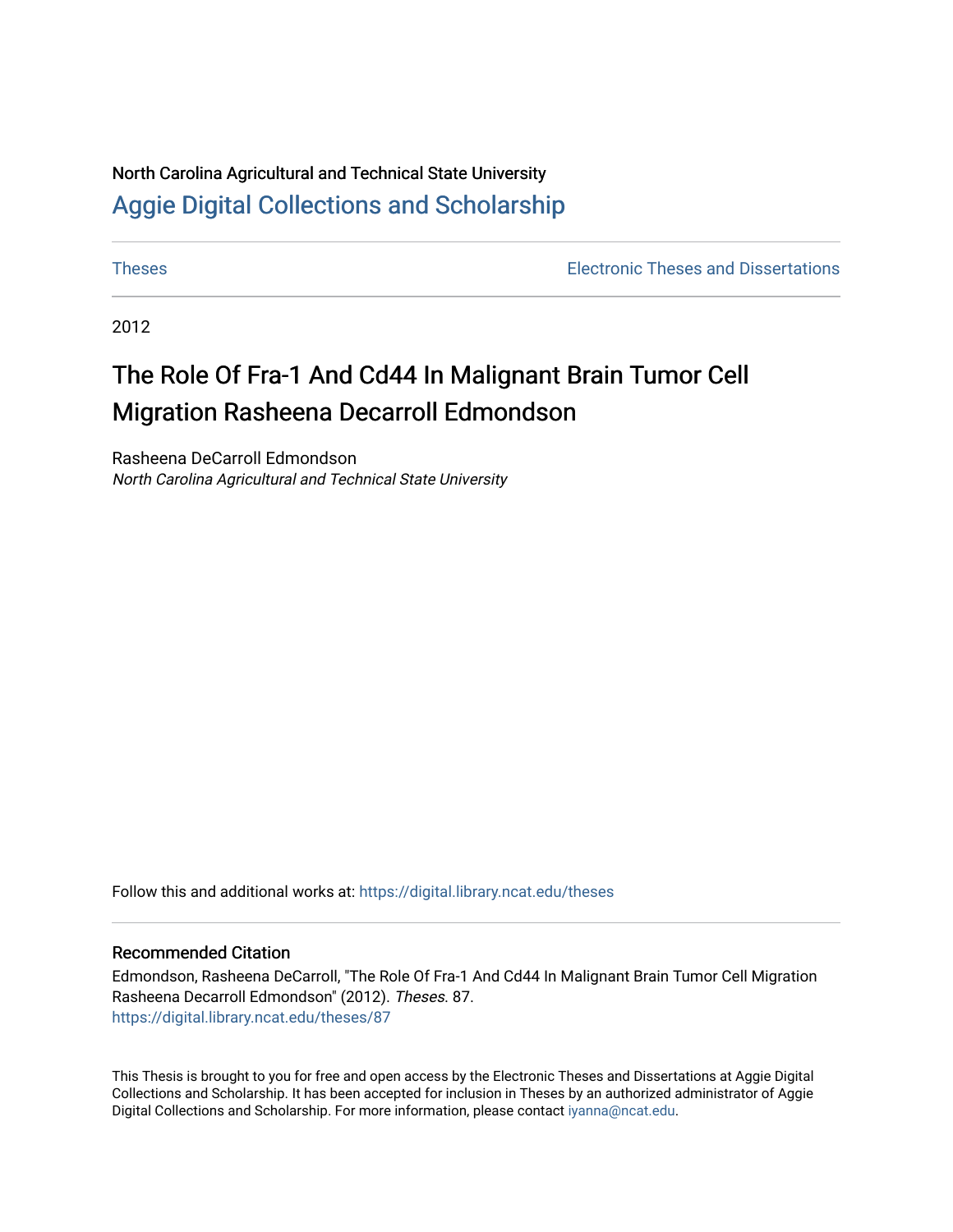The Role of Fra-1 and CD44 in Malignant Brain Tumor Cell Migration Rasheena DeCarroll Edmondson North Carolina A&T State University

A thesis submitted to the graduate faculty

in partial fulfillment of the requirements for the degree of

MASTER OF SCIENCE

Department: Biology

Major: Biology

Major Professor: Dr. Patrick Martin

Greensboro, North Carolina

2012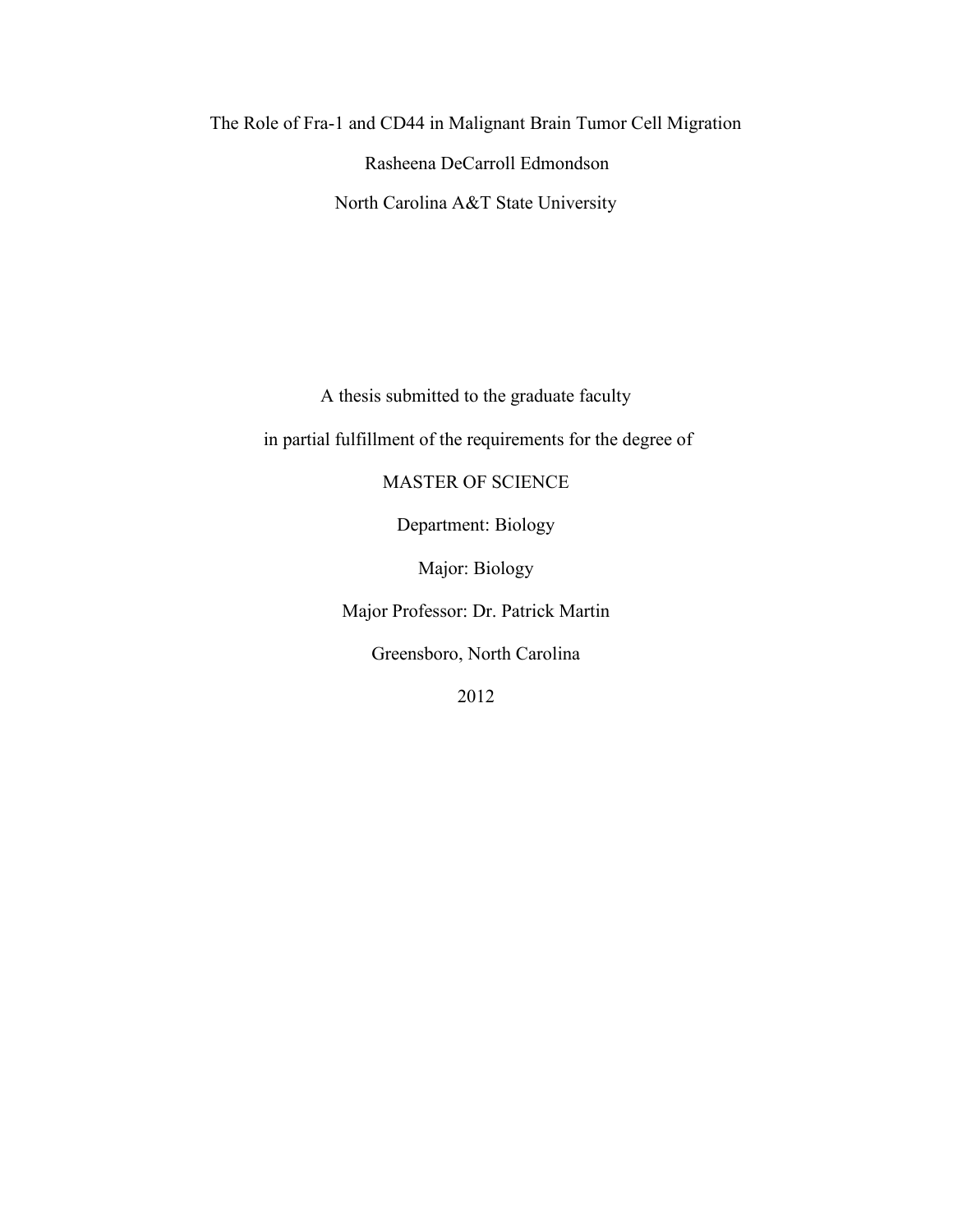School of Graduate Studies North Carolina Agricultural and Technical State University

This is to certify that the Master's Thesis of

Rasheena DeCarroll Edmondson

has met the thesis requirements of North Carolina Agricultural and Technical State University

> Greensboro, North Carolina 2012

> > Approved by:

 $\_$  , and the contribution of the contribution of  $\_$  . The contribution of the contribution of  $\mathcal{L}_\mathcal{A}$ 

 $\_$  , and the contribution of the contribution of  $\_$  . The contribution of the contribution of  $\mathcal{L}_\mathcal{A}$ 

Dr. Patrick Martin Dr. Perpetua Muganda Major Professor Committee Member

Dr. Zandra Pinnix Dr. Mary Smith

Department Chairperson

Dr. Sanjiv Sarin Associate Vice Chancellor for Research and Graduate Dean

 $\mathcal{L}_\text{max}$  , and the contract of the contract of the contract of the contract of the contract of the contract of the contract of the contract of the contract of the contract of the contract of the contract of the contr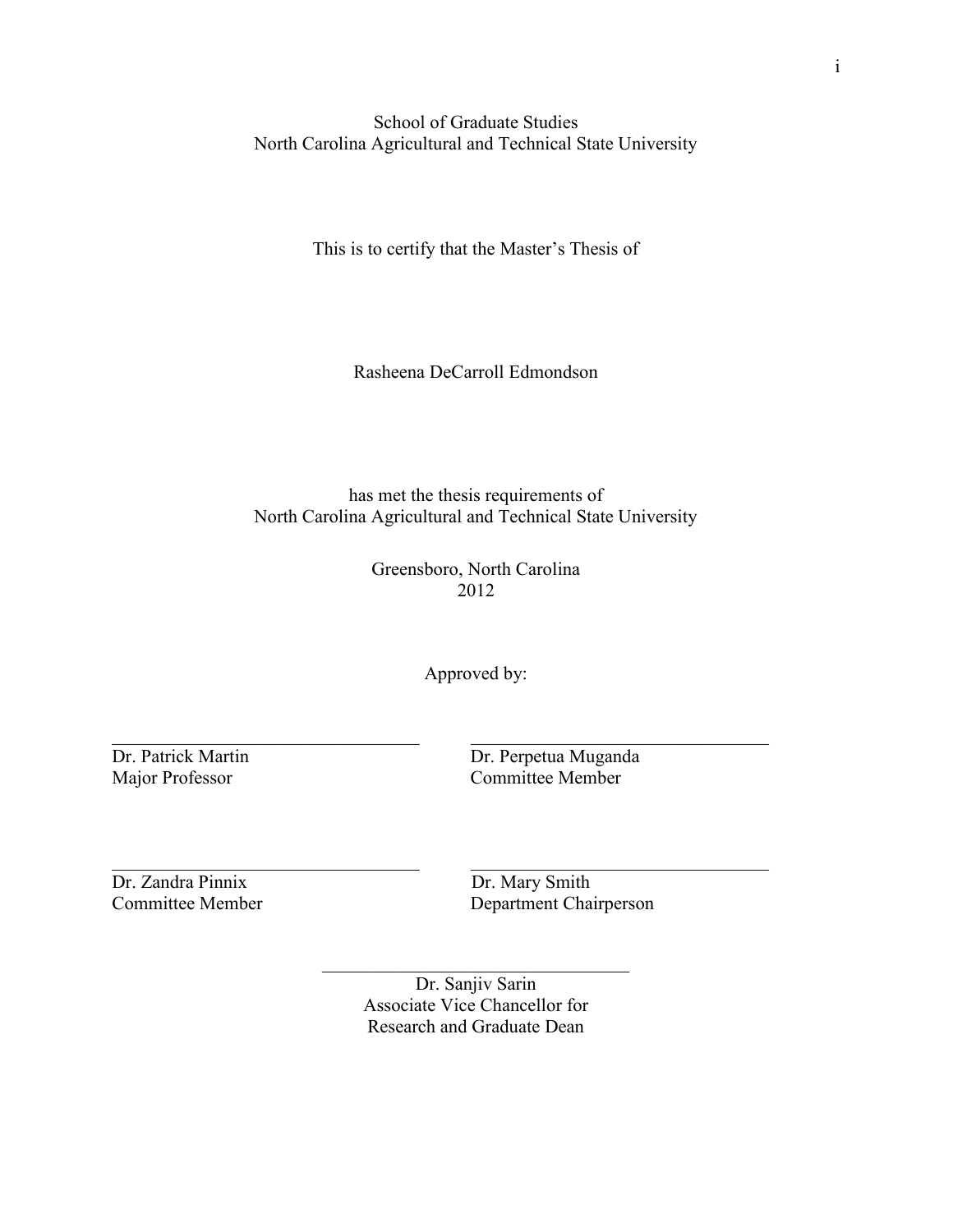## Biographical Sketch

Rasheena DeCarroll Edmondson was born January 14, 1988, in Wilson, North Carolina to Robert and Judy Edmondson. She was raised in the small town of Lucama, North Carolina. From 2006 to 2010, she attended Elizabeth City State University where she received a Bachelor of Science degree in Biology. She is a candidate for the Master of Science degree in Biology in 2012.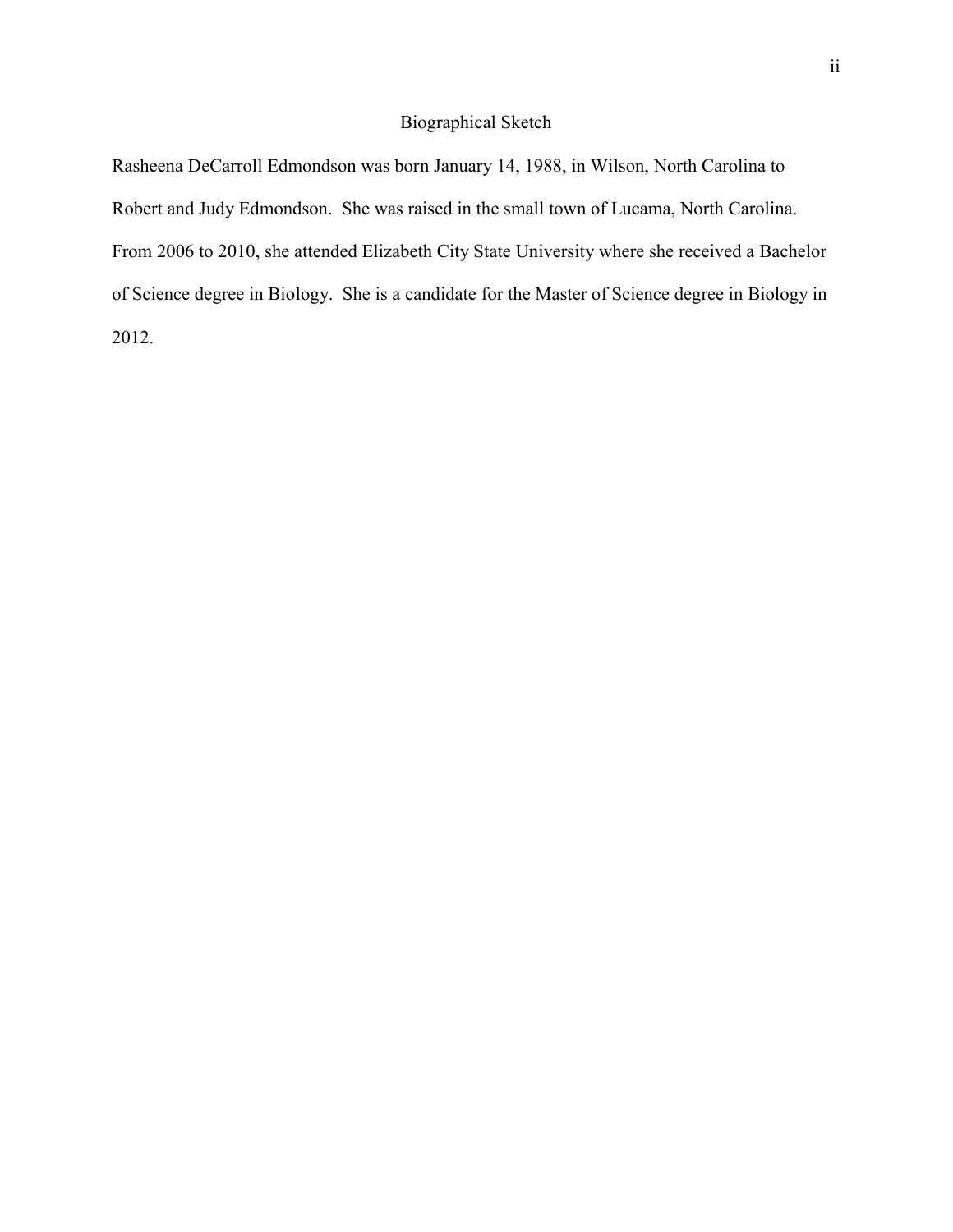## Dedication

To my grandfather, Robert Clanzo Edmondson, and beautiful grandmother, Lillie Bell Forsythe. I miss and love you both so much. I dedicate this in memory of you.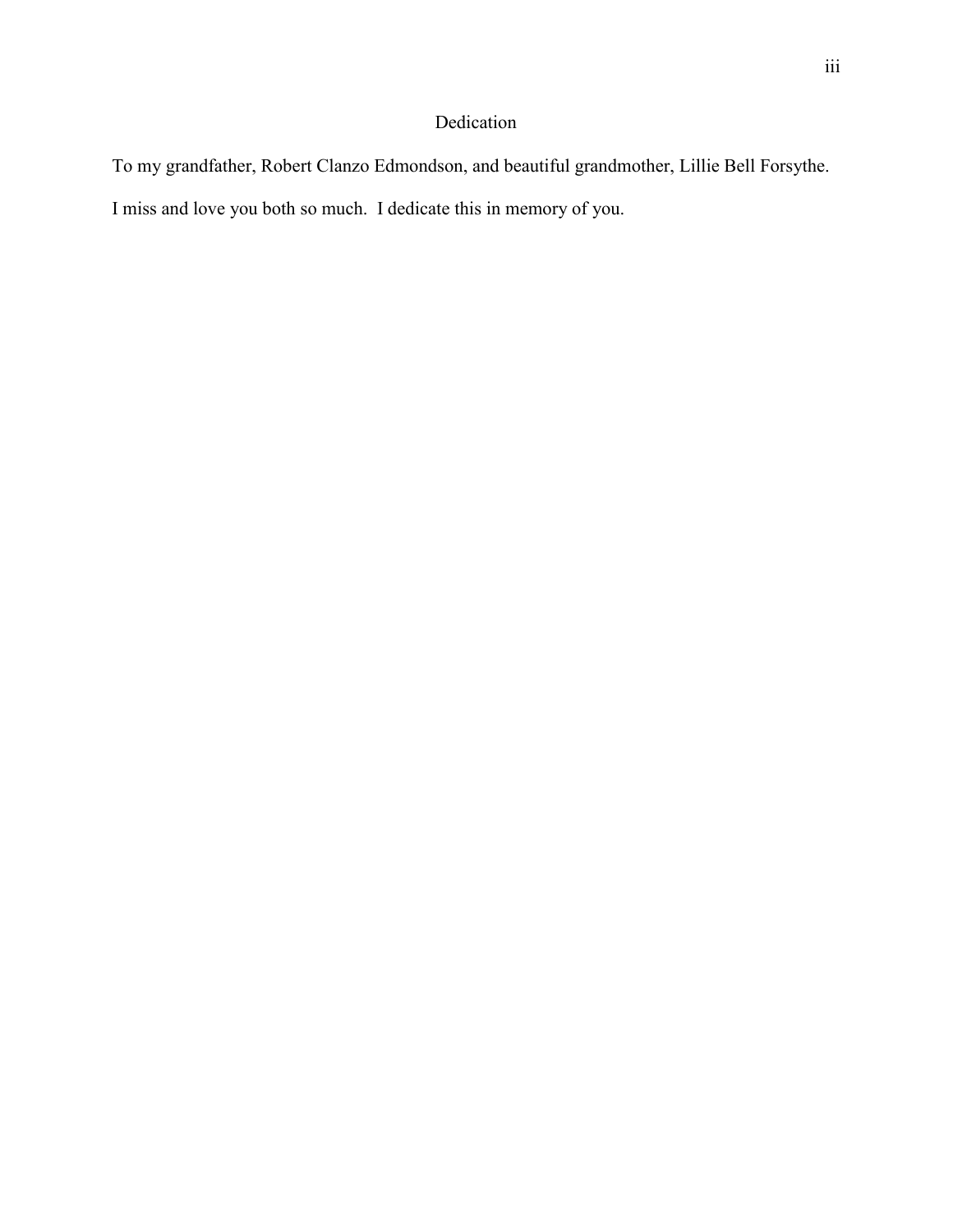## Acknowledgements

My deepest gratitude goes to God, the giver of wisdom, strength, and all good things. I would like to thank my family for their continued love, support, and belief in me. I would especially like to thank my advisor, Dr. Patrick Martin for his guidance through my research and study at North Carolina A&T University. I would like to acknowledge my committee members, Dr. Perpetua Muganda and Dr. Zandra Pinnix for their support and words of advice. I also wish to acknowledge my fellow colleagues and all members of the Martin Laboratory for filling a lot of my hard days with smiles and laughter. Thank you all.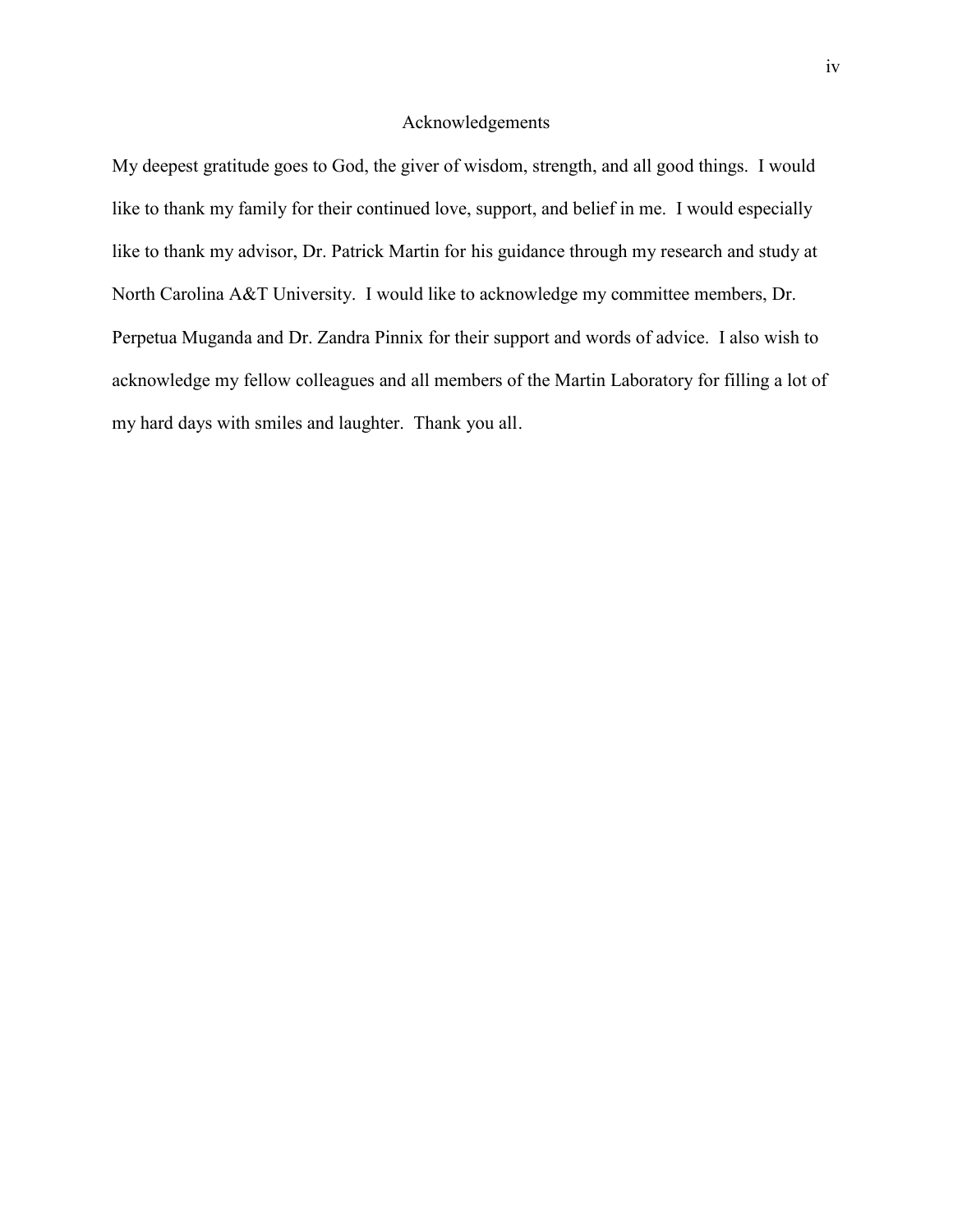## Table of Contents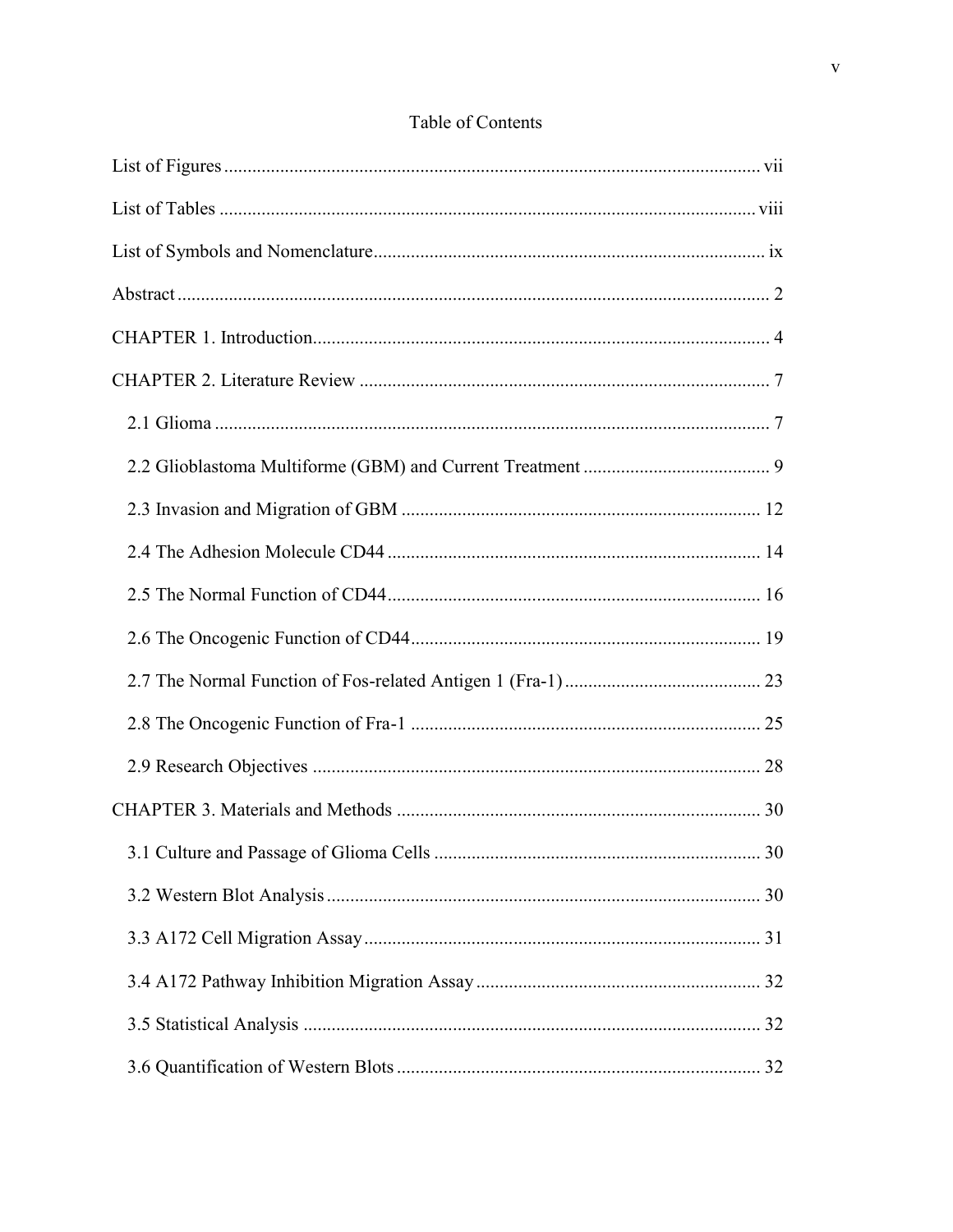| 4.1 Examine Fra-1 and CD44 Protein Expression Levels in A172 Clones  34           |  |
|-----------------------------------------------------------------------------------|--|
|                                                                                   |  |
| 4.3 Identification of Pathways Responsible for Fra-1 Regulated CD44 Expression 36 |  |
|                                                                                   |  |
|                                                                                   |  |
|                                                                                   |  |
| 5.2 CD44-Mediated GBM Cell Migration is Regulated by Fra-1 Expression  42         |  |
| 5.3 MAPK and AKT/mTOR Inhibition Decreases Fra-1 and CD44                         |  |
|                                                                                   |  |
| 5.4 Fra-1 Knockdown Via Pathway Inhibition Decreases GBM Migration  44            |  |
|                                                                                   |  |
|                                                                                   |  |
|                                                                                   |  |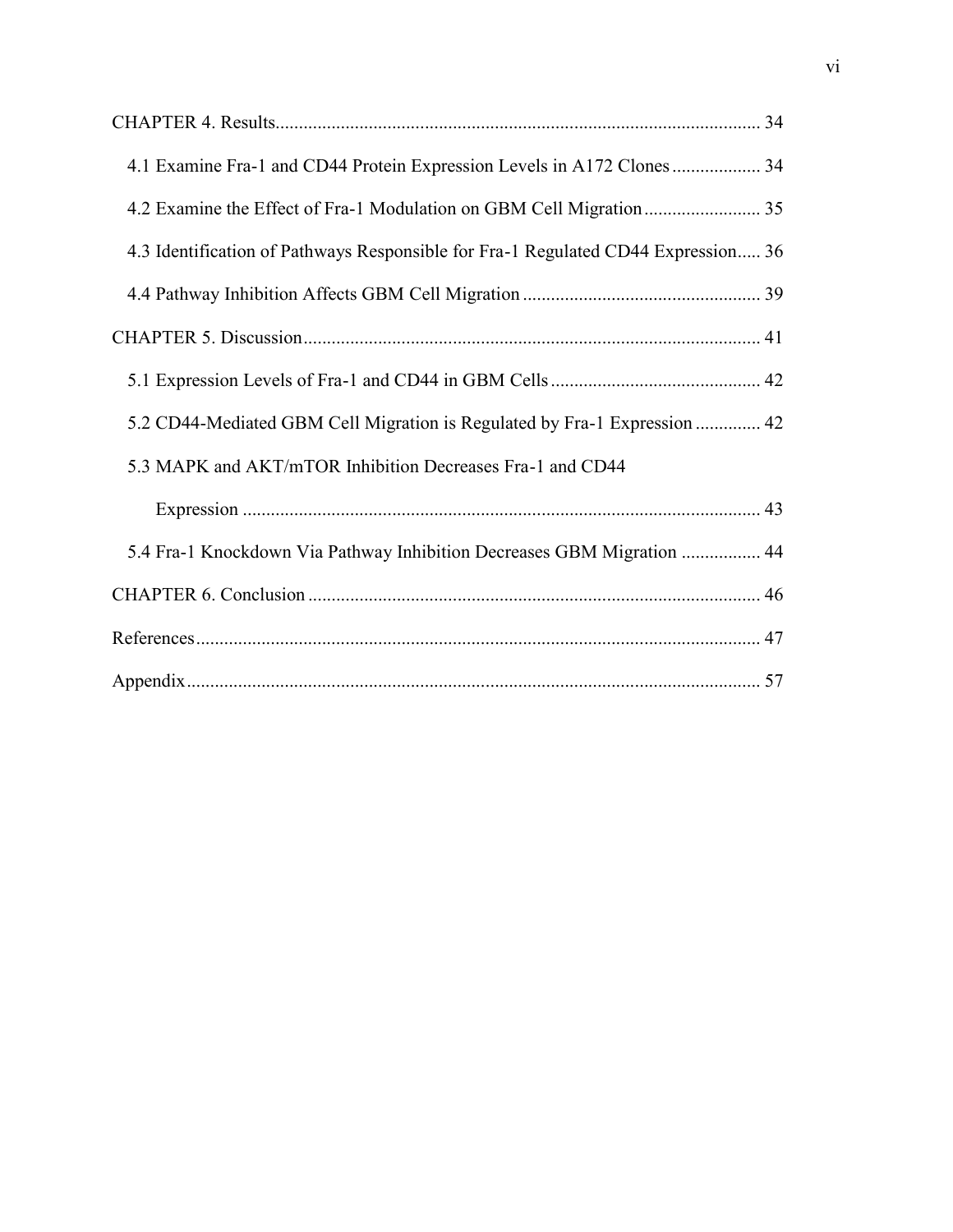# List of Figures

| 4.4 Fra-1 and CD44 expression in A172-wt cells following exposure             |  |
|-------------------------------------------------------------------------------|--|
|                                                                               |  |
| 4.5 Fra-1 knockdown via MAPK and AKT/mTOR inhibition affects GBM migration 39 |  |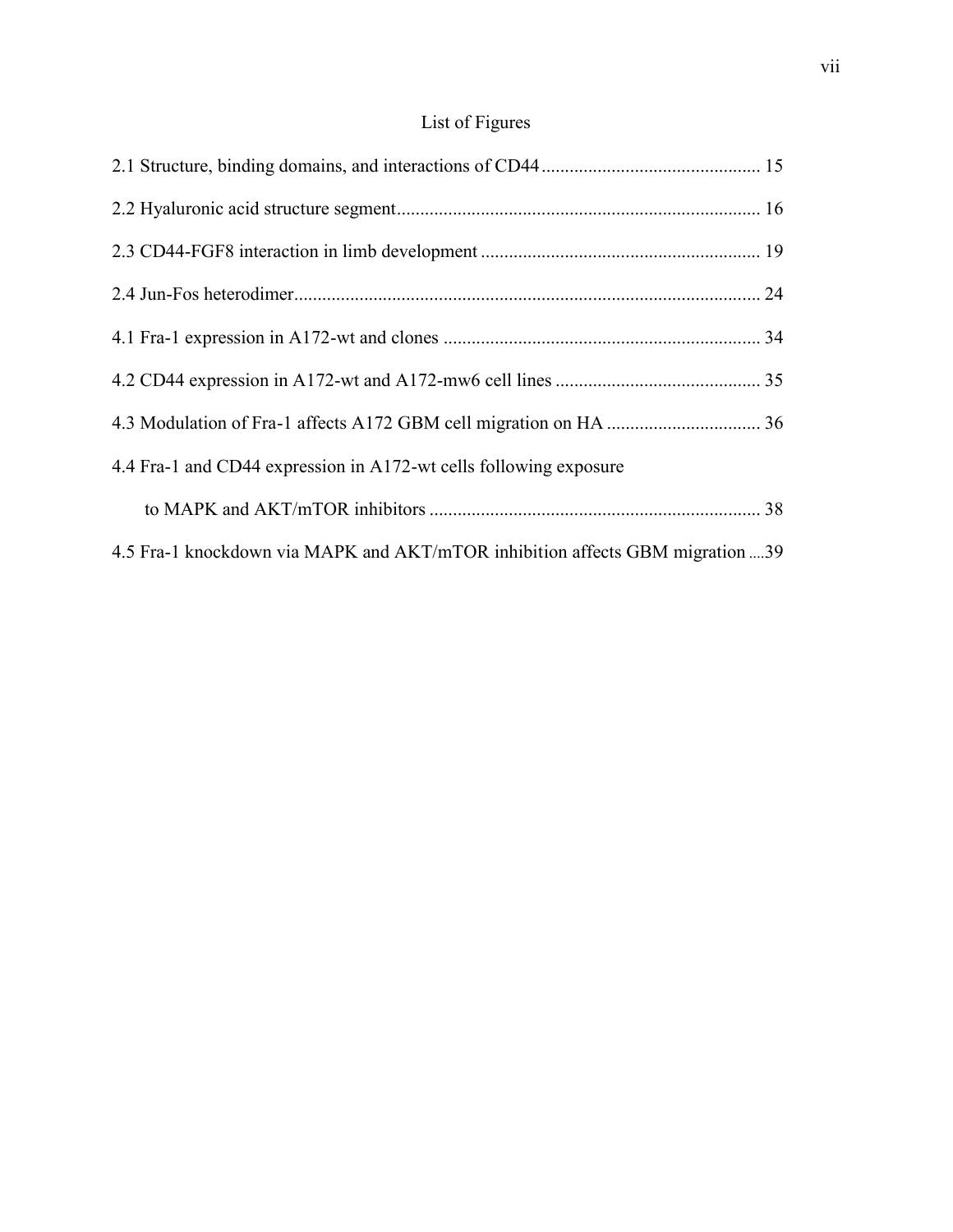## List of Tables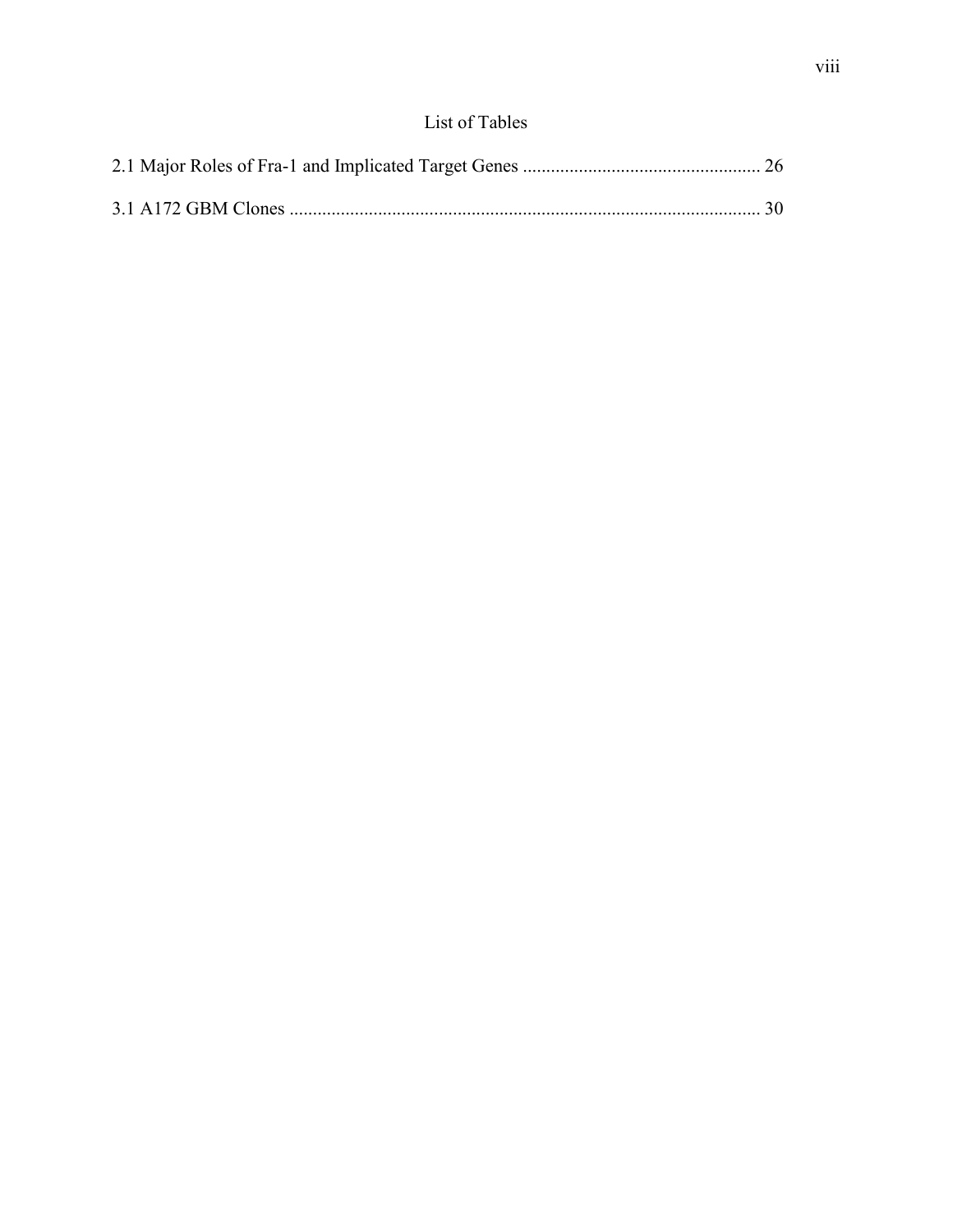## ix

# List of Symbols and Nomenclature

| <b>AER</b>  | Apical ectoderm ridge                       |
|-------------|---------------------------------------------|
| <b>AIC</b>  | 5-aminoimadozole-4-carboxamide              |
| <b>AICD</b> | Activation-induced cell death               |
| $AP-1$      | Activator protein 1                         |
| <b>BAD</b>  | Bcl-2-associated death promoter             |
| <b>BSA</b>  | Bovine serum albumin                        |
| CD44s       | CD44 standard                               |
| CD44v       | CD44 variant                                |
| <b>CNS</b>  | Central nervous system                      |
| C-terminal  | Carboxyl terminal                           |
| <b>DMEM</b> | Dulbecco's Modified Eagle Medium            |
| <b>DNA</b>  | Deoxyribonucleic acid                       |
| <b>ECM</b>  | Extracellular matrix                        |
| EGF         | Epidermal growth factor                     |
| <b>EGFR</b> | Epidermal growth factor receptor            |
| EGR1        | Early growth response 1                     |
| $e$ IF4E    | Eukaryotic translation initiation factor 4E |
| <b>ERK</b>  | Extracellular signal-regulated kinases      |
| <b>ETS</b>  | E-twenty-six                                |
| <b>FAK</b>  | Focal adhesion kinase                       |
| <b>FBS</b>  | Fetal bovine serum                          |
| FGF-8       | Fibroblast growth factor 8                  |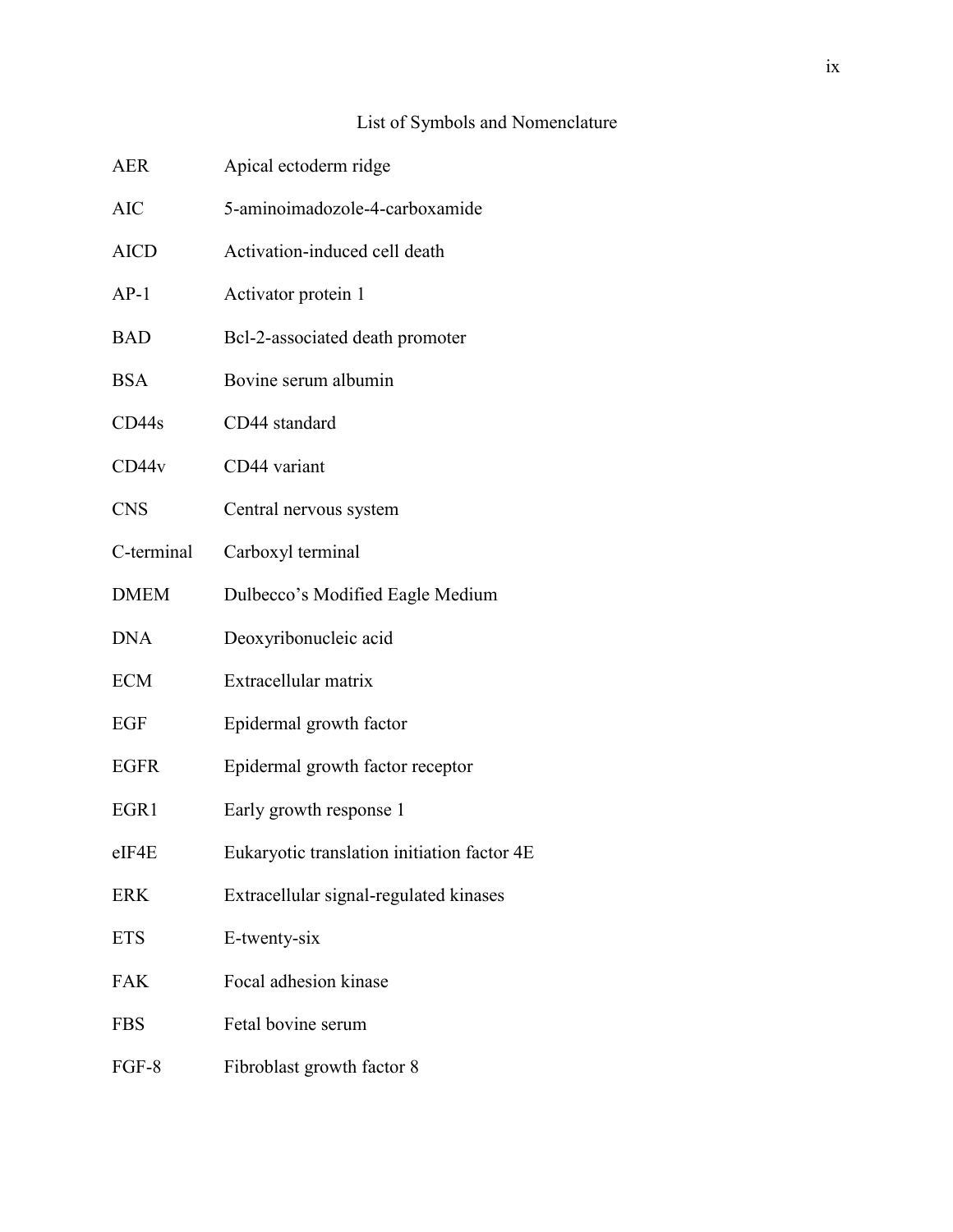| Fos-related antigen 1                            |
|--------------------------------------------------|
| Glioblastoma multiforme                          |
| Granulocyte macrophage colony stimulating factor |
| Hyaluronic acid                                  |
| Hepatocyte growth factor                         |
| Hepatocyte growth factor receptor                |
| Hypoxia-inducible factor 1 alpha                 |
| Intercellular adhesion molecule 1                |
| Insulin-like growth factor                       |
| Immunoglobulin G                                 |
| Jun N-terminal kinase                            |
| Knock out                                        |
| Monoclonal antibody                              |
| Mitogen-activated protein kinases                |
| Multiple drug resistant 1                        |
| MAPK/ERK kinase                                  |
| Matrix metalloproteinase                         |
| Messenger ribonucleic acid                       |
| Methyltriazen-1-yl-imidazole-4-carboxamide       |
| Mammalian target of rapamycin                    |
| Phosphate buffered saline                        |
| P-glycoprotein                                   |
| Phosphoinositide-3-kinase                        |
|                                                  |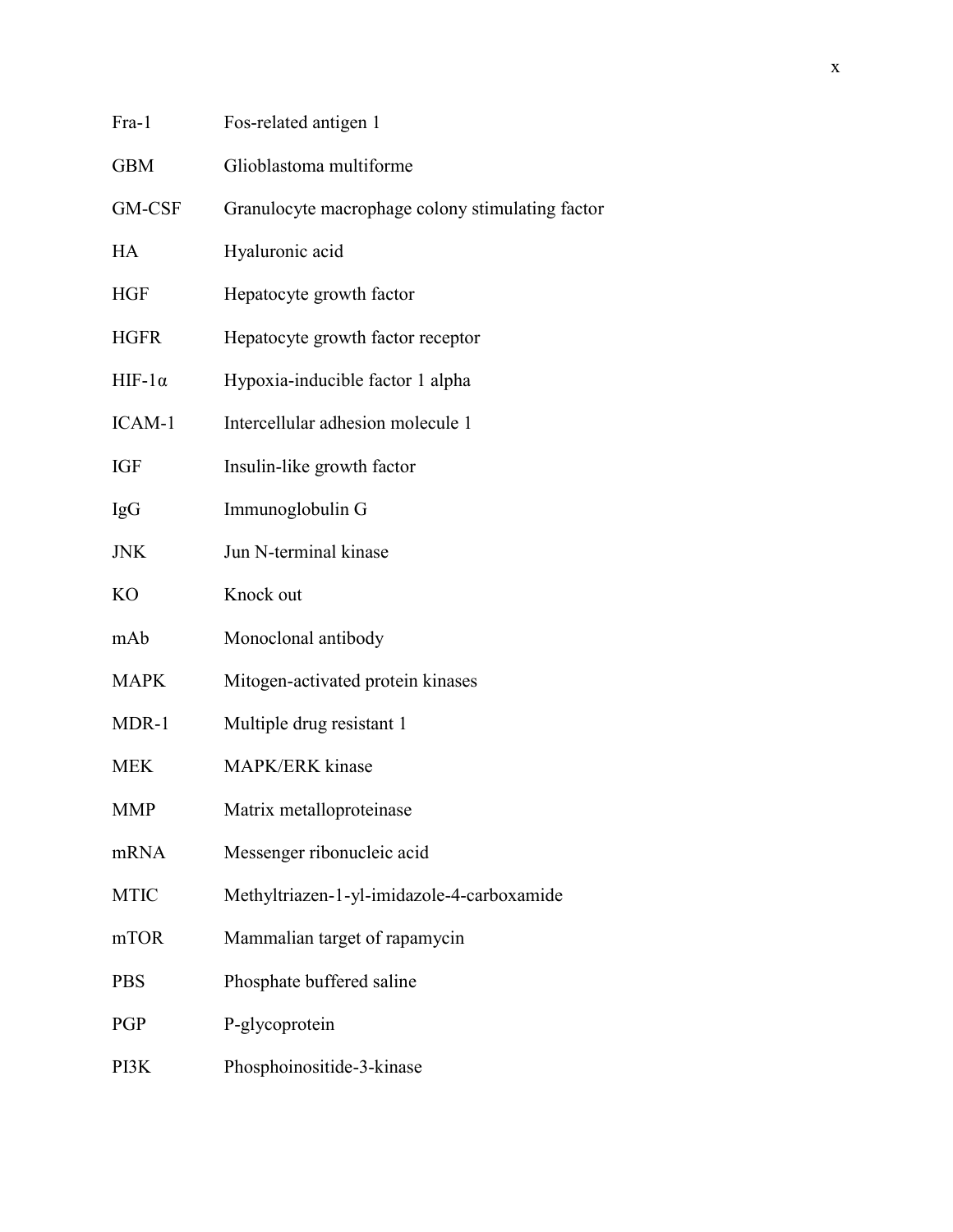| <b>PVDF</b> | Polyvinylidene Fluoride                          |
|-------------|--------------------------------------------------|
| <b>SF</b>   | Scatter factor                                   |
| shRNA       | Small hairpin ribonucleic acid                   |
| siRNA       | Short interfering ribonucleic acid               |
| STAT3       | Signal transducer and activator of transcription |
| TMZ         | Temozolamide                                     |
| <b>TPA</b>  | 12-O tetradecanoylphorbol 13-acetate             |
| Tyr         | Tyrosine                                         |
| uPA         | Urokinase-type plasminogen activator             |
| VCAM-1      | Vascular cell adhesion molecule 1                |
| <b>VEGF</b> | Vascular endothelial growth factor               |
| <b>WHO</b>  | World Health Organization                        |
| wt          | Wild type                                        |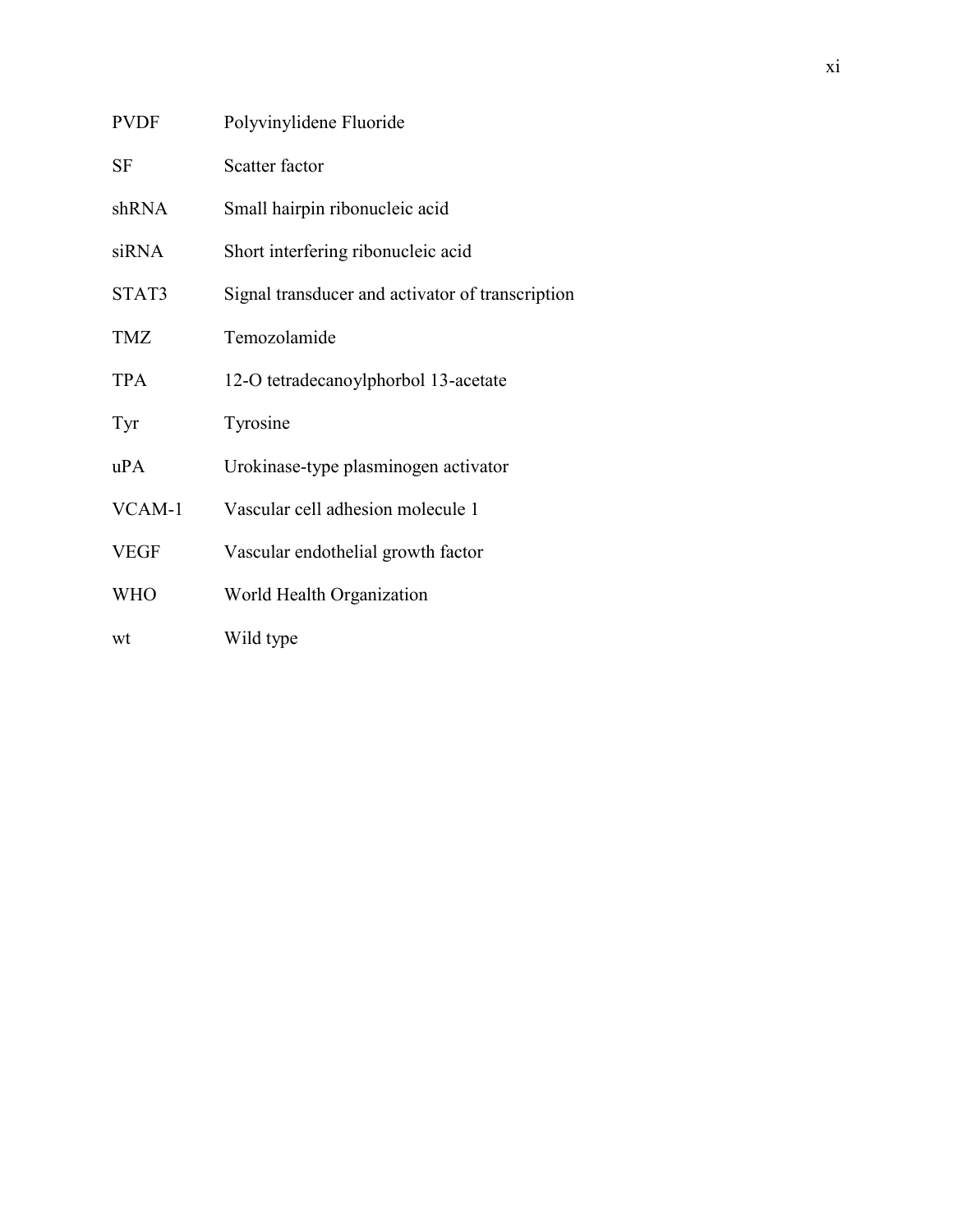#### Abstract

Glioblastoma multiforme (GBM) is the most common form of primary brain tumors. It is a highly aggressive tumor, characterized by an increased proliferation rate and a high capacity to invade surrounding tissues. Currently, GBM treatment includes surgical resection followed by chemotherapy and radiation treatment. However, these therapeutic options often do not alter the infiltrative and migratory capacity of GBMs. The invasive migration of glioblastoma multiforme has been associated with CD44, a cell surface glycoprotein and the principle receptor for hyaluronic acid (HA). The molecular basis of CD44 regulation in GBM is not fully understood. However, CD44 regulation has been shown to be associated with an AP-1 transcription factor family member, fos-related antigen 1 (Fra-1), in an equally aggressive cancer, mesothelioma. Recently, it has also been shown that CD44 expression is linked to Fra-1 expression and activity in glioma cells as well.

To determine whether malignant brain tumor cell migration is mediated by Fra-1 expression, wound healing assays were conducted using the A172 GBM cell line and its clones. Compared to A172 parental cells, which express normal Fra-1 levels, A172-mw6 cells, express a dominant negative version of Fra-1, which decreases the level of Fra-1. The A172-mw6 cell line exhibits a slower migration rate than the A172-mw12 cell line, which contains a vector resulting in increased Fra-1 expression. This confirmed that increased Fra-1 expression promotes CD44 mediated migration of human GBM cells. This study also demonstrated that the MAPK and AKT/mTOR signaling pathways are involved in regulating the expression and activity of Fra-1 as well as the expression of CD44. Inhibition of both pathways decreases phosphorylated Fra-1 expression; however, only inhibition of the AKT pathway decreases total Fra-1 and CD44 expression. Moreover, AKT inhibition significantly decreases glioma cell migration, whereas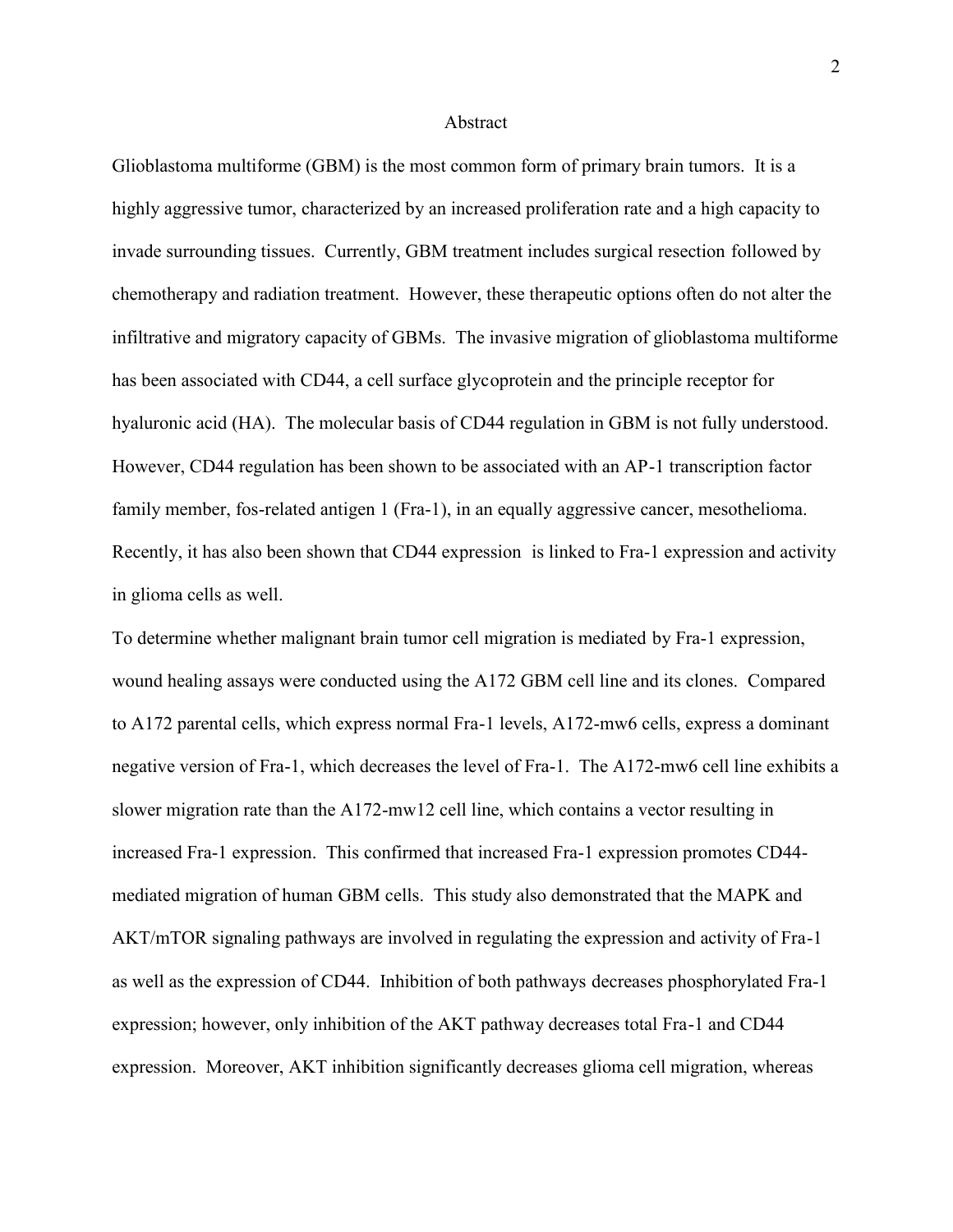MAPK inhibition only slightly decreases the migratory capacity of GBM cells. In conclusion, the results of this study collectively suggest that: (1) Fra-1 and CD44 expression are regulated by the MAPK and/or AKT/mTOR signal transduction pathways in GBM; (2) Fra-1 regulates CD44 expression in human GBM cells, which in turn affects glioma cell migration.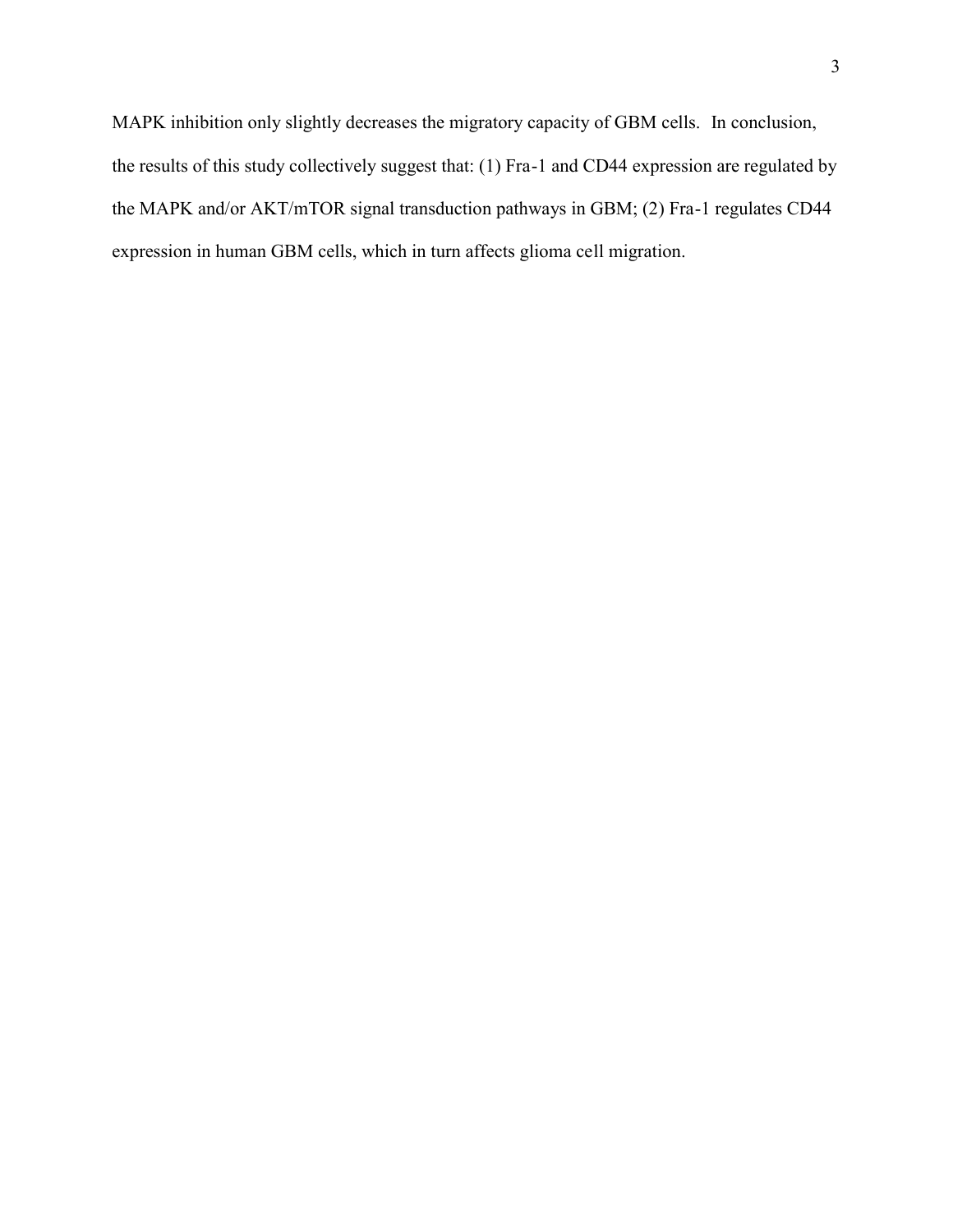#### **CHAPTER 1**

## **Introduction**

Glioblastoma multiforme (GBM) is the most common type of primary brain tumor. Unfortunately, it is also a Grade IV tumor, characterized by the highest proliferation rate and the highest capacity to invade surrounding tissues (Wei et al., 2010). GBM has a yearly incidence rate of ~16.5 per 100,000 persons. The grade IV tumor is accompanied with a poor prognosis and the median survival rate is only 10 to 14 months upon diagnosis (Helseth et al., 2010). Currently, GBM treatment includes surgical resection followed by chemotherapy and radiation treatment. GBM tumors are often resistant or develop resistance to the latter two treatments. The highly invasive nature of glioma cells often prevents the complete removal of the tumor during surgical resection, resulting in a greater chance of recurrence (Helseth et al., 2010). To improve the prognosis of GBM, the disease must be studied at the molecular level in order to better understand its infiltrative and migratory nature.

Cell migration is an essential process that underlies the development and functioning of uni-cellular and multi-cellular organisms. It is a vital part of many normal and pathogenic processes including embryogenesis, the immune response, wound healing, and the spread of cancer (DeLisser, 2009; Kurosaka & Kashina, 2008). Malignant glioma cells are highly invasive tumor cells. There are many underlying factors and mechanisms that regulate the process and allow glioma cells to metastasize and migrate to surrounding healthy tissue in the brain (Soroceanu et al. , 1999). Factors and mechanisms that regulate the process of GBM cell migration include cell-ECM interactions, direct cell-cell contact, growth factors and other microenvironmental factors (Claes et al., 2007). The interaction between adhesion molecules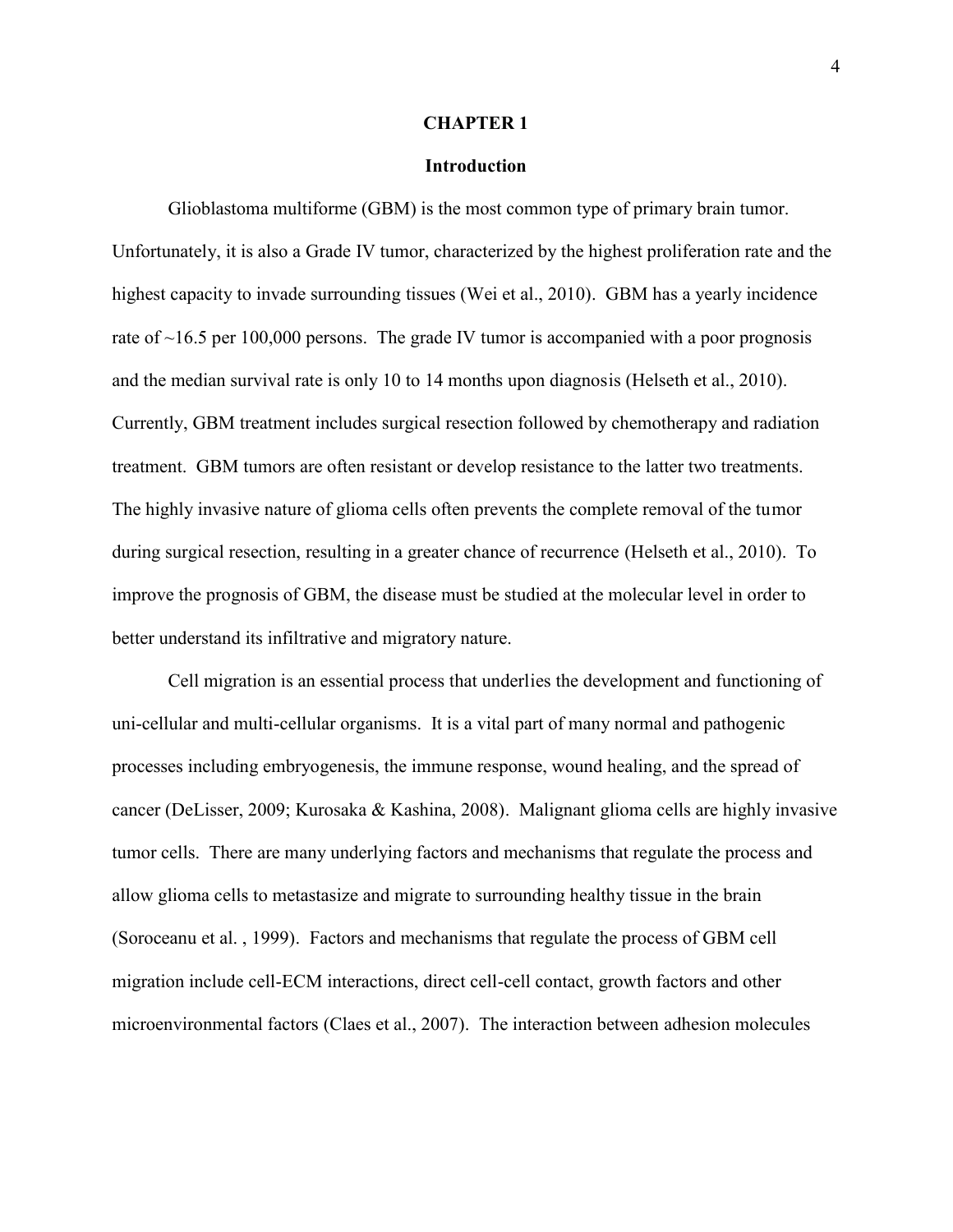present on tumor cells with ECM components results in the degradation of the ECM. This allows the cancer cell to migrate and spread to healthy tissue.

The invasive migration of glioblastoma multiforme has been highly associated with the adhesion molecule CD44. CD44 is the principle receptor for hyaluronic acid (HA), a major component of the ECM within the brain. The molecular basis of how CD44 is regulated in GBM is not fully understood. However, CD44 has been shown to be associated with an AP-1 transcription factor, fos-related antigen 1 (Fra-1), in an equally aggressive cancer, mesothelioma (Ramos-Nino et al., 2007; Ramos-Nino et al., 2003). It has been shown that increased expression of Fra-1 in mesothelioma cells correlates with increased levels of CD44 expression (Ramos-Nino et al., 2007). Fra-1 is also involved in regulating the expression of target genes such as *CD44* (Young & Colburn, 2006). Debinski and Gibo have shown that Fra-1 is often overexpressed in glioma cells and that the transcription factor plays a role in the cellular transformation of glioma cells (Debinski & Gibo, 2005). Fra-1 has been shown to regulate the expression of CD44 in glioma cells. It has also been shown that CD44-mediated cell adhesion is promoted by Fra-1 expression and activity (Raines, 2010). Adhesion is necessary for the migration and invasion of tumor cells into healthy surrounding tissue; therefore, we must investigate the role of Fra-1 regulated CD44 expression in the invasive migratory behavior of glioblastoma multiforme.

In this study, we investigated the regulation of CD44 expression by Fra-1. The objective was to determine whether the expression levels of Fra-1 affect CD44-associated cell migration in human glioblastoma multiforme cells. This thesis hypothesizes that decreased expression and activity of Fra-1 correlates with decreased CD44 expression on glioblastoma multiforme, resulting in a decrease in the migratory capacity of GBM cells. To achieve the goals of this study, the three specific aims were: (1) to determine whether the modulation of Fra-1 and CD44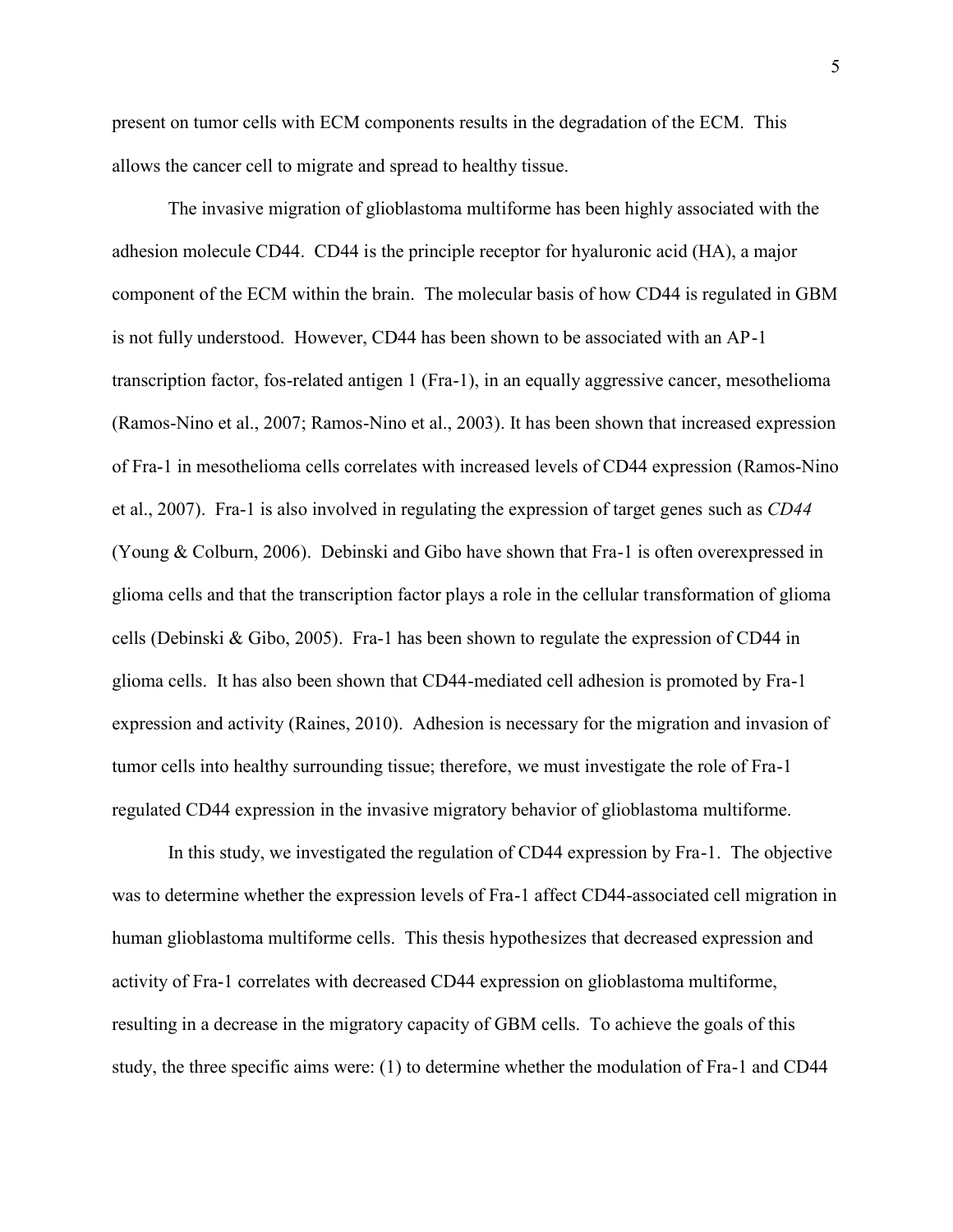affects GBM cell migration; (2) to determine whether Fra-1 regulates CD44 expression through a MAPK and/or AKT-mediated mechanism; (3) and to determine whether Fra-1 knockdown via pathway inhibition prevents glioma cell migration.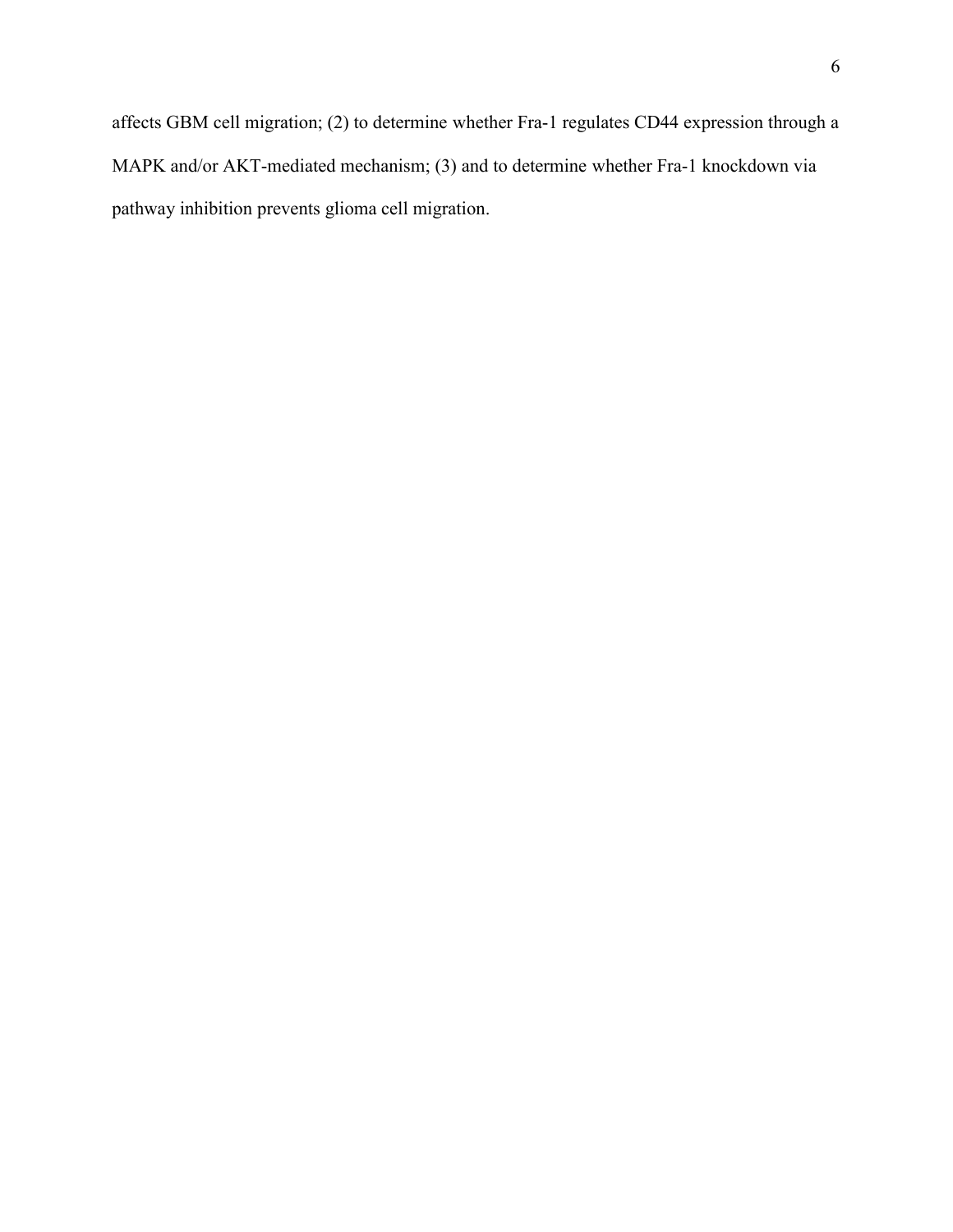#### **CHAPTER 2**

## **Literature Review**

## **2.1 Glioma**

Gliomas are the most common type of primary brain tumors. Glial cells, found in the brain or spinal cord, are the cells which give rise to gliomas (Children's Brain Tumor Foundation [CBTF], 2009). They are known as the supportive cells of the central nervous system (CNS) that surround neurons, providing insulation, energy, and nutrients. There are three types of glial cells: astrocytes, microglia, and oligodendrocytes (Johns Hopkins Medicine, 2011; Yokoyama et al., 2004). Astrocytes are star-shaped glial cells found in the brain's capillaries that form the blood-brain barrier (Johns Hopkins Medicine, 2011). They provide neurons with physical support by forming a matrix to keep them in place. Astrocytes also provide nourishment to neurons by receiving glucose from capillaries and processing the glucose so that it can be used for energy (Yokoyama et al., 2004). Another function of the star-shaped glial cells is to remove neural debris such as dead neurons via phagocytosis. Microglia, the smallest types of glial cells, are responsible for "housekeeping" in the central nervous system (Yokoyama et al., 2004). Microglia constantly move about the central nervous system, recognizing and destroying damaged or infected neurons, bacteria, viruses, and other infectious agents. These cells destroy organisms that have invaded the brain by phagocytosis and by releasing cytotoxic substances such as nitric oxide and hydrogen peroxide that can directly destroy damaged nerve cells. Microglia can also produce cytokines such as Interluekin-1 (IL-1) and the tumor necrosis factor (TNF), which promote the demyelination of axons of unhealthy neurons (Yokoyama et al., 2004). Oligodendrocytes produce a fatty protein called myelin, which surrounds the axons of nerve cells, forming the myelin sheath. The myelin sheath provides the axons with insulation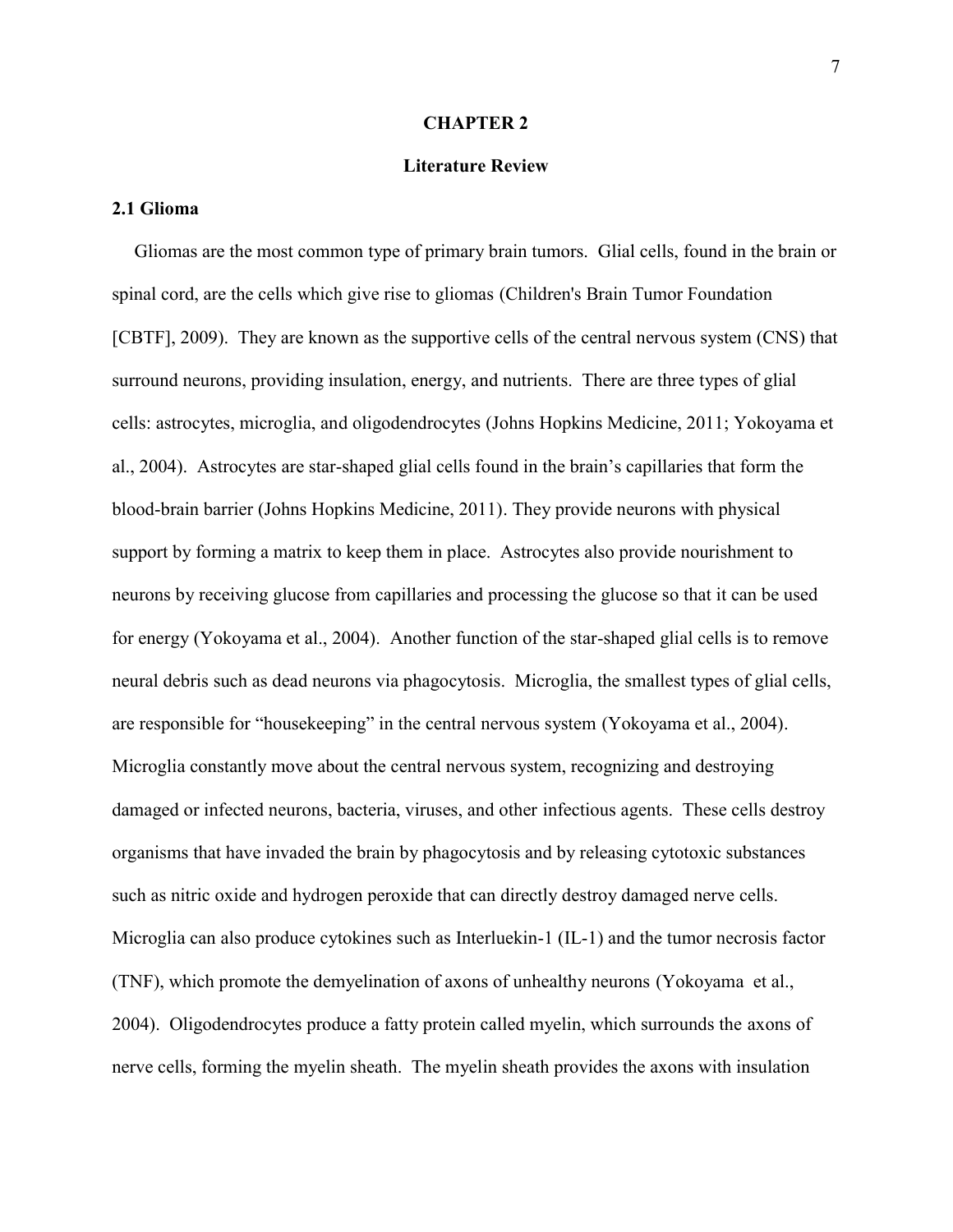(Yokoyama et al., 2004). Brain tumors are diagnosed and then named based on a classification system. Over the years, there have been several grading systems used to classify tumors of the central nervous system including the Kernohan's classification system, the Ringertz classification system, the St. Anne/Mayo system, and the World Health Organization (WHO) grading scheme. The most widely used brain tumor classification system is the WHO grading system. The World Health Organization grades tumors on a scale from I to IV, from least to most malignant, based on their microscopic appearance using the following criteria: atypia (similarity to normal cells), mitotic index (growth rate), vascularity (blood supply), necrosis (presence of dead cells in the center of the tumor), and its potential to invade or spread to adjacent tissues (Johns Hopkins Medicine, 2011). A table describing the WHO tumor grading system is available in the appendix.

Grade I tumors are the least malignant, grow slowly, and appear to be almost normal under the microscope. Grade I tumors are usually cured with surgery alone, and are often associated with long-term survival (American Association of Neurological Surgeons [AANS], 2006; Johns Hopkins Medicine, 2011). Grade II tumors grow slightly faster than Grade I tumors and appear slightly abnormal under the microscope. Tumors classified as Grade II may spread into normal surrounding tissue, and can recur as a higher grade tumor.

Grade III tumors are malignant and possess actively reproducing abnormal cells (AANS, 2006). These tumors appear abnormal under the microscope and have the ability to invade surrounding normal brain tissue. Grade III tumors recur frequently, often at a higher grade. Grade IV tumors are the most malignant, and have cells that appear highly abnormal under the microscope, and reproduce quickly. Grade IV tumors invade wide areas of adjacent normal brain tissue, and form new blood vessels in order to maintain its rapid growth (AANS, 2006;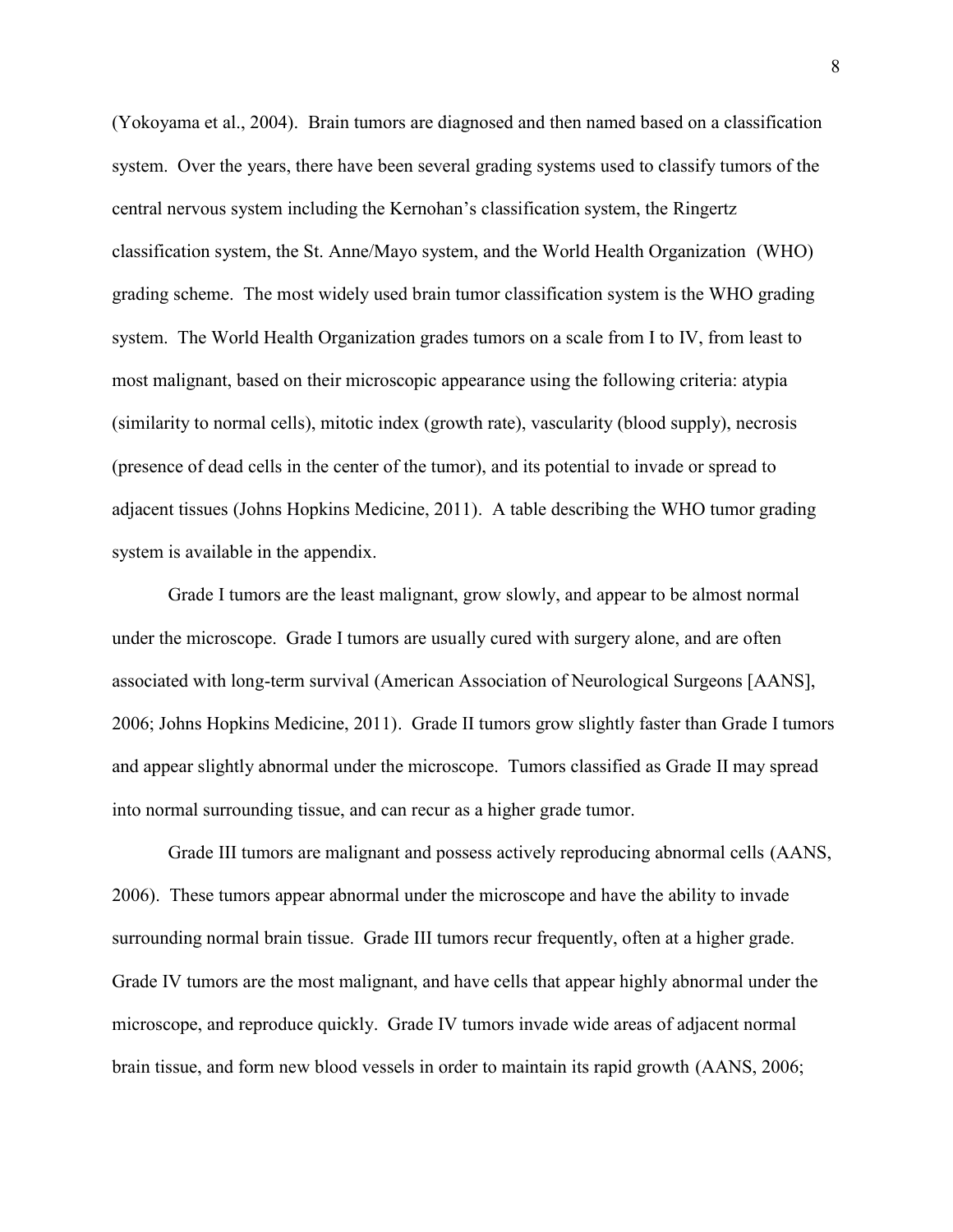Johns Hopkins Medicine, 2011). Glioblastoma multiforme (GBM), the most common, aggressive, and proliferative brain tumor, is a Grade IV tumor. Tumors in the central nervous system often contain several grades of cells. The highest grade of cells determines the overall grade of the tumor, even if the majority of the tumor is of a lower grade.

## **2.2 Glioblastoma Multiforme (GBM) and Current Treatment**

Glioblastoma multiforme (GBM) is the most common type of primary brain tumor. Unfortunately, it is also a Grade IV tumor, the most malignant type, characterized by the highest proliferation rate and highest capacity to invade surrounding normal tissue (Wei et al., 2010). Glioblastoma multiforme typically affects adults at 45 years of age and above, and has a yearly incidence rate of  $~16.5$  per 100,000 persons. The median survival rate for individuals with GBM is 10 to 14 months (Helseth et al., 2010). The recommended treatment of Glioblastoma multiforme is surgical tumor resection followed by chemotherapy and radiation treatment. GBM tumors are often resistant to or develop resistance against radiotherapy and chemotherapy. The highly invasive nature of glioma cells often prevents the complete removal of the tumor during surgical resection resulting in a great chance of recurrence (Helseth et al., 2010). Therefore, despite the aggressive multimodal therapy used to treat Glioblastoma multiforme, the disease remains incurable. GBM has one of the worst 5-year survival rates among all human cancers (Krex et al., 2007). Within two years from the time of primary surgery, almost all GBM patients will experience tumor regrowth and eventually succumb to the aggressive disease. However, a small percentage  $(\leq 3\%)$  of individuals diagnosed with GBM actually survive for more than 36 months. These patients are referred to as long-term survivors of Glioblastoma multiforme (Krex, et al., 2007; Xu et al., 2010).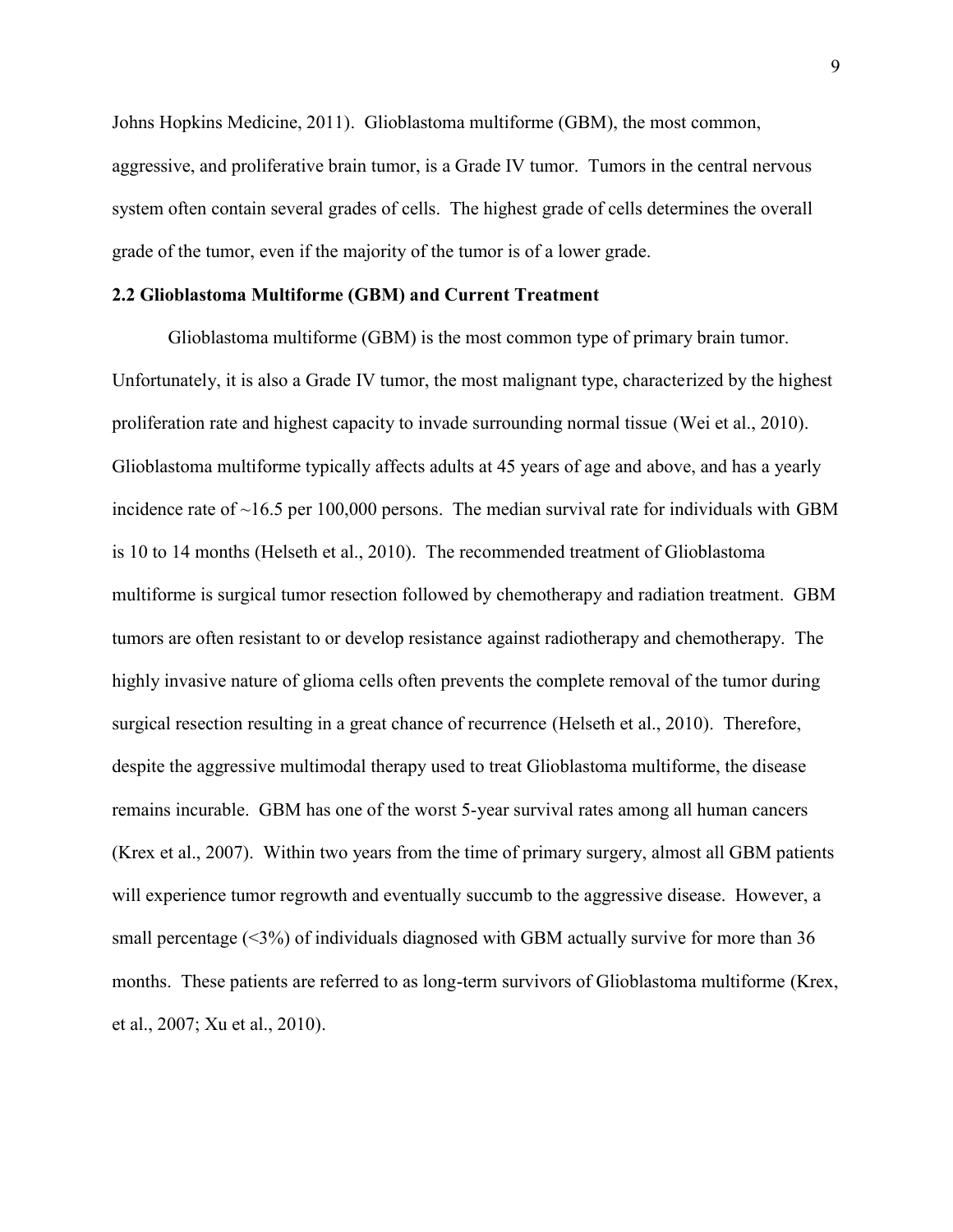There are several medications used to treat or reduce the symptoms of Glioblastoma multiforme including the two popular drugs of choice, temozolamide (TMZ) and bevacizumab. Temozolamide is a cytotoxic alkylating agent that, when hydrolyzed, inhibits the replication of DNA by the methylation of the nucleic acid (Darkes et al., 2002; Friedman et al., 2000). TMZ is a small lipophilic molecule with a molecular weight of 194 daltons that is readily absorbed in the digestion tract, and able to cross the blood-brain barrier (Agarwala & Kirkwood, 2000). Once the drug reaches an environment with a pH above 7, such as the blood and tissues, TMZ spontaneously hydrolyzes to the active metabolite methyltriazen-1-yl imidazole-4-carboxamide (MTIC) (Agarwala & Kirkwood, 2000; Darkes et al., 2002). MTIC then breaks down rapidly to an inactive carboxylic acid derivative, 5-aminoimadazole-4-carboxamide (AIC), and a highly reactive methyldiazonium ion (Darkes et al., 2002). The methyldiazonium ion methylates the guanine bases of the DNA molecule, forming  $O^6$ -methylguanine and N<sup>7</sup>-methylguanine. It is the formation of  $O^6$ -methylguanine that is responsible for the cytotoxic effects of the chemotherapy agent. When enzymes responsible for correcting DNA mismatches attempt to remove  $O^6$ methylguanine, they make single-stranded and double-stranded breaks in the DNA molecule, causing apoptotic pathways to become active (Agarwala & Kirkwood, 2000). Although the initial effects of temozolamide are satisfactory, GBM often becomes resistant to the drug over time. There are several cellular mechanisms of resistance for TMZ including defects in DNA mismatch repair, increased repair of breaks in the DNA strand, and increased removal of alkyl groups by specific enzymes (Agarwala & Kirkwood, 2000).

Bevacizumab is a humanized monoclonal antibody that targets the protein vascular endothelial growth factor (VEGF) (Bergsland & Dickler, 2004; Chamberlain, 2011). Many cancerous cells, including GBM cells, often overexpress VEGF, which stimulates angiogenesis.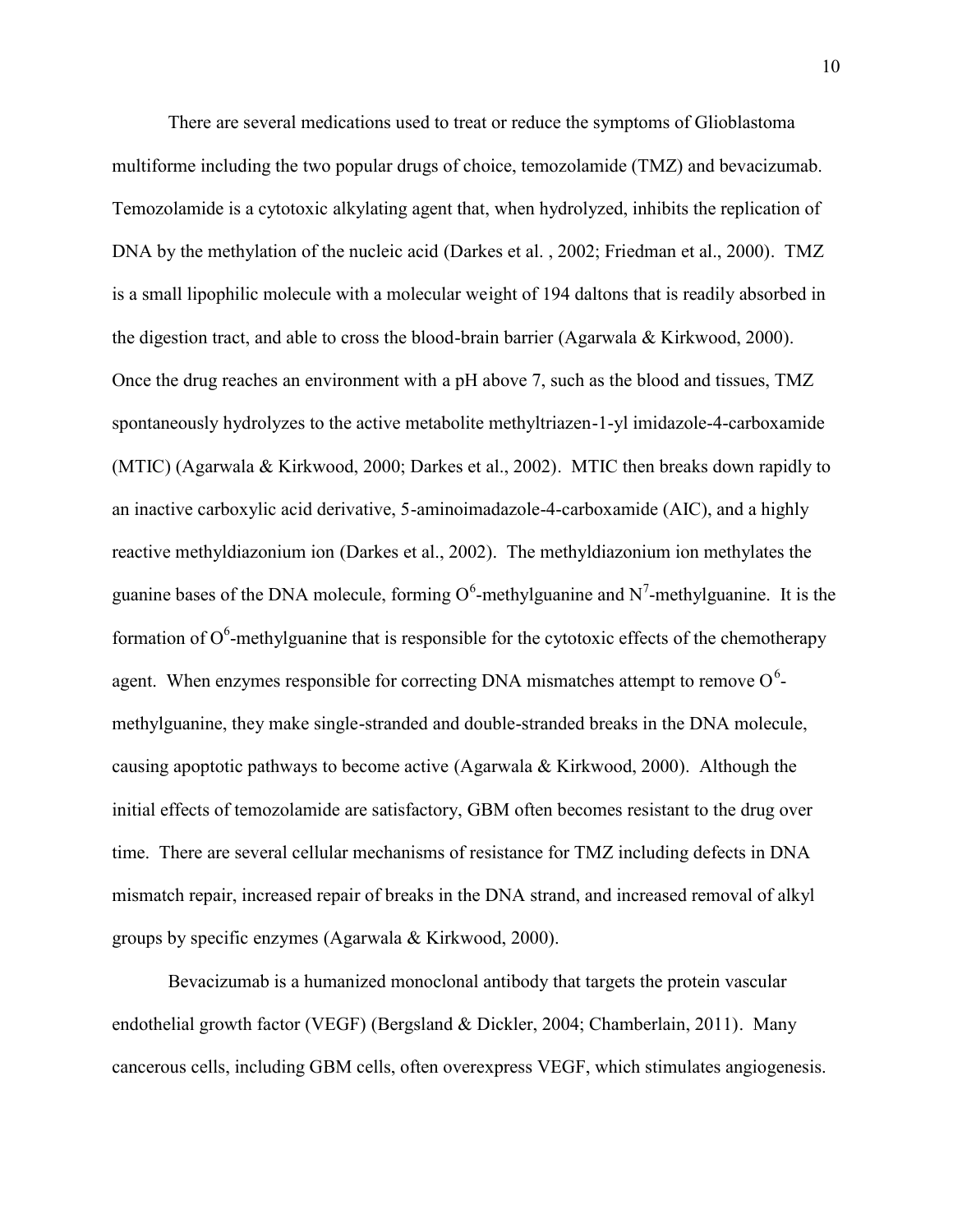In part, the degree of VEGF expression in Glioblastoma multiforme correlates with the grade and the aggressiveness of the tumor, as well as the clinical outcome (Chamberlain, 2011). By inhibiting VEGF expression, bevacizumab helps to prevent blood vessels from reaching the tumor, leading to tumor starvation and shrinkage. However, prolonged treatment with the anti angiogenic therapy leads to increased migration and invasion (de Groot et al., 2010). Bevacizumab leads to major blood vessel remodeling, which results in reduced perfusion and increased tumor hypoxia (Keunen et al., 2011). As a result, tumor glycolysis occurs, which leads to an increase in lactic acid production and to the stabilization of hypoxia-inducible factor-1 alpha (HIF-1 alpha). The hypoxia-inducible factor-1 alpha upregulates the expression of genes related to cancer aggressiveness such as the E-twenty-six (ETS) and matrix metalloproteinase (MMP) family, leading to increased invasion into surrounding normal brain tissue (Keunen et al., 2011).

Temozolomide was shown to decrease proliferation in two glioblastoma cell lines; however, the migrational behavior of the glioma cells was unaffected by the drug (Gunther et al., 2003). It has also not been shown for bevacuzimab treatment to decrease cancer cell migration. In fact, chronic exposure of colorectal cancer cells to bevacuzimab has been shown to enhance cellular migration and invasion (Fan et al., 2011). Indeed, TMZ and bevacizumab, as well as other medications, are successful at decreasing or inhibiting the growth of brain tumors. However, these effects are usually only temporary, due to the tumor cell's ability to develop resistance against the drug or to the drug affecting other pathways, causing adverse side effects. It is essential to do more research in order to better understand the mechanisms that govern the invasive and migratory nature of Glioblastoma multiforme so that we may develop drugs to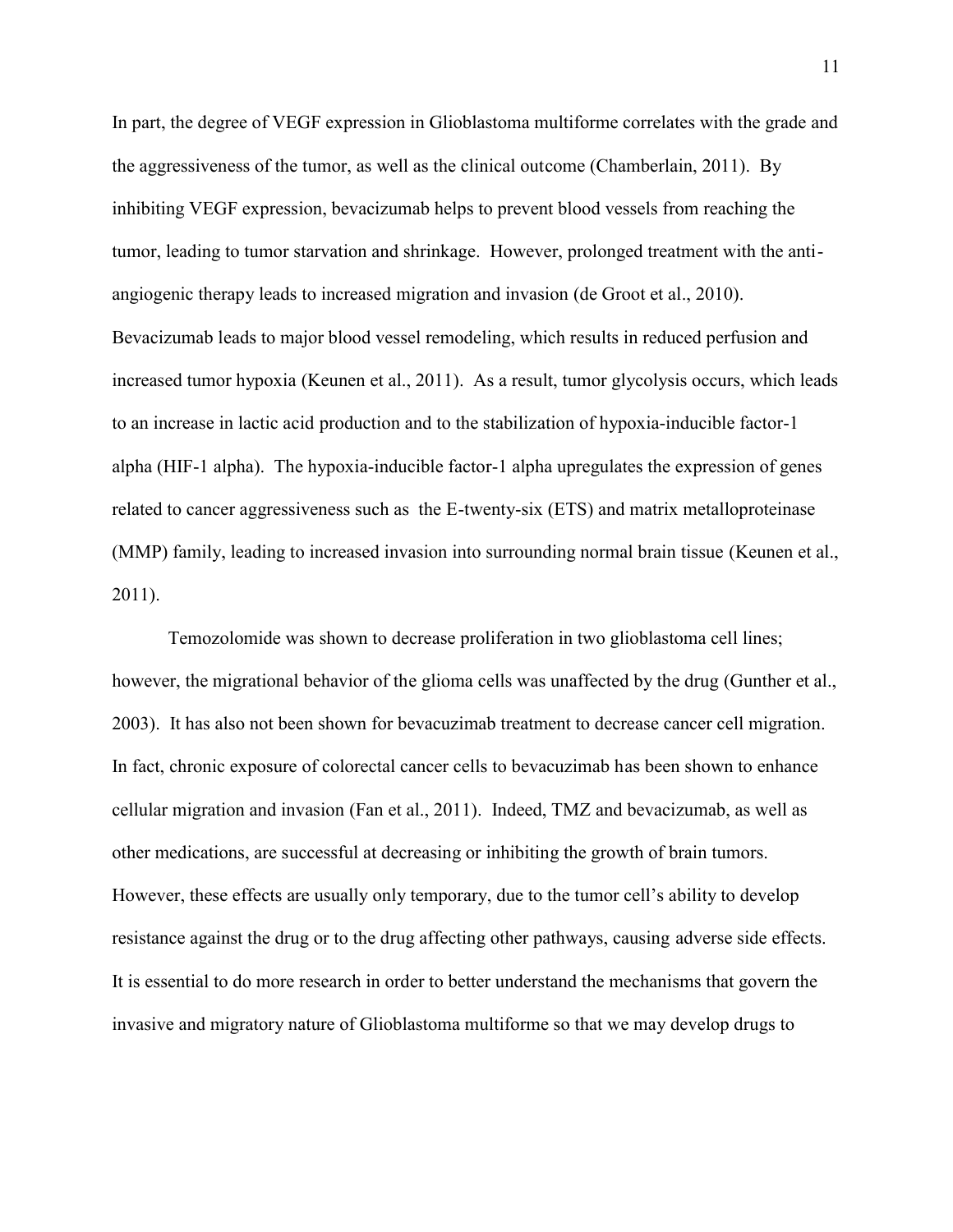target a specific pathway without the tumor developing resistance or having adverse effects via another pathway.

## **2.3 Invasion and Migration of GBM**

Cell migration is an essential process that underlies the development and functioning of uni-cellular and multi-cellular organisms. It is a vital part of many normal and pathogenic processes including embryonic development, the immune response, wound healing, and the spread of cancer (Kurosaka & Kashina, 2008). It is crucial for cell migration to be correctly coordinated during embryogenesis. Defects in migration may result in severe embryonic malformations ranging from birth defects to early embryonic lethality (Kurosaka & Kashina, 2008). Cells of the immune system are recruited and migrate to the site of infection in order to rid the body of invading pathogens. If an individual is cut, cells of the immune system including neutrophils, macrophages, and fibroblasts migrate to the wound and participate in wound healing. Cell migration also plays a role in the spread of cancer. In metastasis, the cancerous cells migrate from the initial site of tumor growth as single cells or in small groups to healthy surrounding tissue.

Malignant glioma cells are highly invasive tumor cells. There are many underlying factors and mechanisms that regulate the process allowing glioma cells to spread and migrate to adjacent healthy brain tissue (Soroceanu et al., 1999). It is believed that highly invasive GBM cells temporarily go into cell cycle arrest during migratory phases, and therefore become resistant to the majority of chemotherapy and radiotherapy treatments that are currently available (Soroceanu et al., 1999). Once the migrating cells have traveled a certain distance from the primary tumor, they reenter the cell cycle and form recurrent tumors. Glioblastoma multiforme cell migration is a multistep process that requires a number of molecular interactions contributed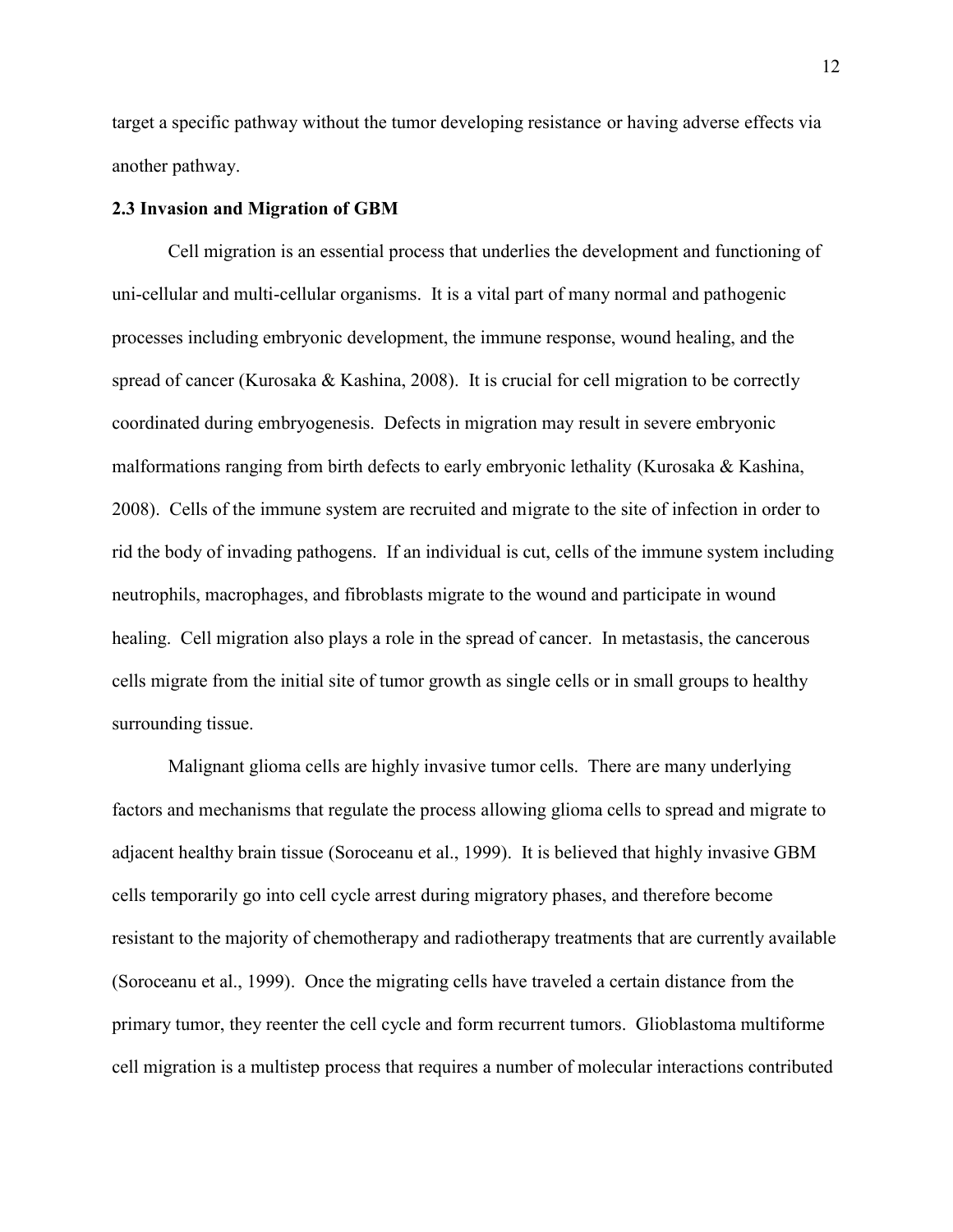to by the malignant glioma cell, the surrounding extracellular matrix (ECM), and stromal cells (Geho et al., 2005). Factors and mechanisms that regulate the process of GBM cell migration include glioma cell-ECM interactions, direct cell-cell contact, growth factors and other microenvironmental factors (Claes et al., 2007; Geho et al., 2005).

The migration of glioma cells requires the expression of adhesion molecules, adequate positioning of these molecules, attachment to its appropriate substrate, and detachment when the cell moves on (Claes et al., 2007). CD44 and integrins are major adhesion molecules present on glioma cells. Integrins are heterodimeric structures, composed of an α and β subunit, which extend across the cellular membrane (Domínguez-Giménez et al., 2007) . The extracellular domain of integrins recognizes and binds to specific proteins of the extracellular matrix (Domínguez-Giménez et al., 2007; Geho et al., 2005). The intracellular domain associates with specific cytoskeletal adaptor proteins. Therefore, integrins play an important role in cell adhesion to the ECM as well as in the transmission of signals from the ECM to the inside of the cell, which influences multiple cellular activities including migration (Domínguez-Giménez et al., 2007). Once glioma cells are attached to the ECM, in order to metastasize, the cancer cell must degrade the extracellular matrix (Geho et al., 2005). GBM cells produce proteolytic enzymes such as matrix metalloproteinases (MMPs) that degrade ECM components. Once the tumor cell degrades the ECM, it is able to migrate, spreading to healthy tissue (Claes et al., 2007). CD44 is another adhesion molecule that is highly expressed by glioma cells. CD44 is the main cell surface receptor for hyaluronic acid (HA). Increased expression of CD44 correlates with a higher glioma grade. Studies have shown that increased expression of the HA receptor correlates with increased GBM invasion and migration (Claes et al., 2007).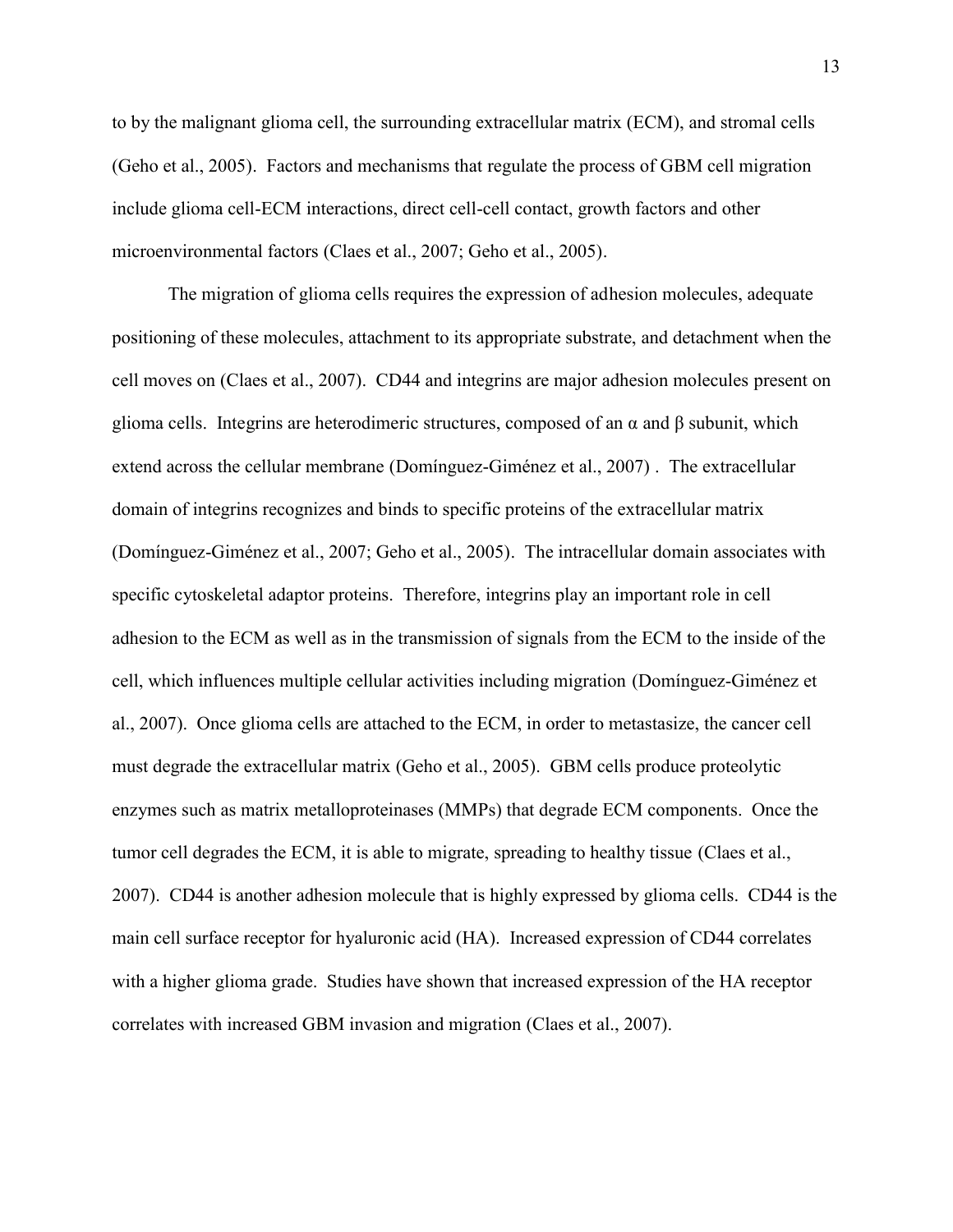### **2.4 The Adhesion Molecule CD44**

CD44 is a family of transmembrane glycoproteins encoded by a highly conserved gene that contains 20 exons (Merzak et al., 1994). The CD44 proteins are involved in cell adhesion, cell-cell communication, and signal transduction. Alternative splicing of CD44 mRNA and posttranslational modifications result in a multitude of CD44 isoforms, which correlates with a variety of different functions. Up to 10 variable exons can be inserted into the extracellular domain during splicing. The CD44 gene has been mapped to the chromosomal locus 11p13. The gene is made up of two groups of exons. Exons 1-5 and 16-20 make up one group, and are spliced together to form CD44s, the most common isoform. The other group, exons 6-15, are known as the variable exons, which can be inserted between exons 5 and 16, forming the variant CD44 isoforms (Goodison et al., 1999). The variant exons 6-15 may also be referred to as v1-10 (Bajorath, 2000; Goodison et al., 1999). The molecular mass of the standard isoform, CD44s, is approximately 37 kDa; however, the molecular weight is often increased to ~80kDa as a result of glycosaminoglycan side chain attachment during posttranslational modification (Goodison et al., 1999; Sneath & Mangham, 1998). The variant isoform that contains all variant exons (v1-10) may have a molecular weight of up to 200 kDa (Goodison et al., 1999).

The CD44 protein consists of three regions: a highly conserved C-terminal cytoplasmic domain, a hydrophobic transmembrane domain, and an extracellular domain which can be further divided into conserved and nonconserved regions. The principle ligand of CD44, hyaluronic acid, as well as other ligands, bind to the extracellular domain of the protein (Figure 2.1) (Goodison et al., 1999).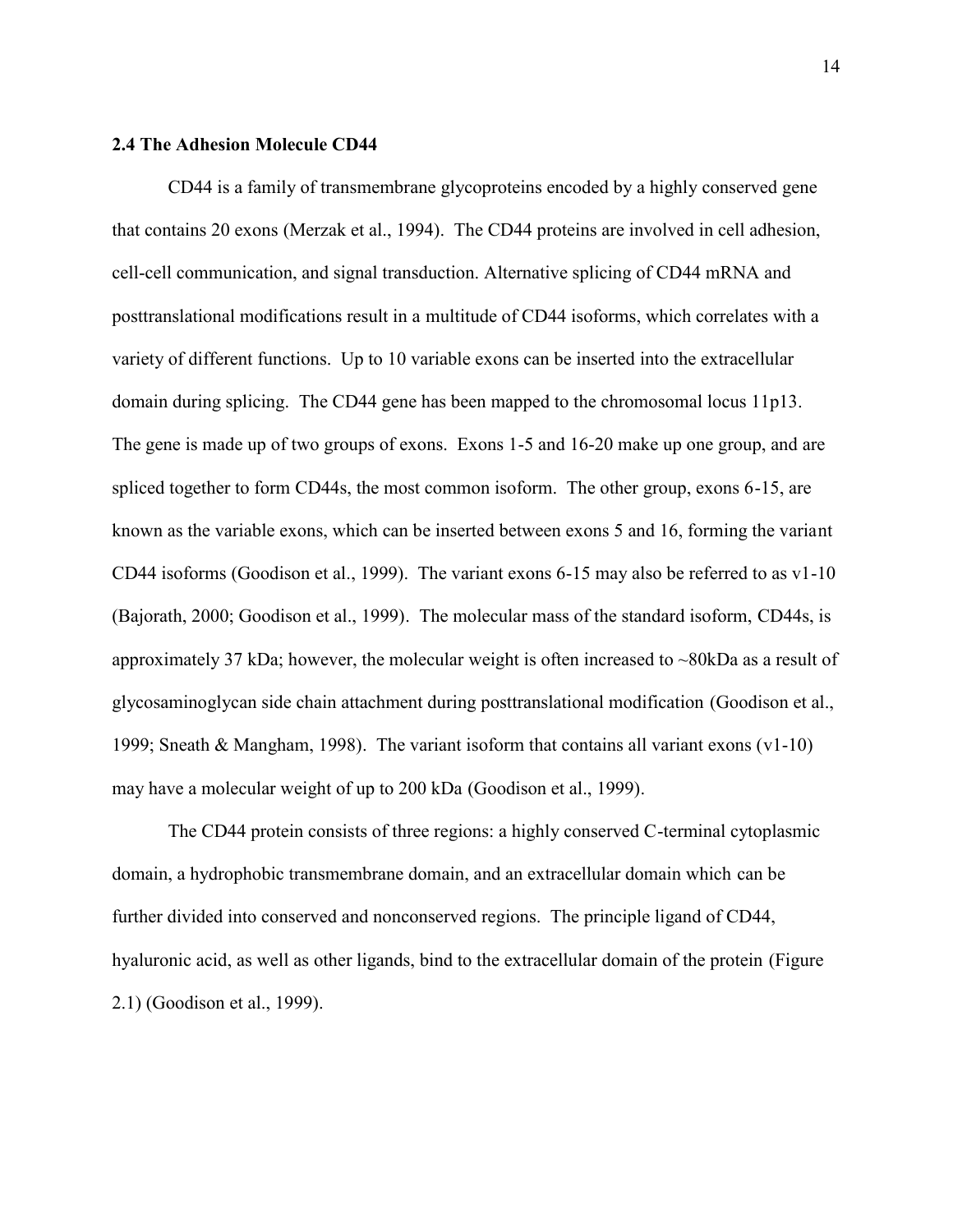

*Figure 2.1.* Structure, binding domains, and interactions of CD44.

There have been several ligands for CD44 that have been identified including chondroitin sulfate, collagen, fibronectin, osteopontin, growth factors, MMPs, and the principle ligand, hyaluronic acid (Bajorath, 2000). Hyaluronic acid is a linear, polymeric glycosaminoglycan and a major component of the ECM (Bajorath, 2000; Goodison et al., 1999). As shown in Figure 2.2, HA is comprised of repeating D-glucuronic acid and N-acetyl-D-glucosamine dissacharide units (Bajorath, 2000). The CD44 protein has at least three HA binding sites, and exists in three states with respect to binding HA (Misra et al., 2011). The cell surface receptor may be in a non binding state, a non-binding state unless activated by stimuli, or in a constitutively-binding state. Hyaluronic acid induces signaling within the cell once it binds to CD44 that is constitutively active (Misra et al., 2011). The binding capacity of CD44 to hyaluronic acid can be regulated in a number of ways. It may be affected by glycosylation and the attachment of glycosaminoglycan side chains during posttranslational modifications (Goodison et al., 1999). CD44-HA binding can also be affected by mutations in all regions of the CD44 molecule,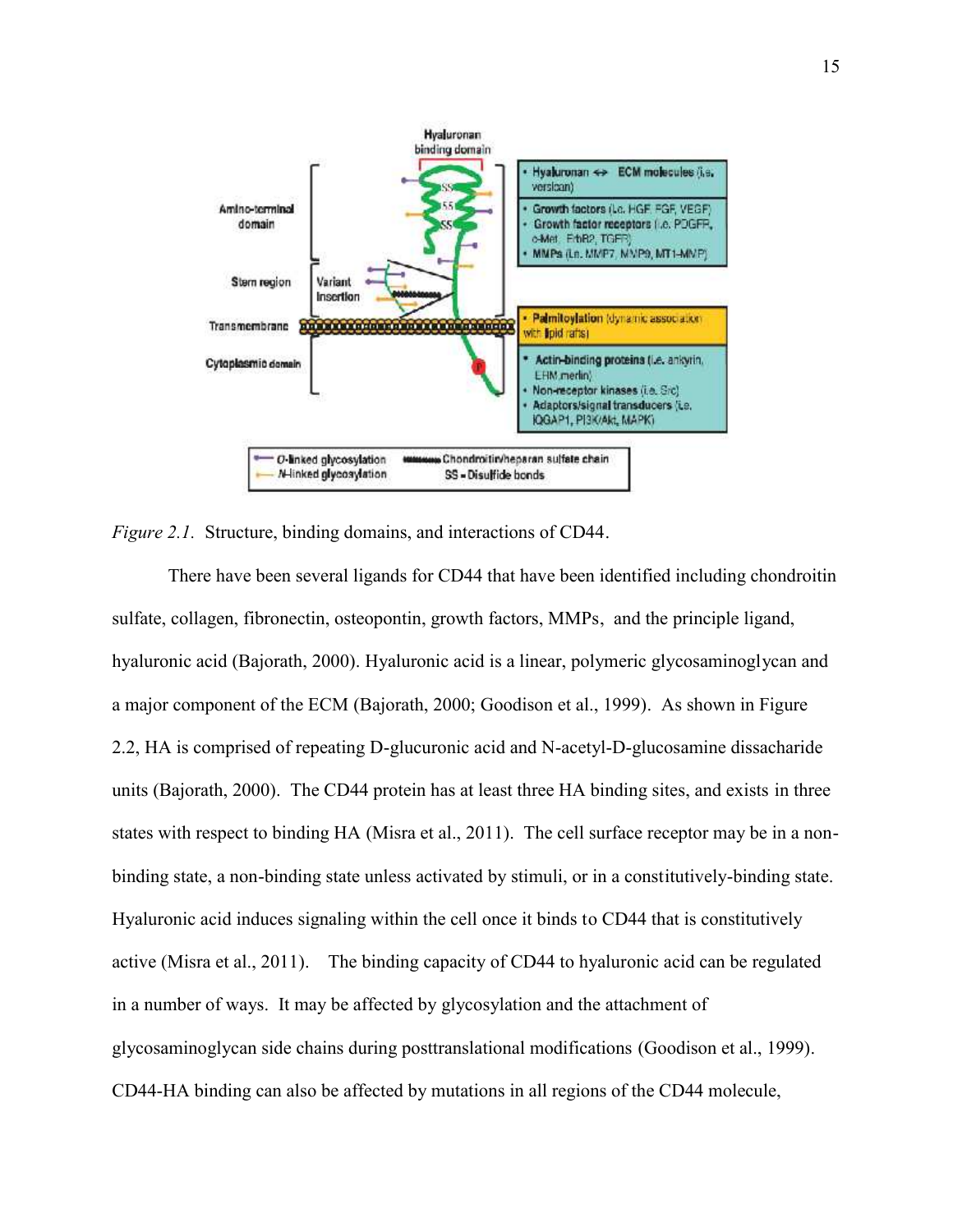especially the extracellular domain (Bajorath, 2000). Many cancer cell types express CD44 variants, which often have a higher affinity to bind to hyaluronic acid (Sneath & Mangham, 1998). The enhanced ability to bind to HA leads to increased tumorigenecity. All glioma cells have been shown to express the standard isoform of CD44, which lacks all variable exons. However, the expression of CD44 splice variants has been reported in one GBM sample (Frank et al., 1996; Knüpfer et al., 1999).



*Figure 2.2.* Hyaluronic acid structure segment.

## **2.5 The Normal Function of CD44**

The binding of hyaluronic acid to CD44 initiates, or at least influences, most activities of the adhesion molecule (Zöller, 2011). The major function of CD44 is to maintain organ and tissue structure via cell-cell and cell-ECM adhesion; however, due to the variant isoforms of CD44, the protein is also involved in other cellular functions including cellular migration, lymphocyte activation and homing, the presentation of chemokines and growth factors to migrating cells, as well as in the transmission of growth signals via tyrosine kinases (Bajorath, 2000; Goodison et al., 1999; Naor et al., 2008; Sneath & Mangham, 1998). CD44 is also involved in the degradation of hyaluronic acid, and in the transmission of signals mediating hematopoiesis and apoptosis (Naor et al., 2008).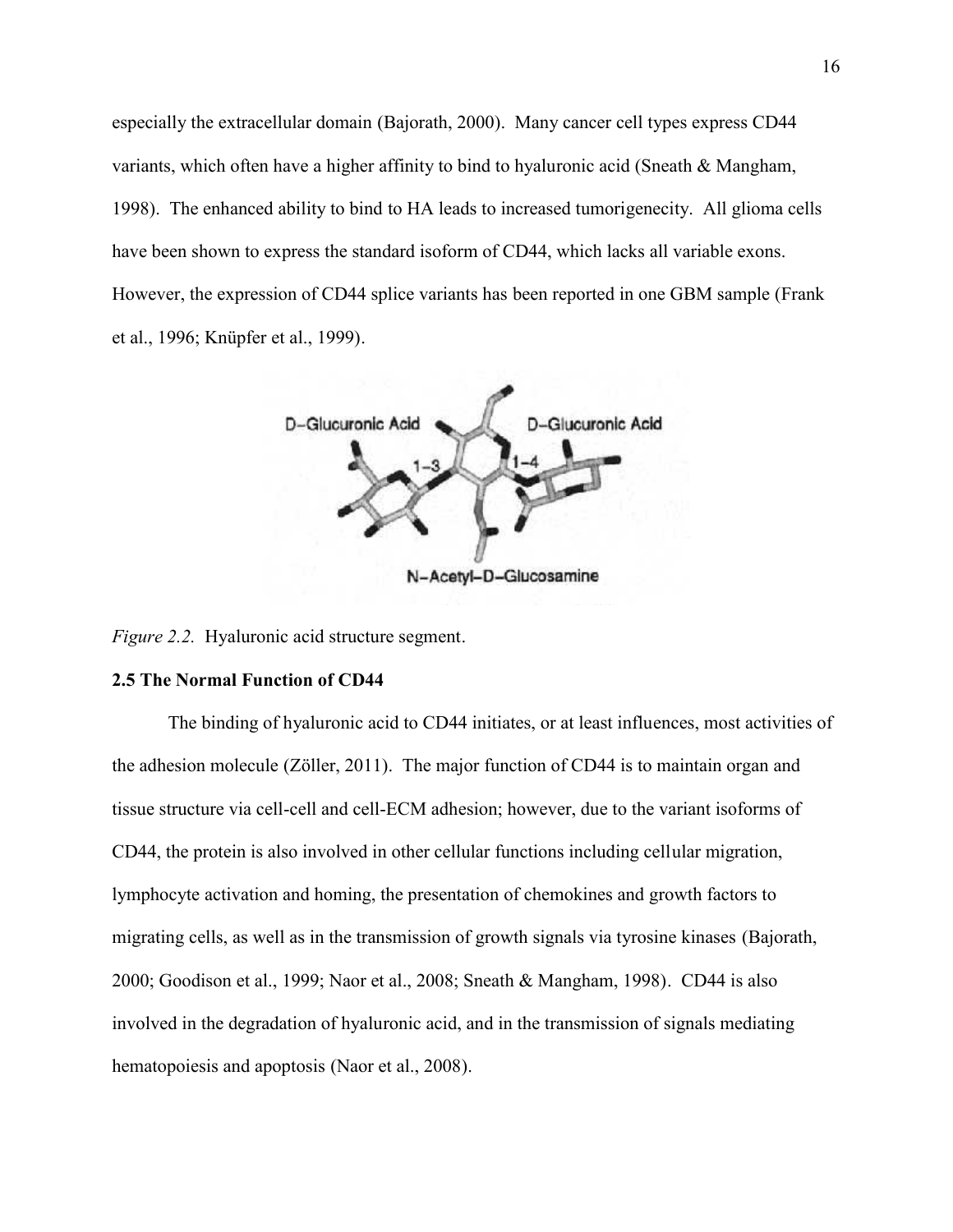The cell surface protein, CD44, plays an important role in cellular migration. HA binding to CD44 induces changes in the protein's membrane localization and conformation, which triggers the association and activation of various signal transduction molecules and proteases (Zöller, 2011). In order for cells to migrate, they must have the ability to overcome the physical resistance of three-dimensional tissue networks. Proteases, such as the matrix metalloproteases (MMPs) family, participate by aiding in the degradation of several extracellular components including collagen, fibronectin, and laminins (Friedl & Wolf, 2003; Gilles et al., 2001). The degradation of ECM components facilitates the migration of normal and tumor cells to surrounding tissue.

CD44 also plays a crucial role in the body's immune response, particularly in the process of inflammation and wound healing (Puré & Cuff, 2001). CD44 is constitutively expressed on leukocytes and parenchymal cells including endothelial, epithelial, and smooth muscle cells (Puré & Cuff, 2001). Once leukocytes such as T lymphocytes or macrophages have encountered an antigen, cell surface CD44 expression is transiently upregulated (Goodison et al., 1999; Zöller, 2011). The CD44 on T cells may be rapidly activated by cytokines and chemokines that are produced locally at the sites of inflammation as well (Puré & Cuff, 2001). The binding of CD44 on activated T lymphocytes to HA expressed on vascular endothelial cells results in the activation of T Cell extravasation into sites of inflammation (Goodison et al., 1999; Siegelman et al., 2000). CD44-HA interactions contribute to the recruitment of white blood cells from the bloodstream to the site of inflammation, and initially involves the rolling of activated leukocytes along the endothelium (Puré  $\&$  Cuff, 2001). This leads to the formation of additional adhesive interactions between leukocytes and endothelial cells that are necessary for firmer binding (Johnson-Leger et al., 2000; Puré & Cuff, 2001). Once leukocytes exit the bloodstream and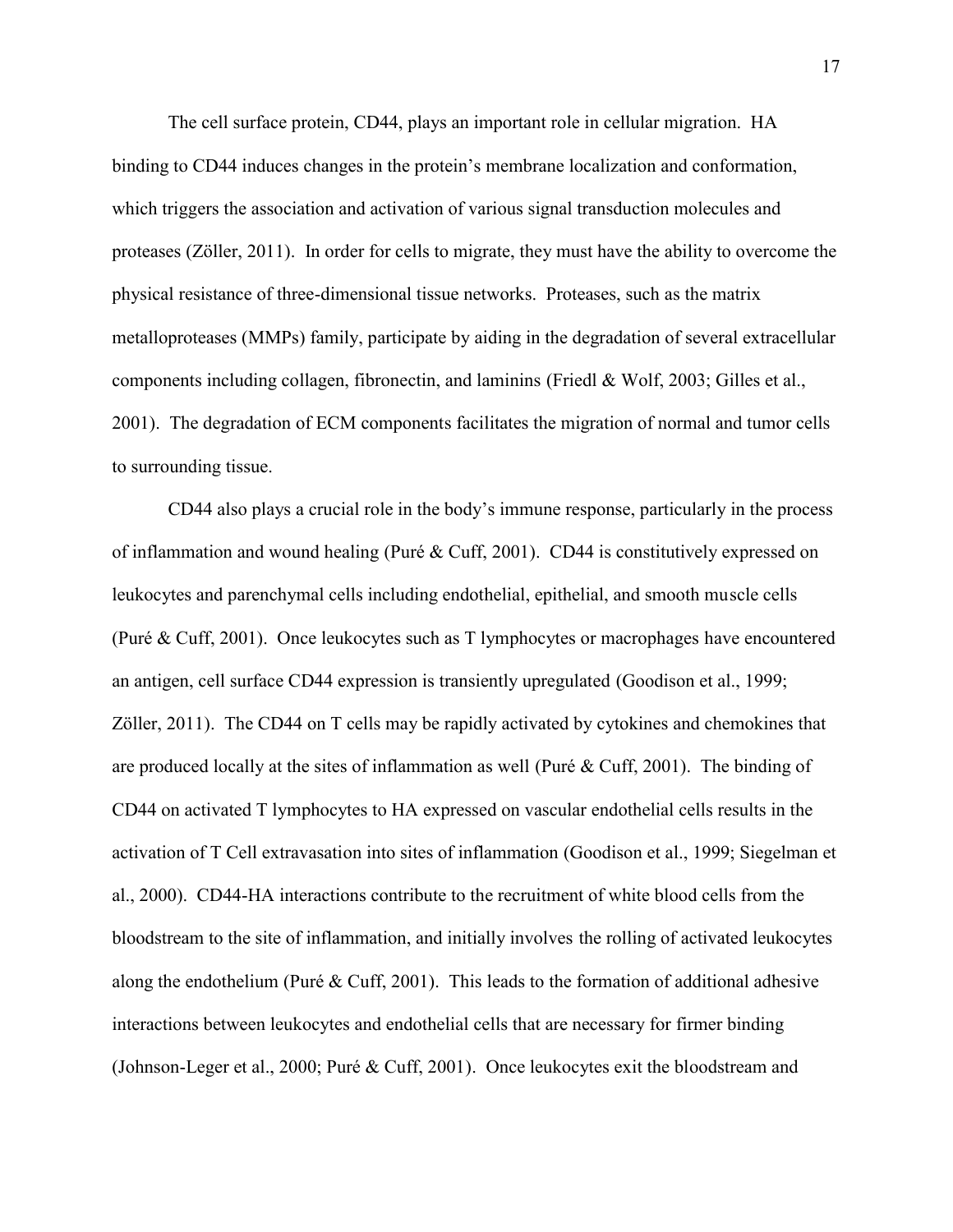migrate across the endothelium, they move into the sites of tissue damage or infection (Goodison et al., 1999; Johnson-Leger et al., 2000; Zöller, 2011).

In addition to CD44's ability to mediate cell adhesion and migration, it also acts as an activation molecule, and can promote inflammation through the activation of genes involved in inflammation (Puré & Cuff, 2001). Studies have shown that the binding of HA to CD44 increases vascular cell adhesion molecule-1 (VCAM-1) and intercellular adhesion molecule-1 (ICAM-1) expression on synoviocytes and epithelial cells (Burns et al., 2001; Puré & Cuff, 2001). The interaction of vascular adhesion molecules such as VCAM-1, ICAM-1, and selectins with ligands present on the surface of leukocytes (i.e. integrins) regulate diapedesis, which is the migration of blood cells through intact vessel walls into the surrounding tissue (Foster, 1996).

Through the use of knockout (KO) mice, it has been shown that CD44 plays an important role in activation-induced cell death (AICD) as well (McKallip et al., 2002). AICD is the process in which cells undergo apoptosis in a controlled manner when the cell's receptor interacts with a death factor such as the TNF (Maher et al. , 2002). CD44 knockout mice were treated with the anti-CD3 monoclonal antibody (mAb), which has been shown to induce T cell apoptosis. The treatment of CD44 KO splenocytes with anti-CD3 mAb led to a significantly reduced level of apoptosis compared to CD44 wild type splenocytes (McKallip et al., 2002). CD44 expression has also been shown to promote resistance to apoptosis in colon cancer cells (Lakshman et al., 2004). Although the findings of the studies are contradictory, showing both pro- and anti-apoptotic effects of CD44, they still highlight the fact that the cell surface receptor plays a major role in apoptosis.

CD44 has also been implicated in embryogenesis (DeLisser, 2009; Ponta & Herrlich, 1998; Sherman et al., 1998). CD44 splice variants, including CD44v3 and CD44v6, play a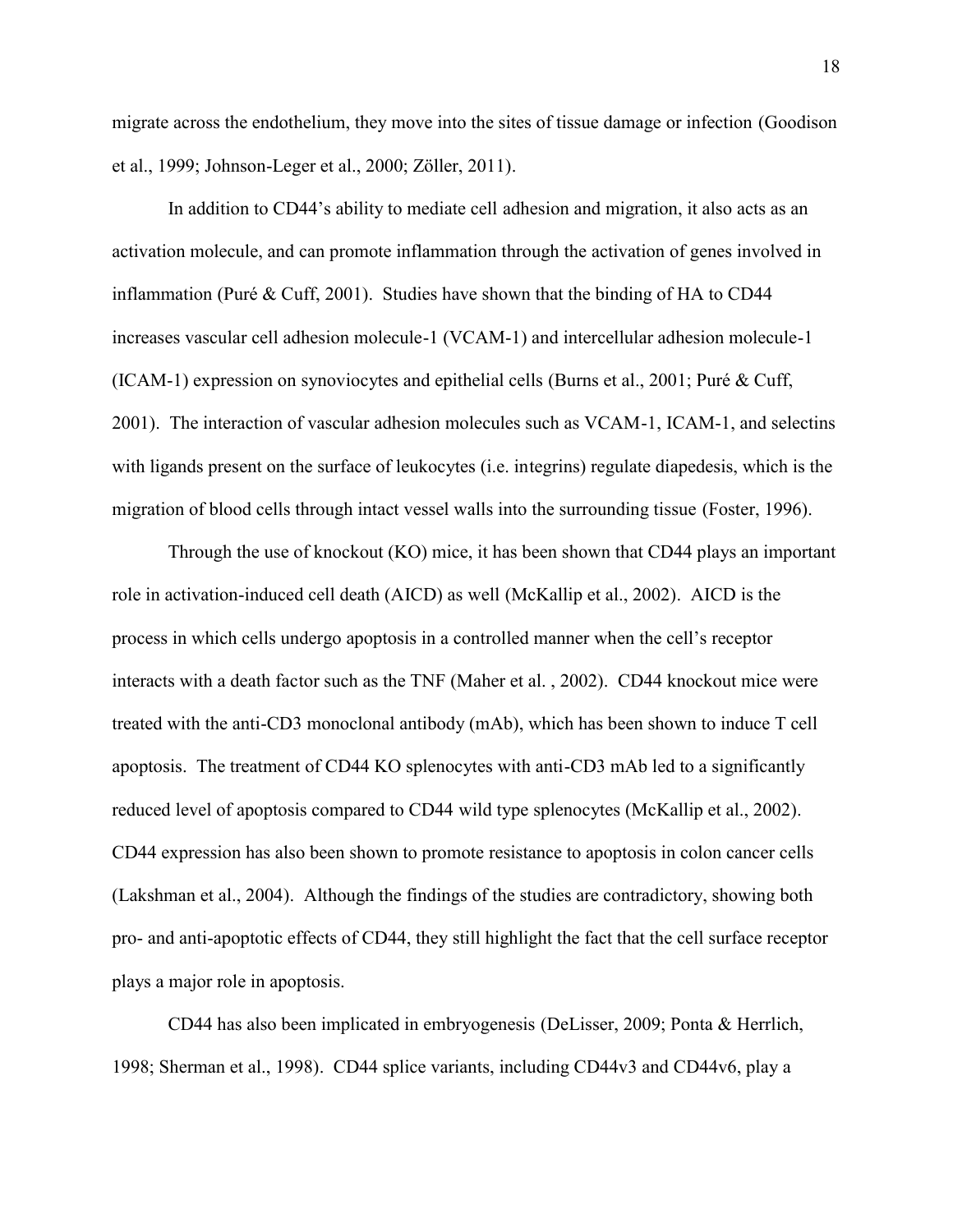crucial role in limb development by helping to transport a proliferative signal from cells of the apical ectoderm ridge (AER) to the underlying limb mesenchymal cells. Interactions between the AER and limb mesenchyme are necessary in order to establish limb outgrowth and differentiation (Figure 2.3). An AER cell secretes fibroblast growth factor-8 (FGF-8). The secreted growth factor binds to a CD44 variant protein on the same cell (Sherman et al., 1998). FGF-8 then binds with high affinity to the FGF receptor present on mesenchymal cells, which leads to cell proliferation, and subsequent limb development (Sherman et al., 1998).



*Figure 2.3.* CD44-FGF8 interaction in limb development.

## **2.6 The Oncogenic Function of CD44**

A large number of studies have shown a close correlation between malignancy and CD44 expression, as well as with ECM environments rich in hyaluronic acid. When hyaluronic acid binds to the CD44 adhesion molecules present on the tumor cell, tyrosine phosphorylation is either stimulated or inhibited. The CD44 of tumor cells interacts with HA-rich microenvironments, which affects cell signaling pathways that promote the ability of cancer cells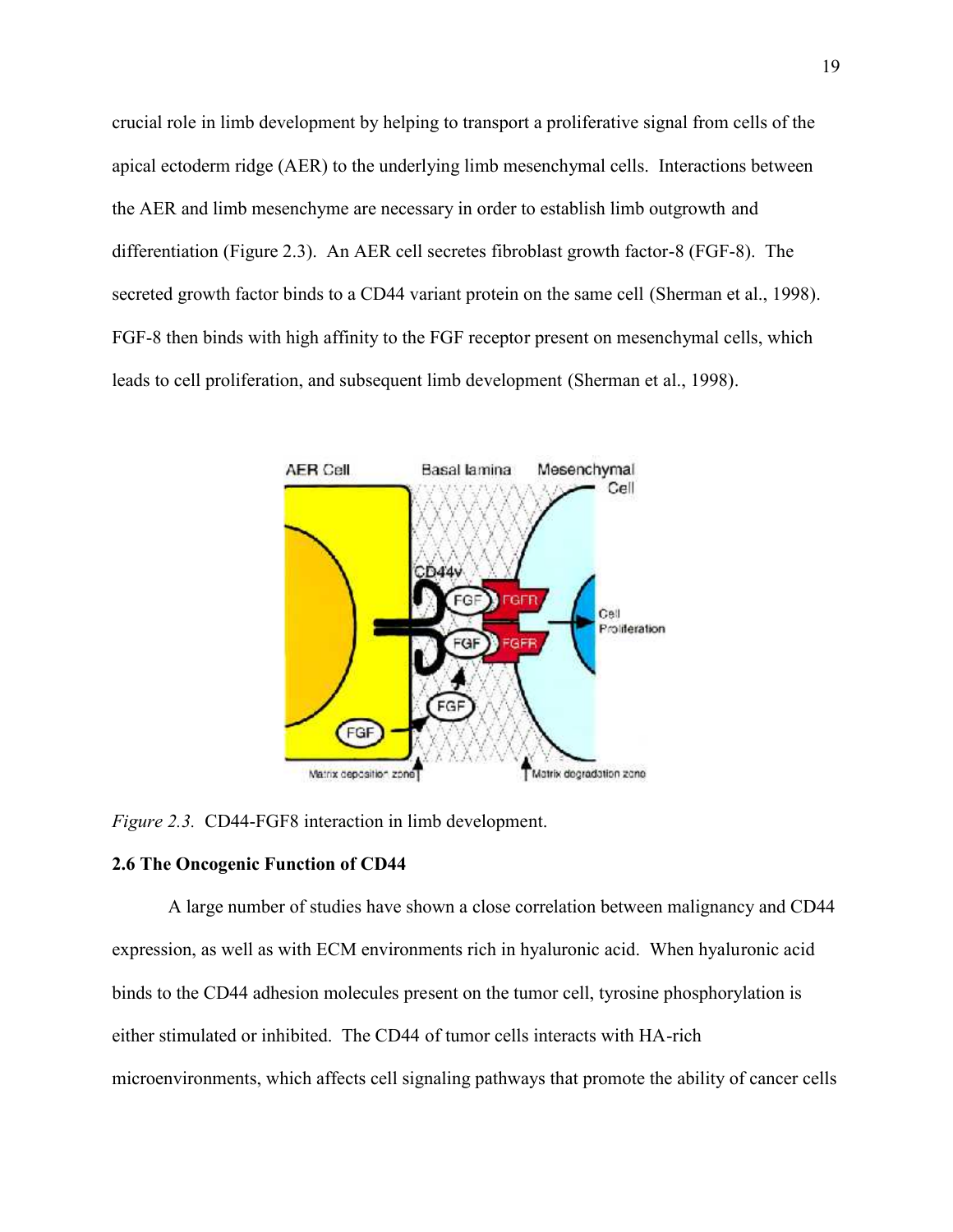to migrate, to invade the ECM, and spread to healthy tissue (Misra et al., 2011). Cancerous cells often exhibit higher levels of CD44 expression as seen in numerous types of human cancer including breast, colon, prostate, bladder, ovarian, lung, and brain cancer (Yoshida et al., 2012) . Many tumor cells express CD44 splice variants that possess a higher binding affinity for HA. Hyaluronic acid is especially abundant in the white matter tracts of the brain, which are one of the most common routes of GBM invasion (Wiranowska et al., 2010). Since the extracellular matrix of the brain has an abundance of CD44's principle ligand, HA, it provides the ideal environment for the glioma cells to migrate and develop new blood vessels (Wiranowska et al., 2010). The high amounts of HA in the brain and the overexpression of CD44 by glioma cells are therefore greatly involved in the migration, invasion, and metastasis of Glioblastoma multiforme.

CD44 promotes the invasive behavior of cancer through a number of signaling networks. During crosstalk, the CD44 protein interacts with growth factor receptors such as the epidermal growth factor receptor (EGFR) and hepatocyte growth factor receptor (HGFR). The epidermal growth factor (EGF), the principal ligand of EGFR (Her1), binds to the extracellular domain of the receptor, inducing receptor dimerization. EGFR forms homodimers or heterodimers with other members of the epidermal growth factor family (Jorissen et al., 2003; Schlessinger, 2002). Tyrosine autophosphorylation occurs, triggering a network of signaling processes that promote tumor cell proliferation, migration, adhesion, and angiogenesis, and decrease apoptosis (Arteaga, 2003). A mature hepatocyte growth factor (HGF, also known as scatter factor, SF) protein binds to the extracellular domain of the HGFR, which is also known as c-Met (You & McDonald, 2008). Upon ligand binding, c-Met is activated by the autophosphorylation of two tyrosine residues, Tyr 1234 and Tyr 1235, located in the tyrosine kinase domain (Eder et al., 2009).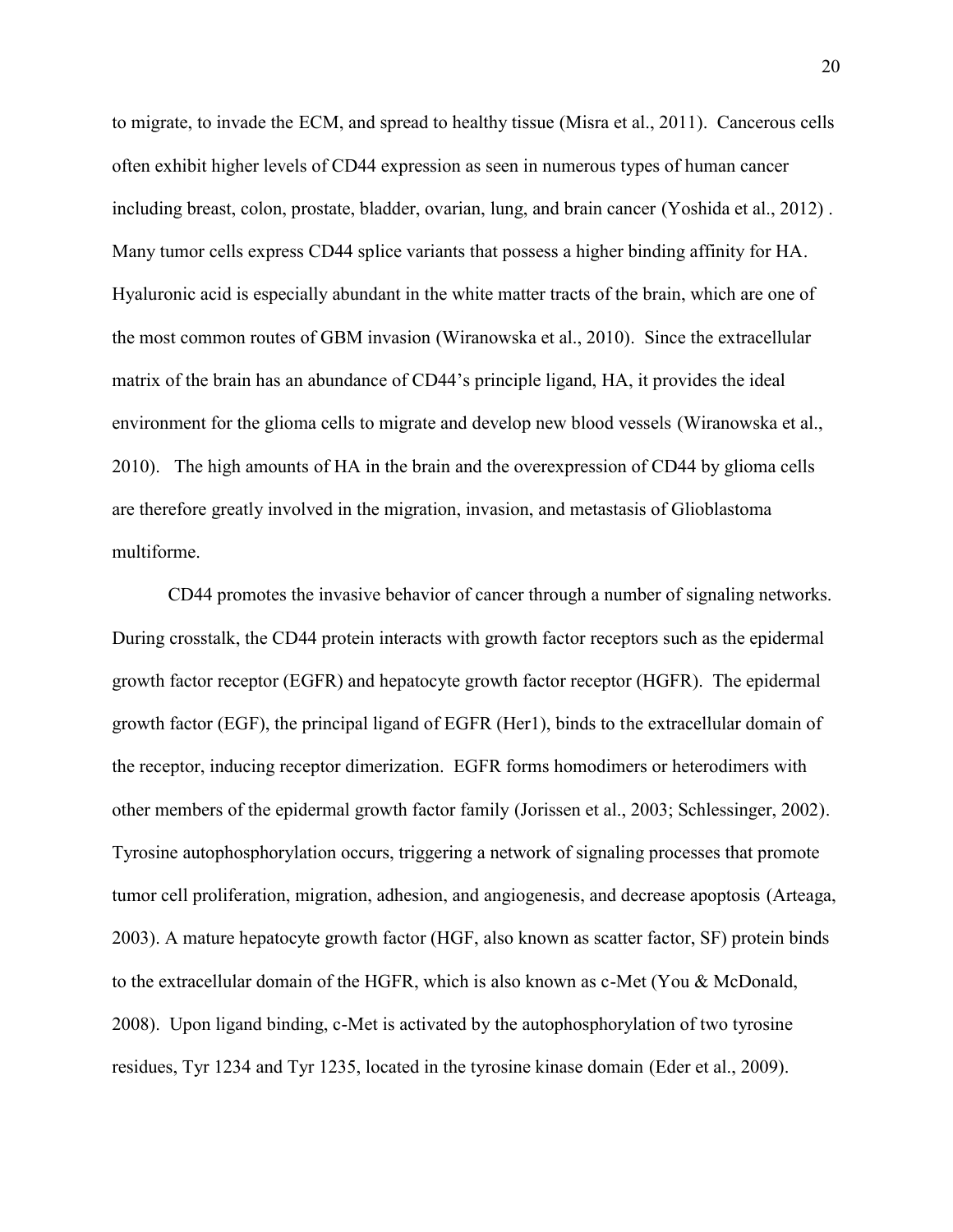Subsequently, two other tyrosines, Tyr 1349 and Tyr 1356 are phosphorylated (You & McDonald, 2008). The phosphorylation of the latter two tyrosine residues leads to the activation of multiple signal transduction pathways that contribute to tumor survival, growth, and invasion. Pathways activated by EGFR stimulation include the Src/focal adhesion kinase (FAK) pathway, the signal transducer and activator of transcription (STAT3) pathway, the mitogen activated protein kinase (MAPK) pathway, and the phosphoinositide-3-kinase (PI3K)/ AKT pathway. In many tumor cells, c-Met expression is activated by HGF through an autocrine loop (You & McDonald, 2008). In other words, the cancerous cells continuously produce and secrete HGF, which bind to the HGF receptor, leading to constitutive activity of many signal transduction pathways.

Activation of the PI3K pathway plays a vital role in many cellular functions contributing to the spread of cancer including cell survival, growth, proliferation, and migration (Hennessy et al., 2005). AKT signaling promotes cell survival by inactivating several pro-apoptotic factors including the Bcl-2-associated death (BAD) promoter, procaspase-9, and the Forkhead (FKHR) family of transcription factors (Hennessy et al., 2005). AKT also promotes cell survival by activating transcription factors that upregulate anti-apoptotic genes (Zöller, 2011). AKT mediated activation of the mTOR pathway also facilitates cell survival and proliferation (Hennessy et al., 2005). The binding of CD44 to HA and other ligands also stimulates activation of the MAPK/ERK pathway, which also has a well-defined role in cancer biology. The intracellular signaling pathway is involved in a number of cellular functions including cell survival, proliferation, cell cycle regulation, angiogenesis, and migration.

In the same manner that immune cells must extravasate to sites of tissue damage or infection, metastasizing tumor cells must do the same. In many tumor cells, the upregulated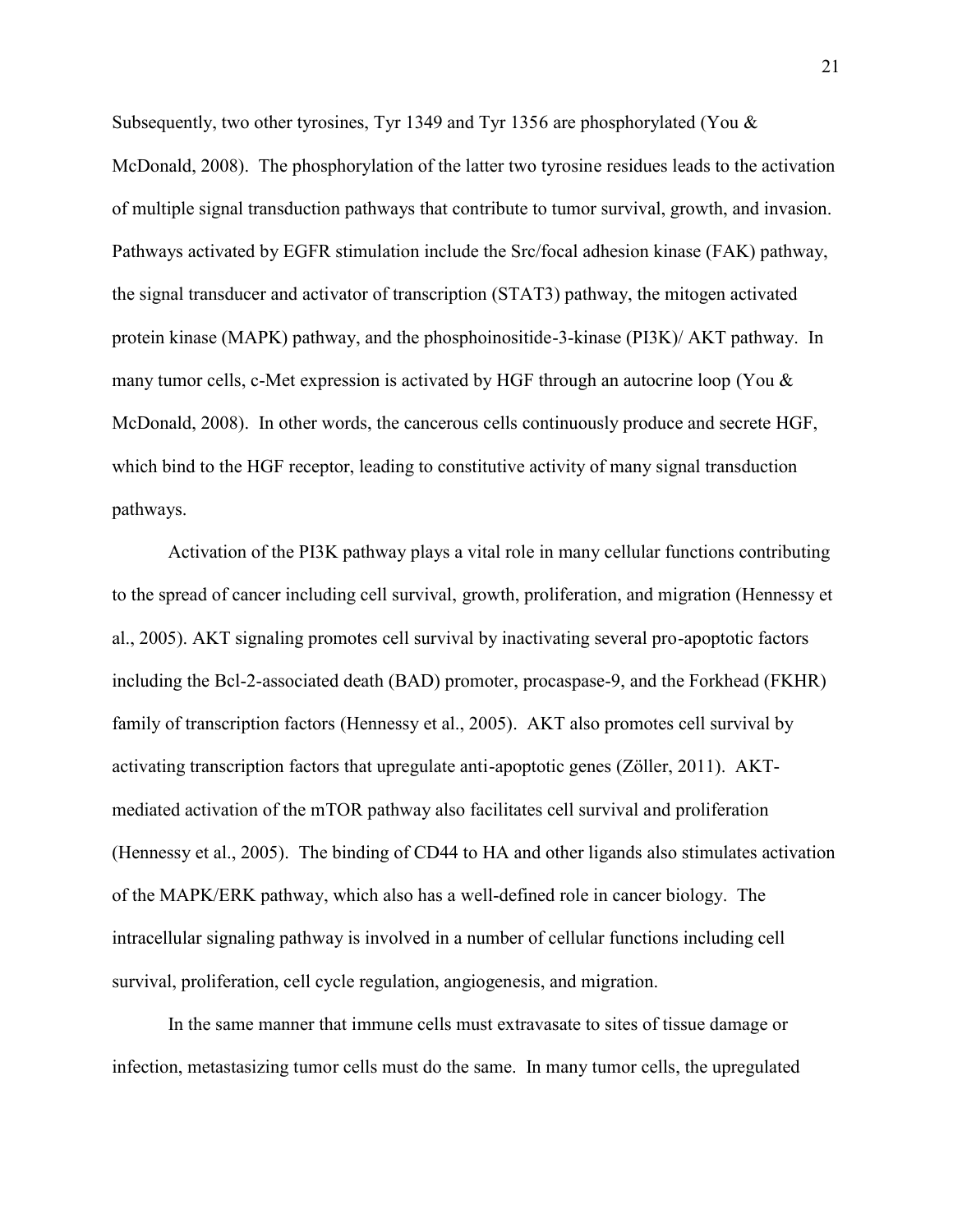expression of CD44 strengthens their binding to hyaluronic acid present on surrounding endothelial cells, which allows the tumor cells to metastasize and reach healthy tissue (Yoshida et al., 2012; Zöller, 2011). Angiogenesis is essential for invasive tumor growth and metastasis. When CD44 binds to HA, tumors cell produce and secrete proteolytic enzymes that aid in the degradation of the ECM (Misra et al., 2011). The binding of CD44 to HA and other ligands increases the production of growth factors (i.e. VEGF and EGF) by tumor cells. The growth factors then recruit surrounding blood vessels and stimulate them to form new vessels in the tumor. The new vasculature supplies the tumor with oxygen and nutrients, which promotes further growth (Hoeben et al., 2004).

The prognosis for patients with glioblastoma multiforme remains poor, which is largely due to the ability of GBM cells to develop resistance against current drugs (Helseth et al., 2010; Yoshida et al., 2012). The CD44 protein has been shown to contribute to drug resistance in cancer (Cain et al., 2011; Zöller, 2011). CD44 activated by the binding of HA associates with the multiple drug resistant 1 (MDR-1) protein (Zöller, 2011). Increased expression of CD44 correlates with an increased expression of the *MDR1* gene, which encodes a P-glycoprotein (PGP) (Santoni-Rugiu & Silverman, 1997; Zöller, 2011). PGP is an integral membrane protein which functions in drug efflux (Santoni-Rugiu & Silverman, 1997). MDR-1 is expressed in both normal and tumor cells. In normal cells, PGP functions to rid the cell of cytotoxic drugs that are harmful. In tumor cells, the protein encoded by MDR-1 transports chemotherapy drugs out of the cell, therefore inhibiting their anti-cancer effects (Santoni-Rugiu & Silverman, 1997; Zöller, 2011). CD44 also plays a role in drug resistance via the attenuation of the Hippo, JUN Nterminal kinase (JNK), and p53 pathways. The weakening of these apoptotic pathways leads to a decrease in the death of abnormal tumor cells (Zöller, 2011).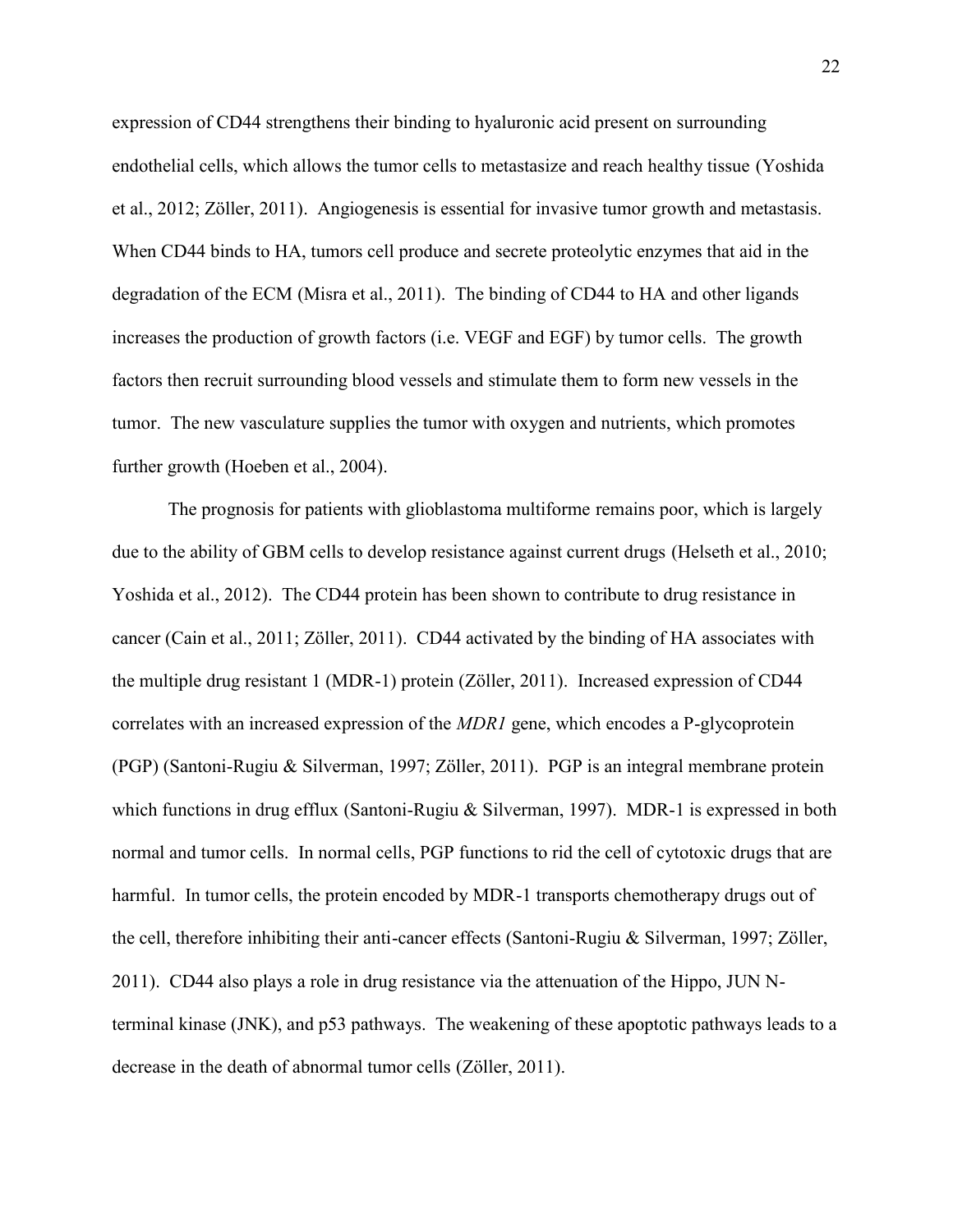Numerous studies have shown that the CD44 adhesion molecule plays a crucial role in the invasive and migratory nature of Glioblastoma multiforme (Merzak et al., 1994; Wei et al., 2010; Wiranowska et al., 2010; You & McDonald, 2008). However, more research must be done in order to determine how CD44 expression is regulated by the AP-1 transcription factor, Fra-1, in GBM. CD44 regulation was first shown to be associated with the AP-1 transcription factor in an equally aggressive cancer, mesothelioma, which affects the mesothelium that covers internal organs such as the heart and lungs (Ramos-Nino et al., 2007; Ramos-Nino et al., 2003). Ramos-Nino et al. showed that by silencing Fra-1 via shRNA and siRNA, the expression of CD44 is decreased in mesothelioma cells (Ramos-Nino et al., 2003). It was later shown that Fra- 1 regulates CD44 expression in gliomas via siRNA directed against Fra-1 (Raines, 2010). It is believed that increased expression of the transcription factor leads to the activation of target genes that promote the invasion of cancer cells (Ramos-Nino et al., 2007).

### **2.7 The Normal Function of Fos-related Antigen 1 (Fra-1)**

Fos-related antigen 1 (Fra-1) is a member of the activator protein 1 (AP-1) family of transcription factors, which is involved in a number of cellular processes including cell proliferation, differentiation, and programmed cell death (Chiappetta et al., 2007; Chiappetta et al., 2000; Young & Colburn, 2006). The transcription factor AP-1 is also involved in regulating the expression of target genes (Young & Colburn, 2006). The AP-1 transcription factor family are dimers consisting of Jun-Jun homodimers or Jun-Fos heterodimers (Figure 2.4) (Young & Colburn, 2006). Proteins of the Jun family include c-Jun, JunB, and JunD. Members of the Fos family include c-Fos, FosB, Fra-1, and Fra-2. AP-1 transcription factors are activated by growth factors, hormones, cytokines, ultraviolet radiation, and tumor promoters such as the phorbol ester 12-O tetradecanoylphorbol 13-acetate (TPA) (Bamberger et al., 1999; Young & Colburn, 2006).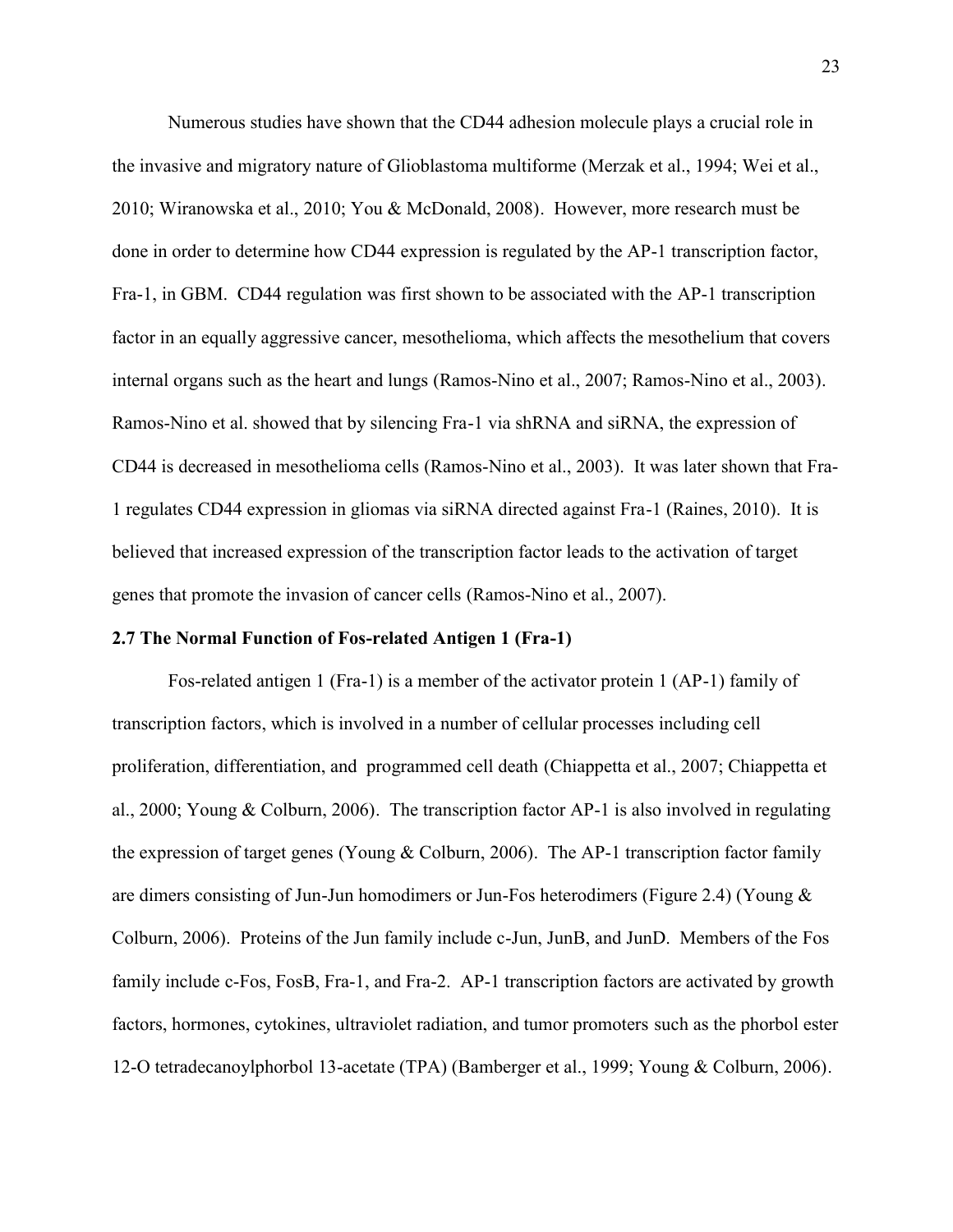The mitogen-activated AP-1 dimer binds to specific DNA sequences in the promoter regions of target genes, several of which are involved in processes such as cellular proliferation and tumor invasion (Bamberger et al., 1999). Studies have shown that Jun-Jun homodimers have little or no DNA-binding activity depending on the target DNA sequences. Jun-Fos heterodimers are more stable and have a higher binding affinity for the promoter regions of target genes than Jun- Jun homodimers (Bamberger et al., 1999). The binding of transcription factors to the promoter region of target genes is necessary for transactivation; therefore, the activity of AP-1 family members is essential for the activation and regulation of downstream genes.



*Figure 2.4.* Jun-Fos heterodimer.

The fos-related antigen 1 protein plays a role in the central nervous system, but little is actually understood about its actual function. Fra-1 activity is observed in the rat brain during normal development and following brain injuries in adulthood (Pozas et al., 1999). During postnatal development, Fra-1 is expressed in all of the main fiber tracts in the cerebrum, whereas in adult rats, Fra-1 activity is mainly confined to the hippocampus. Following brain injuries in adult rats, Fra-1 is found to be highly expressed in the nuclei of reactive astrocytes, suggesting that the transcription factor participates in the activation of target genes (i.e. CD44) that function in repairing brain lesions (Pozas et al., 1999).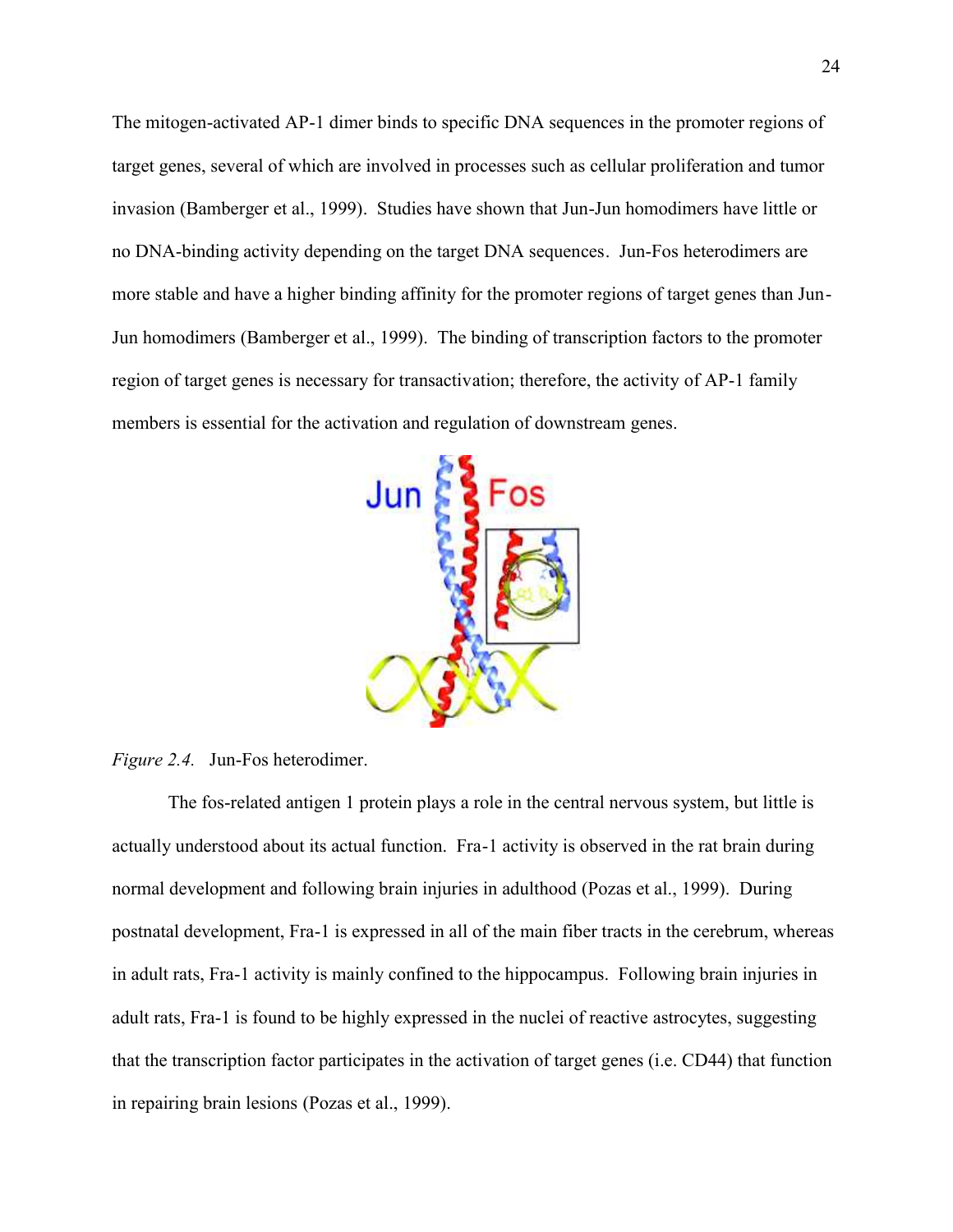Fra-1 is necessary for formation of the placenta (Eferl et al., 2004; Schreiber et al., 2000). In order to determine the function of Fra-1 in development, Schreiber et al. developed Fra-1 knockout mice via gene targeting. Fra-1 knockout mice die *in utero* due to placental defects during embryogenesis. The expression of Fra-1 has been shown to be required for placental vascularization (Schreiber et al., 2000). If the fetus is not receiving adequate blood flow, it is not getting enough nutrients or oxygen to remain alive. After learning that conventional Fra-1 knockout embryos have extraembryonic defects leading to embryonic lethality, Eferl et al. developed conditional Fra-1 mice in order to define the functions of Fra-1 postnatally. The conditional Fra-1 knockout mice were viable and exhibited no major defects as adults, indicating that the transcription factor is nonessential for most organs. The mice did however, develop osteopenia, which is a disease characterized by low bone density These results suggest that Fra- 1 functions in bone matrix production by osteoblasts and chondrocytes (Eferl et al., 2004).

### **2.8 The Oncogenic Function of Fra-1**

Increased levels of AP-1 activity have been detected in multiple human cancers, which suggest its role in tumor progression and maintenance (Debinski & Gibo, 2005, 2011; Young & Colburn, 2006). Several studies have shown that Fra-1 plays an essential role in cellular transformation and carcinogenesis. The overexpression of Fra-1 mRNA and protein has been detected in multiple types of human cancers including lung, colon, breast, prostate, and brain cancer (Young & Colburn, 2006). Fra-1 plays a major role in cancer by regulating the expression of its target genes. The binding of the transcription factor to its target genes is what promotes the progression of cancer (Table 2.1) (Verde et al., 2007).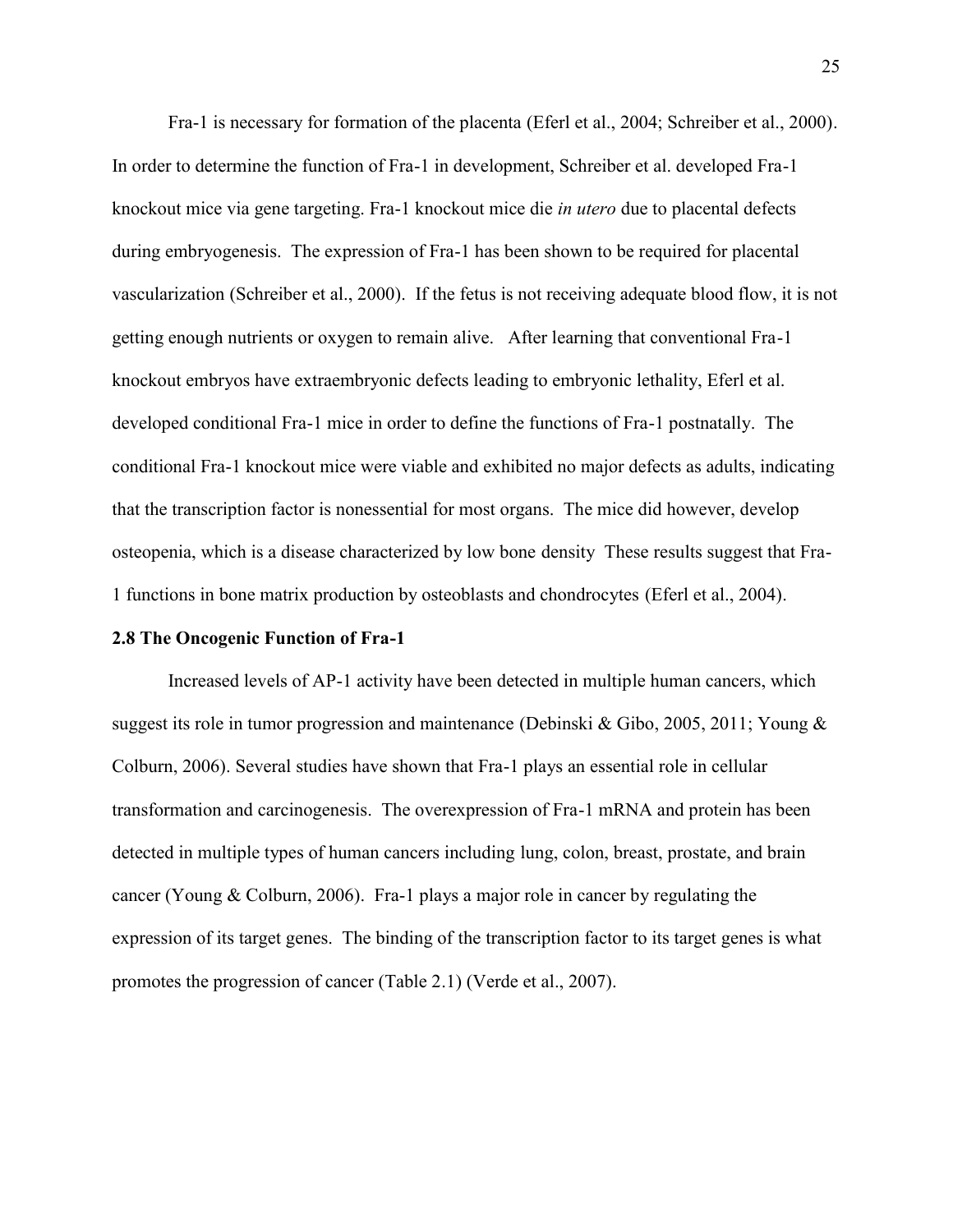Table 2.1.

*Major Roles of Fra-1 and Implicated Target Genes*

| <b>Fra-1 Function In Tumorigenesis</b> | <b>Target Genes</b>          |
|----------------------------------------|------------------------------|
| Cell Proliferation                     | ccdn1, ccna2, $p19^{ARF}$    |
| Anti-apoptosis                         | Unknown                      |
| Cell migration and Invasiveness        | CD44, c-Met, MMP1, MMP9, uPA |
| Angiogenesis                           | VEGF-A, VEGF-D               |

It has been shown that overexpression of Fra-1 contributes greatly to thyroid cell transformation . By inhibiting production of the Fra-1 protein via transfection with an antisense construct, the malignant phenotype of transformed thyroid cells is significantly reduced (Chiappetta et al., 2000). This indicates that Fra-1 plays an essential role in the transformation of cancer cells. The expression of Fra-1 also stimulates transformation and increases the invasiveness and motility of epitheloid adenocarcinoma cells. The cellular transformation of epitheloid cells was also accompanied by the transcriptional activation of genes associated with tumor progression including targets of Fra-1, matrix metallopeptidase 9 (*mmp9)* and urokinasetype plasminogen activator (*uPA)* (Kustikova et al., 1998). The expression of Fra-1 has also been shown to cause a more malignant phenotype in breast tumor cells. Increased levels of Fra-1 expression correlate with an increased expression of genes that have been implicated in cancer progression. Similar to what is seen in epithelial cancers, these genes include Fra-1 target genes, *mmp9* and *VEGF* (Belguise et al., 2005). Increased levels of Fra-1 expression and activity promote cell proliferation and invasiveness of breast cancer. Ramos-Nino et al. showed that the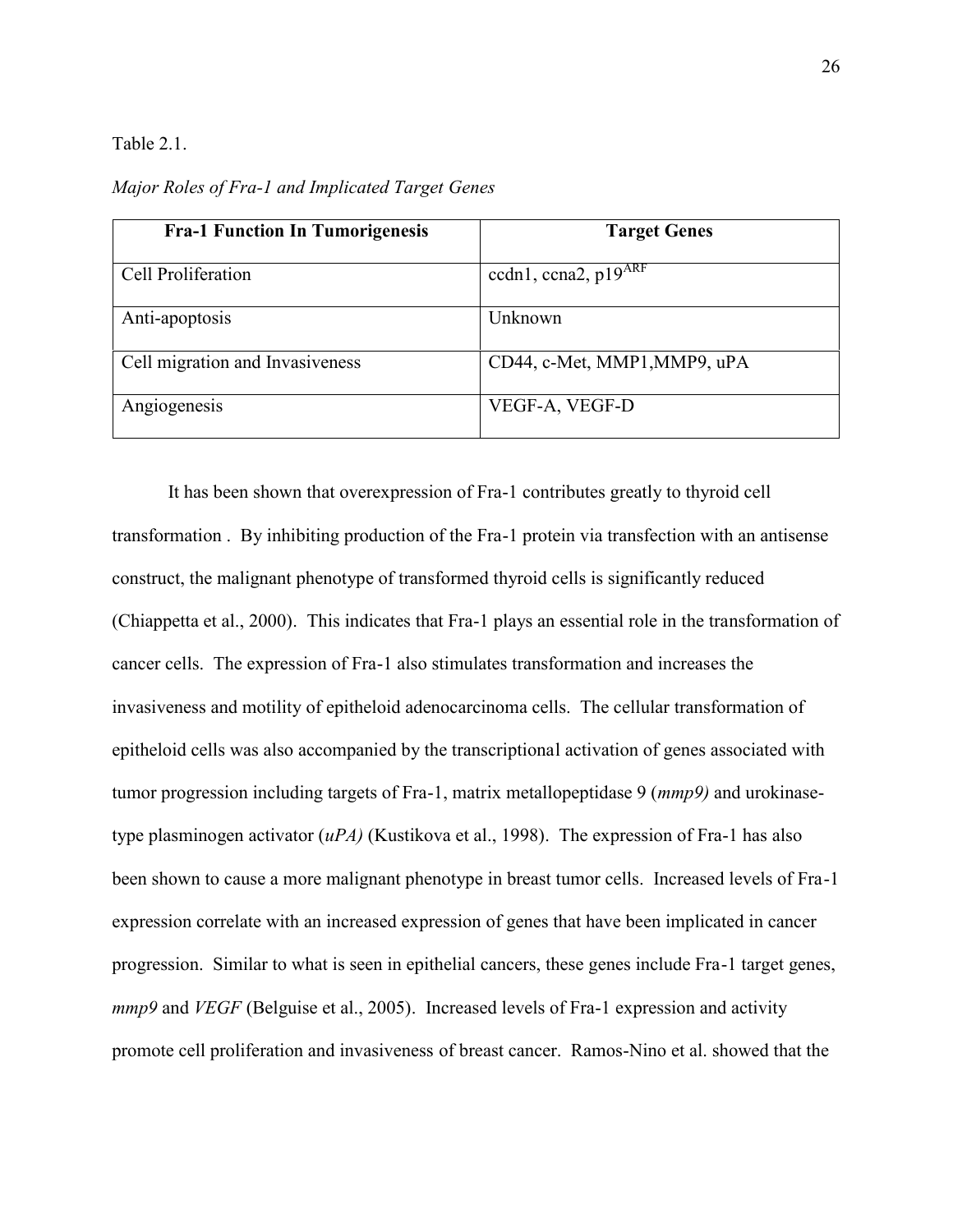transformation of mesothelial cells also requires increased Fra-1 expression (Ramos-Nino et al., 2003).

Debinski and Gibo have shown that Fra-1 modulates the malignant features of glioma cells as well (Debinski & Gibo, 2005). GBM cells have a large, flat, and veil-like appearance, compared to normal epithelial cells, which are small and plump. Glioma cells are also resistant to cytotoxic drugs and undergo apoptosis a lot less often than their normal counterparts (Charalambous et al., 2006). Exposing glioma cells to ectopic Fra-1 caused phenotypic and malignant behavior changes in H4 glioma cells, a less aggressive glioma cell line. The H4 glioma cells do not form tumors in nude mice; however, when the H4 cells were introduced to ectopic Fra-1, the cells became tumorigenic (Debinski & Gibo, 2005). Along with the phenotype of H4 glioma cells, the genotype also changes after exposure to ectopic Fra-1. Following exposure, several genes were found to be overexpressed including insulin-like growth factor 3 (*IGF-3*), *IGF-6*, *JunB*, *JunD*, *VEGF*, and early growth response 1 (*EGR1*). Exposure of glioma cells to Fra-1 also resulted in decreased expression of a few genes such as N-cadherin and granulocyte macrophage colony stimulating factor (*GM-CSF*) (Debinski & Gibo, 2005). The overexpression of Fra-1 in glioma cells and in rat fibroblasts stimulates anchorage-independent growth, which is a main trait distinguishing tumor cells from their normal counterparts (Chiappetta et al., 2007; Debinski & Gibo, 2005). Transfection of U-87 GBM cell lines with sense (+) and antisense (-) Fra-1 alters the morphology and tumor formation in glioblastoma multiforme. Compared to U-87 parentals, cells transfected with the antisense Fra-1 transgene were larger, more rounded, and had fewer and/or shorter processes. On the other hand, U- 87(Fra-1(+)) cells were more elongated with larger processes. Debinski and Gibo also showed that Fra-1 knockdown via Fra-1 siRNA results in a decrease in U-87 MG tumor size. Compared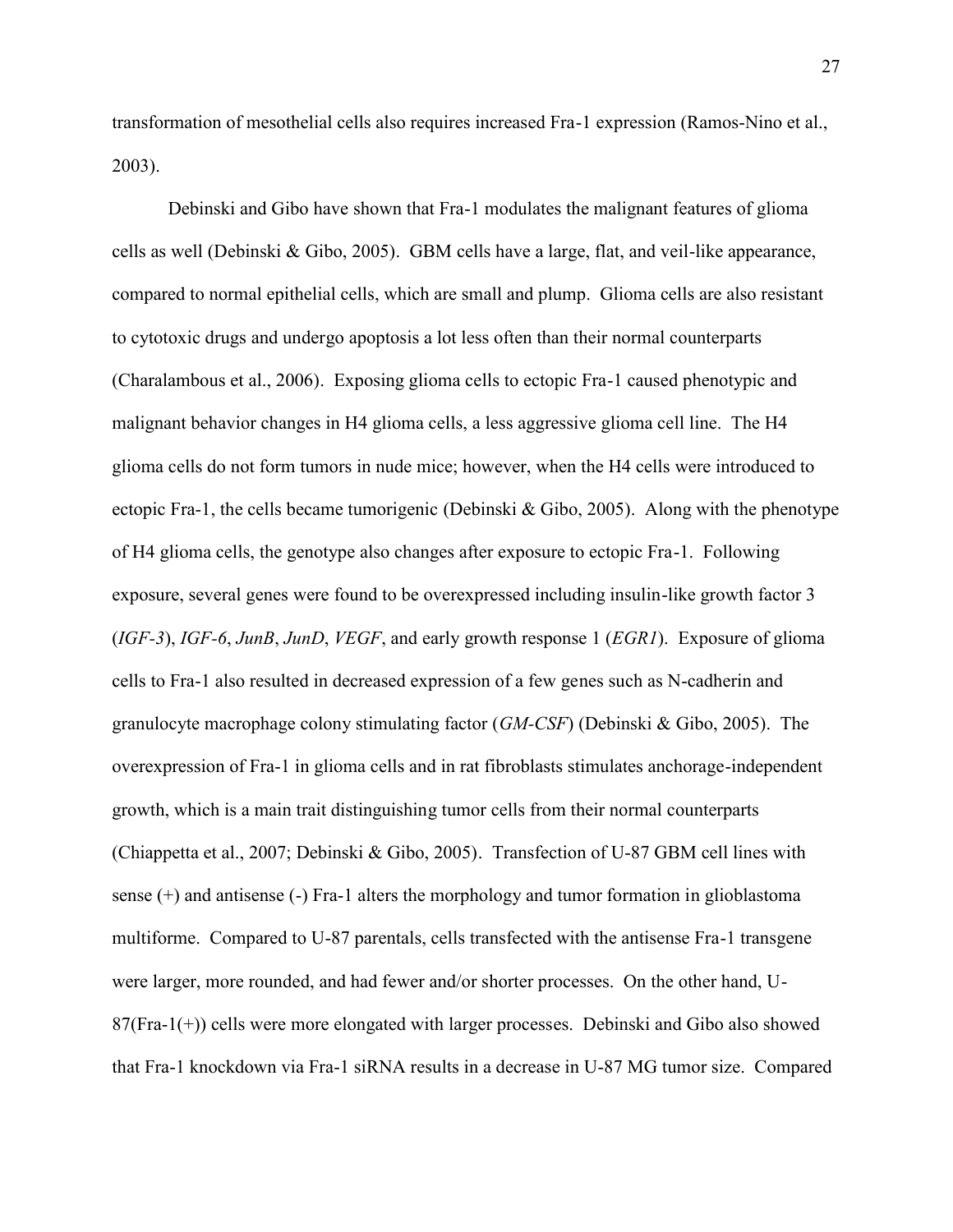to U-87(Fra-1(-)) clones, the tumor size of normal and Fra-1 (+) transfected cells were more than six times larger (Debinski & Gibo, 2005). It has also been shown that a decrease in Fra-1 expression results in a decreased migration rate via wound healing assays of fra-1 siRNA transfected glioma cells (Debinski & Gibo, 2011). These results suggest that the transcription factor plays a major role in glioma cell transformation, tumor growth, and migration.

The AP-1 transcription factor, Fra-1, has been shown to regulate the expression of CD44 in glioma cells. Fra-1 expression and activity has also been shown to promote CD44-mediated GBM cell adhesion (Raines, 2010). Adhesion is necessary for the migration and invasion of tumor cells into healthy surrounding tissue; therefore, we must investigate the role of Fra-1 regulated CD44 expression in the invasive migratory behavior of glioblastoma multiforme in order to improve the treatment and prognosis of the disease.

### **2.9 Research Objectives**

The overall objective of the study is to determine whether Fra-1 mediated regulation of CD44 expression affect cellular migration in Glioblastoma multiforme. The hypothesis of this thesis was that overexpression of Fra-1 leads to increased CD44 expression, promoting the migratory capacity of GBM cells. The hypothesis of this thesis was based off conclusions from previous studies, which focused on the role of Fra-1 and CD44 in cancer. Increased levels of Fra-1 and CD44 have been detected in multiple human cancers, which suggest their roles in tumor progression and maintenance (Yoshida et al., 2012; Young & Colburn, 2006). Debinski and Gibo have shown that increased Fra-1 expression contributes to the malignant phenotype of glioma cells (Debinski & Gibo, 2005). In mesothelioma, Fra-1 and CD44 expression were shown to be associated. Furthermore, knockdown of Fra-1 decreased the migration rate of mesothelioma cells (Ramos-Nino et al., 2007; Ramos-Nino et al., 2003). CD44 expression has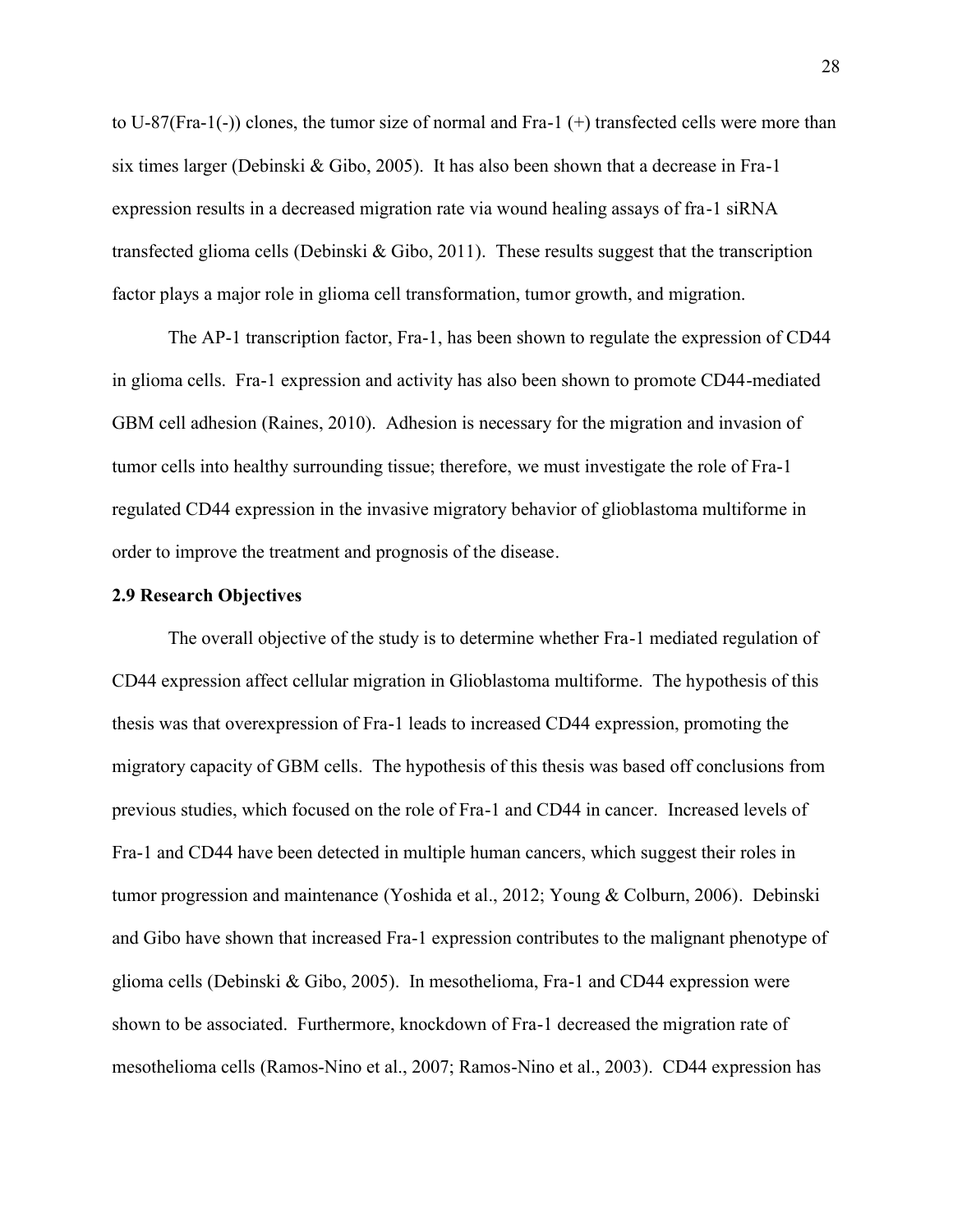also been linked to Fra-1 expression and activity in malignant brain tumor cells. In addition, CD44-mediated cell adhesion of glioma cells has been shown to be promoted by Fra-1 activity (Raines, 2010). In order for tumor cells to migrate, they must adhere to the extracellular matrix. Upon adherence, the tumor cell is stimulated to secrete proteolytic enzymes, which degrade components of the ECM, allowing the cancer cell to migrate and invade surrounding healthy tissue. Based on these conclusions, this thesis has focused on how the modulation of Fra-1 and CD44 affects CD44-associated migration in GBM.

To achieve the goals of this study, the three specific aims were: (1) to determine whether the modulation of Fra-1 expression affects CD44-mediated GBM cell migration; (2) to investigate whether Fra-1 regulates CD44 expression through a MAPK and/or AKT-mediated mechanism; (3) and to examine whether decreased expression of Fra-1 via pathway inhibition prevents glioma cell migration. The findings of the study could lead to a better understanding of how Fra-1 regulated expression of CD44 affects GBM cell migration, and to the identification of pathways that could be targeted to combat the aggressiveness and improve the prognosis of GBM.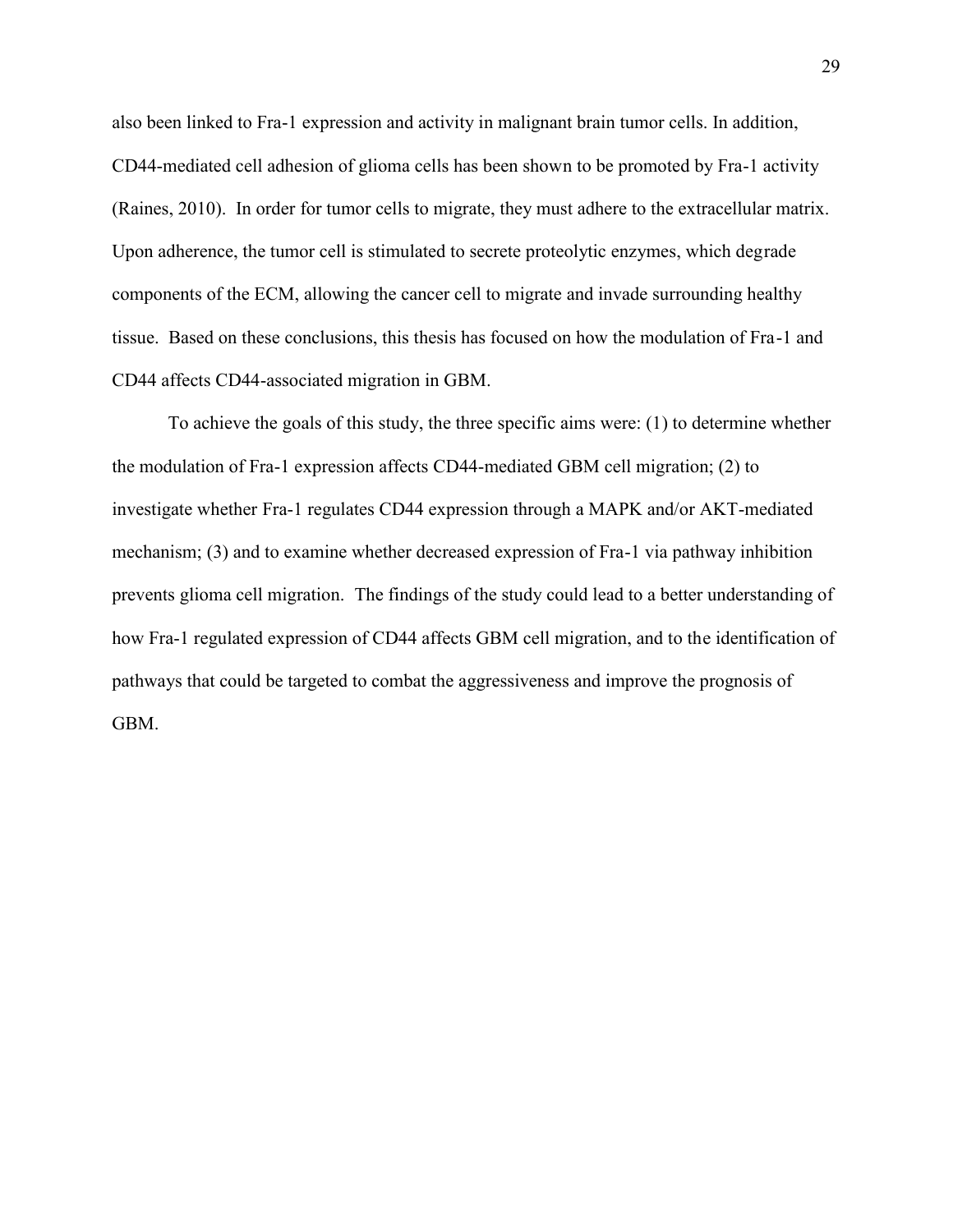### **CHAPTER 3**

## **Materials and Methods**

## **3.1 Culture and Passage of Glioma Cells**

The A172 GBM parentals and clones were a kind gift from Dr. Waldemar Debinski of Wake Forest University, Winston-Salem, NC. The cells were grown in Dulbecco's Modified Eagle High Glucose 1X Medium (DMEM) (Gibco<sup>®</sup>), 10% fetal bovine serum (FBS) (Hyclone<sup>®</sup>), and 100  $\mu$ g/mL Penicillin-Streptomycin 1X Solution (Cellgro<sup>®</sup>). Each cell line was rinsed with Dulbecco's Phosphate Buffered Saline (DBPS) (Gibco<sup>®</sup>). The A172-mw12 and A172-mw6 cell lines were treated with 50  $\mu$ g/mL G418 Sulfate Solution (Cellgro<sup>®</sup>) in order to ensure that all cells contained the plasmid. Table 3.1 highlights differences between the A172 clones. Table 3.1.

| <b>Cell Line</b> | <b>Description</b>                                                           |
|------------------|------------------------------------------------------------------------------|
| A172-wt          | Contains no vector; Normal Fra-1 expression levels                           |
| A172-y43         | Contains empty vector; Normal Fra-1 expression levels                        |
| $A172$ -mw $6$   | Contains dominant negative vector that results in decreased Fra-1 expression |
|                  | levels                                                                       |
| A172-mw12        | Contains vector that results in increased Fra-1 expression levels            |

# *A172 GBM Clones*

## **3.2 Western Blot Analysis**

Cell lysates were extracted with 1% Trition-X100 (Sigma) and 0.2% Nonidet P-40 (NP- 40) (Sigma) in the presence of a protease inhibitor (Sigma). Lysates containing proteins were separated by SDS-PAGE using 8% polyacrylamide gels. The proteins were then transferred to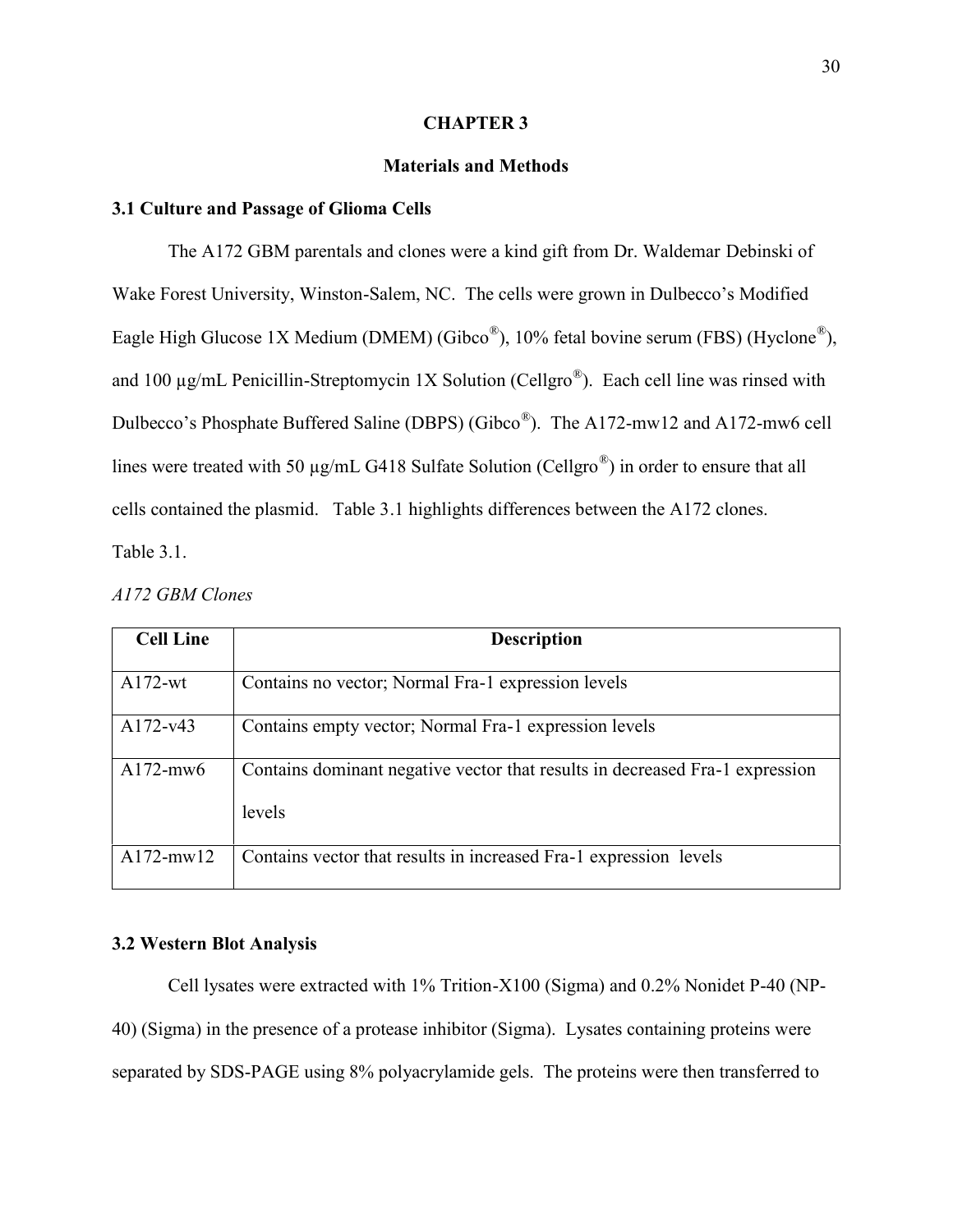Polyvinylidene Fluoride (PVDF) (Fisher) and blocked for at least one hour with 5% milk in PBS containing 0.05% Tween 20. Membranes were incubated with primary antibodies overnight at 4<sup>o</sup>C while shaking. The primary antibodies were specific for c-Met, Fra-1 and phosphorylated Fra-1 (Santa Cruz Biotechnology), and CD44 (R&D Systems). Β-tubulin (Sigma) or actin (WFU) was used as loading controls. Primary antibodies were diluted in 5% milk PBS containing 0.05% Tween 20 as follows: Fra-1 at a 1:1,000 dilution; CD44 at a 1:5,000 dilution; and β-tubulin or actin at a 1:5,000 dilution. Following primary antibody incubation, the membrane was washed three times at 10 minutes each with PBS containing 0.05% Tween 20. The membrane was then incubated with a secondary antibody conjugated with horseradish peroxidase, goat anti-mouse IgG (Sigma) or goat anti-rabbit IgG (Sigma), at a dilution of 1:2,000 and 1:2,000, respectively, in 5% milk in PBS containing 0.05% Tween 20 for one hour. Following secondary antibody incubation, the membrane was washed three times for 10 minutes each in PBS containing 0.05% Tween 20. Detection of protein bands was carried out using x-ray film radiography.

## **3.3 A172 Cell Migration Assay**

The appropriate wells of a 24-well plate were coated with 300 µL of hyaluronic acid (1mg/mL). For two hours, the plate was left to air dry under the tissue culture hood. The 24 well plate was then placed into the  $4^{\circ}$ C refrigerator and left overnight. Following incubation, each well was blocked with 300  $\mu$ L of heat inactivated bovine serum albumin (500  $\mu$ g/mL) for  $30$  minutes in a  $37^{\circ}$ C incubator. The heat-inactivated BSA was then removed, and the plates were washed twice with 300 µL of BSA (100 µg/mL). The A172 MG clones (A172-wt, A172v43, A172-mw6, and A172-mw12) expressing various levels of Fra-1 were then seeded into each well and allowed to reach confluence. Using a 200 µL pipette tip, a wound was scratched down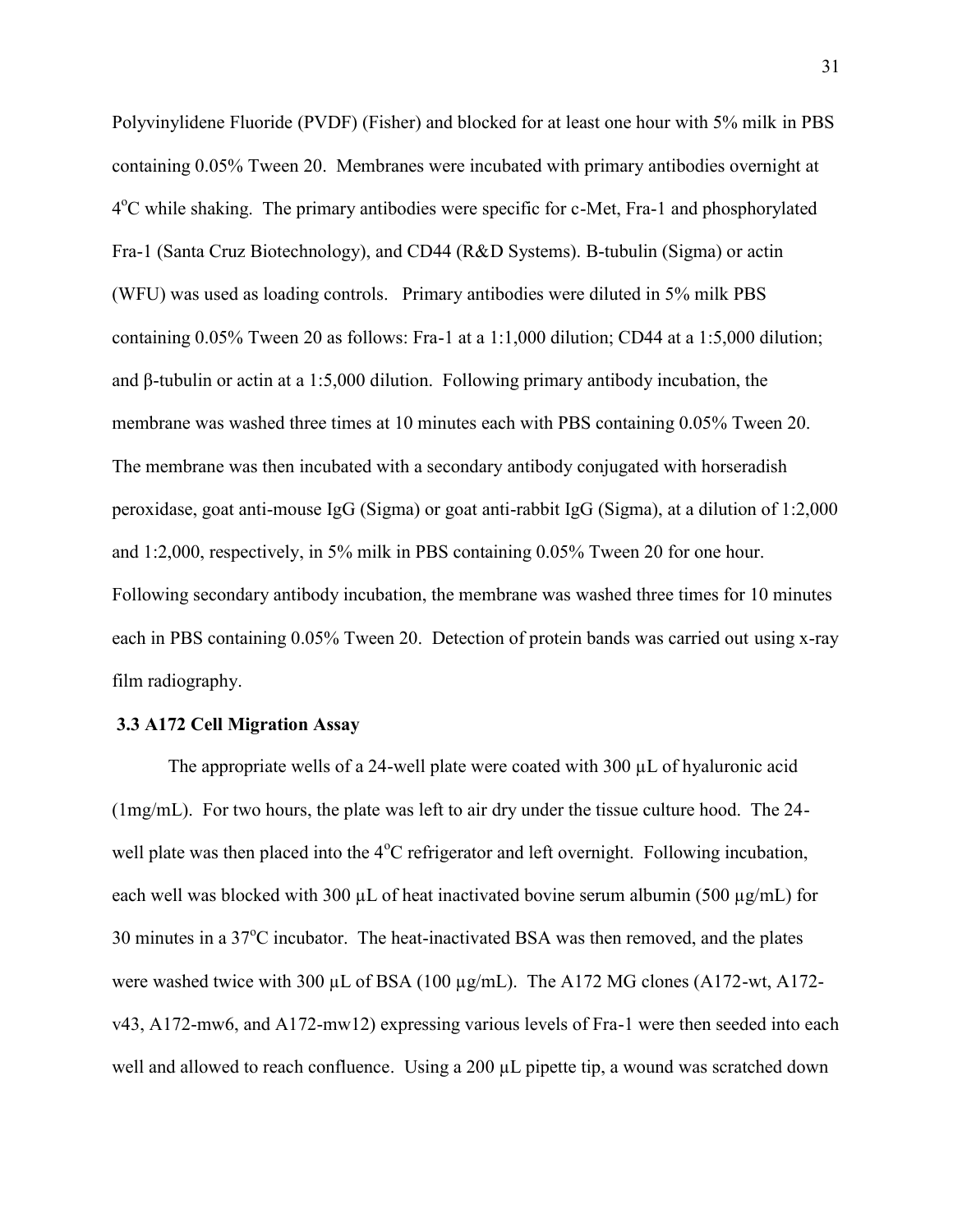the middle of each well. After wounding, the cells were cultured for 24 hours. Pictures were taken at 0hr, 18hr, and 24hr time frames. The percent closure of the wound between 0hr and 24hr was calculated for each A172 clone using the following equation:

Percent Closure = 100 - [Average wound width at 24hr / Average wound width at 0hr x 100]

## **3.4 A172 Pathway Inhibition Migration Assay**

The appropriate wells of two 6-well plates were filled with 300 mL of DMEM containing serum and plated with cells that they would be approximately 80% confluent after 24 hours. After 24 hours, two wounds were made in each well with a 200  $\mu$ L pipette tip. After wounding, the media was aspirated off, and the cells were washed twice with PBS. The appropriate treatment was then applied to each well. Pathway inhibitors were diluted with plus serum DMEM at a 1:1,000 dilution. U0126 and LY294002 were used at a concentration of 10  $\mu$ M and 20 mM, respectively. After treatment, the cells were then cultured for another 24 hours. Pictures of each wound were taken at 0hr and 24hr time frames after treatment with U0126 or LY294002. The percent closure of the wound between 0hr and 24hr was calculated for each A172 clone using the equation described above.

## **3.5 Statistical Analysis**

All data was processed using Prism® software. Duplicate determinations were used per group, and results were evaluated by one-way analysis of variance using the Newman-Keuls procedure for comparisons between treatment groups. Differences with p values < 0.05 were considered statistically significant.

## **3.6 Quantification of Western Blots**

Densitometry was used to measure the relative absorbance values for each band from western blot analysis. Adobe<sup>®</sup> Photoshop (PS) software. The western blot data was loaded onto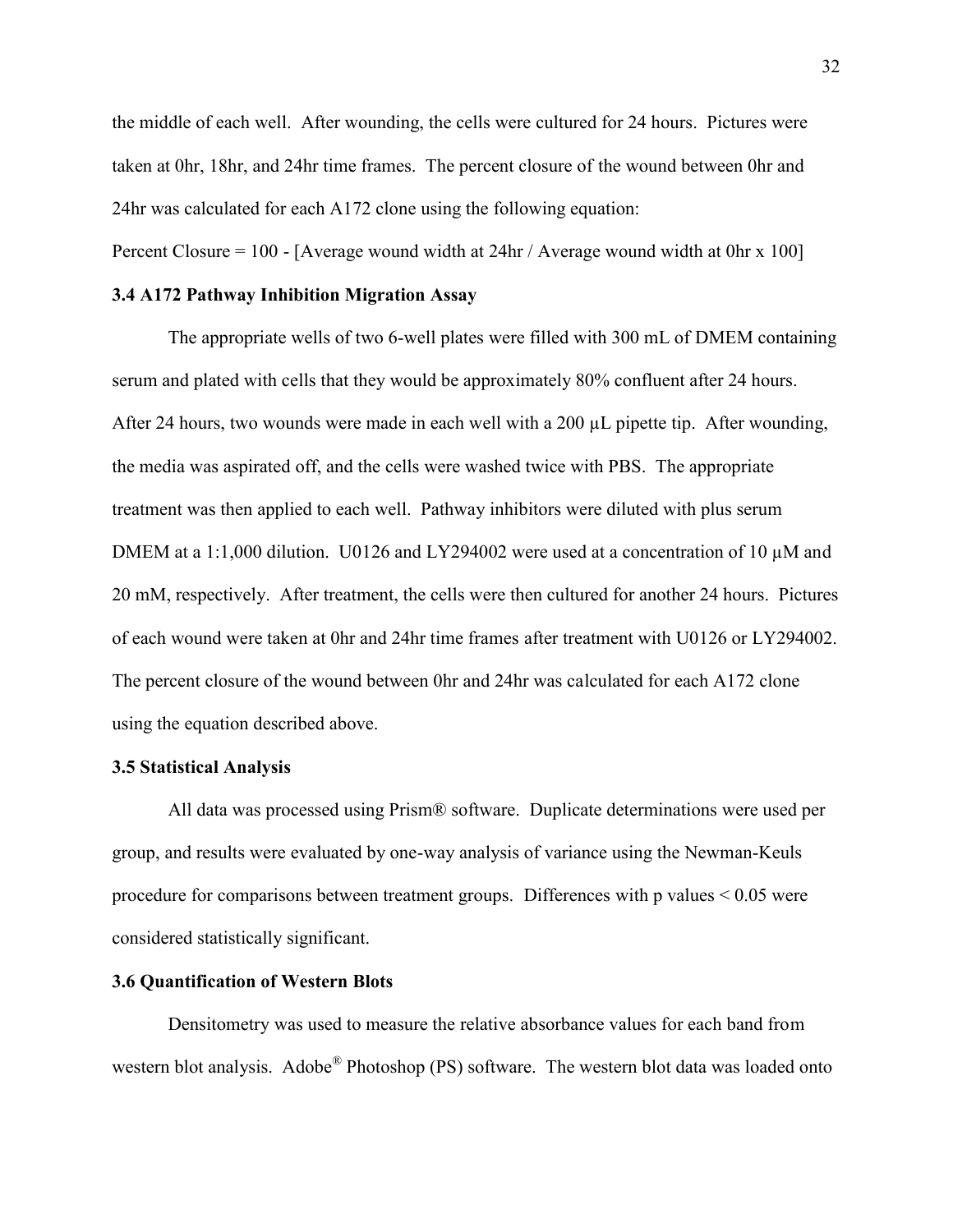PS. The image was inverted and a box was drawn around one band at a time with the Marquee Tool. A histogram was then used to obtain the mean and pixel values for each band. To calculate the absolute intensity, the value of the mean and pixels were multiplied together. The relative intensity value was calculated by dividing the absolute intensity value of each cell line or treatment by the corresponding absolute intensity value of the loading control (tubulin or actin).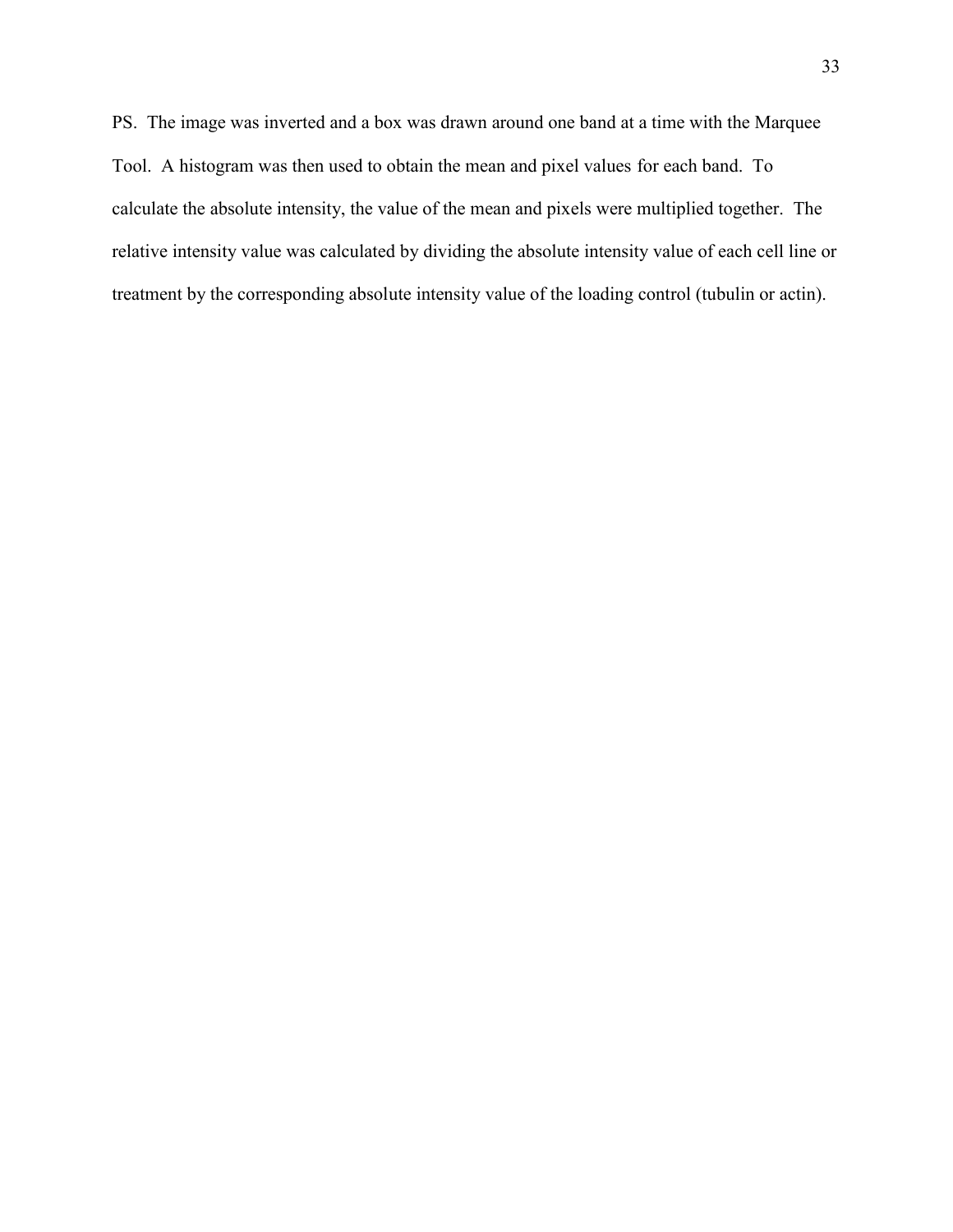#### **CHAPTER 4**

## **Results**

## **4.1 Examine Fra-1 and CD44 Protein Expression Levels in A172 Clones**

Western blot analysis was performed in order to ensure that the A172 clones expressed various levels of Fra-1 expression. A172-mw6 cells, which contain a dominant negative Fra-1 knockdown vector, exhibited decreased Fra-1 expression levels compared to the A172-wt and A172- v43 cells that contain an empty vector (Figure 4.1). The A172-mw12 cell line contains a plasmid with a mutation causing the GBM cells to overexpress Fra-1. Western blot analysis shows that these cells overexpress Fra-1 when compared to the A172 and A172-v43 cell lines (Figure 4.1) (Debinski & Gibo, 2005).

In order to determine whether a decrease in Fra-1 expression subsequently lead to a decrease in the expression of CD44, the A172-wt and A172-mw6 cells were probed for CD44 and analyzed. Compared to the A172-wt cell line, the A172-mw6 cells exhibited a lower expression of Fra-1 as well as CD44 (Figure 4.1 and Figure 4.2).



*Figure 4.1.* Fra-1 expression in A172-wt and clones.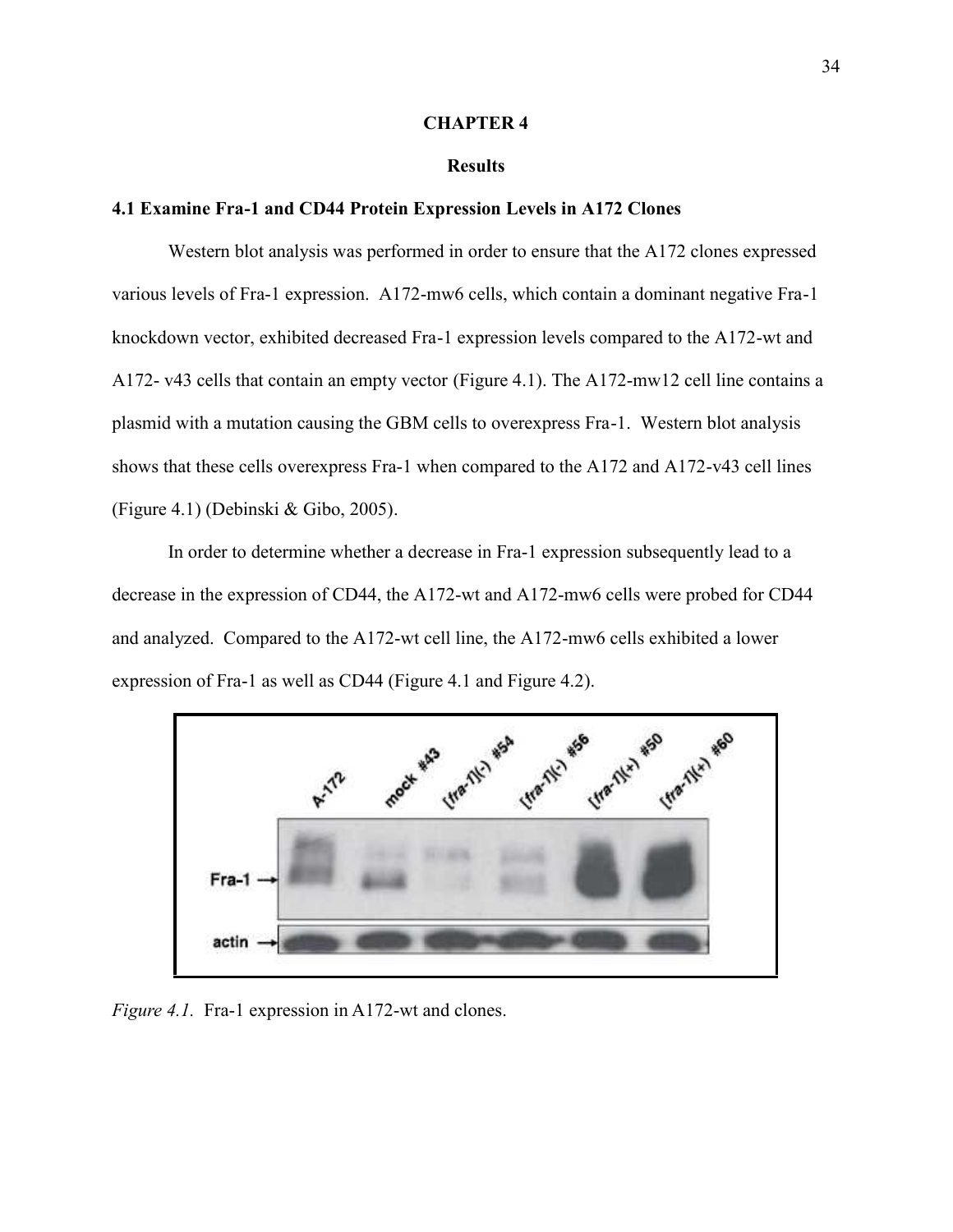

*Figure 4.2.* CD44 expression in A172-wt and A172-mw6 cell lines.

## **4.2 Examine the Effect of Fra-1 Modulation on GBM Cell Migration**

Many studies have shown that Fra-1 promotes tumor cell migration in a number of different cancer types (Belguise et al., 2005; Kustikova et al., 1998; Luo et al., 2009; Sayan et al., 2011; Young & Colburn, 2006). In the following experiment, the A172 cell line and its vector-containing clones (A172-v43, A172-mw6, and A172-mw12) were utilized to examine how Fra-1 expression levels affect the migration of GBM cells (Figure 4.3). The A172-mw6 (Fra-1 dominant negative) cells exhibit a lower percent closure after 24 hours, and therefore a slower migration rate compared to the A172-v43 controls and the parental A172 cell line. The A172-mw12 cell line (Fra-1 overexpressors) exhibits a higher percent closure compared to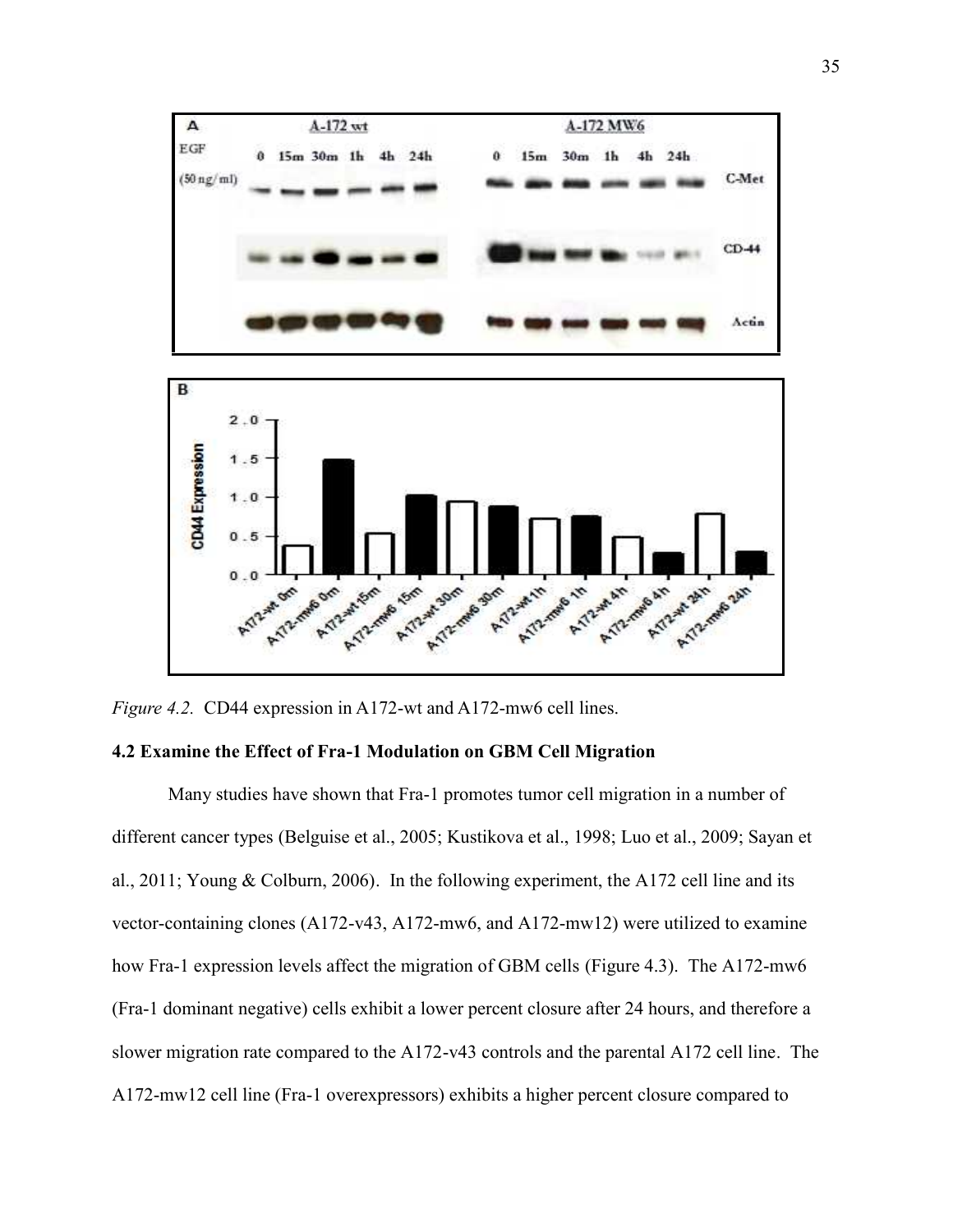controls. The percent closure of the A172-mw12 cell line is more than twice that of the A172 mw6 cells.





## **4.3 Identification of Pathways Responsible for Fra-1 Regulated CD44 Expression**

In order to determine which signal transduction pathways were responsible for Fra-1 mediated expression of CD44 in GBM, A172 parental cells were treated with inhibitors of the AKT/mTOR and the MAPK pathway. Studies have shown that Fra-1 is an AKT-inducible gene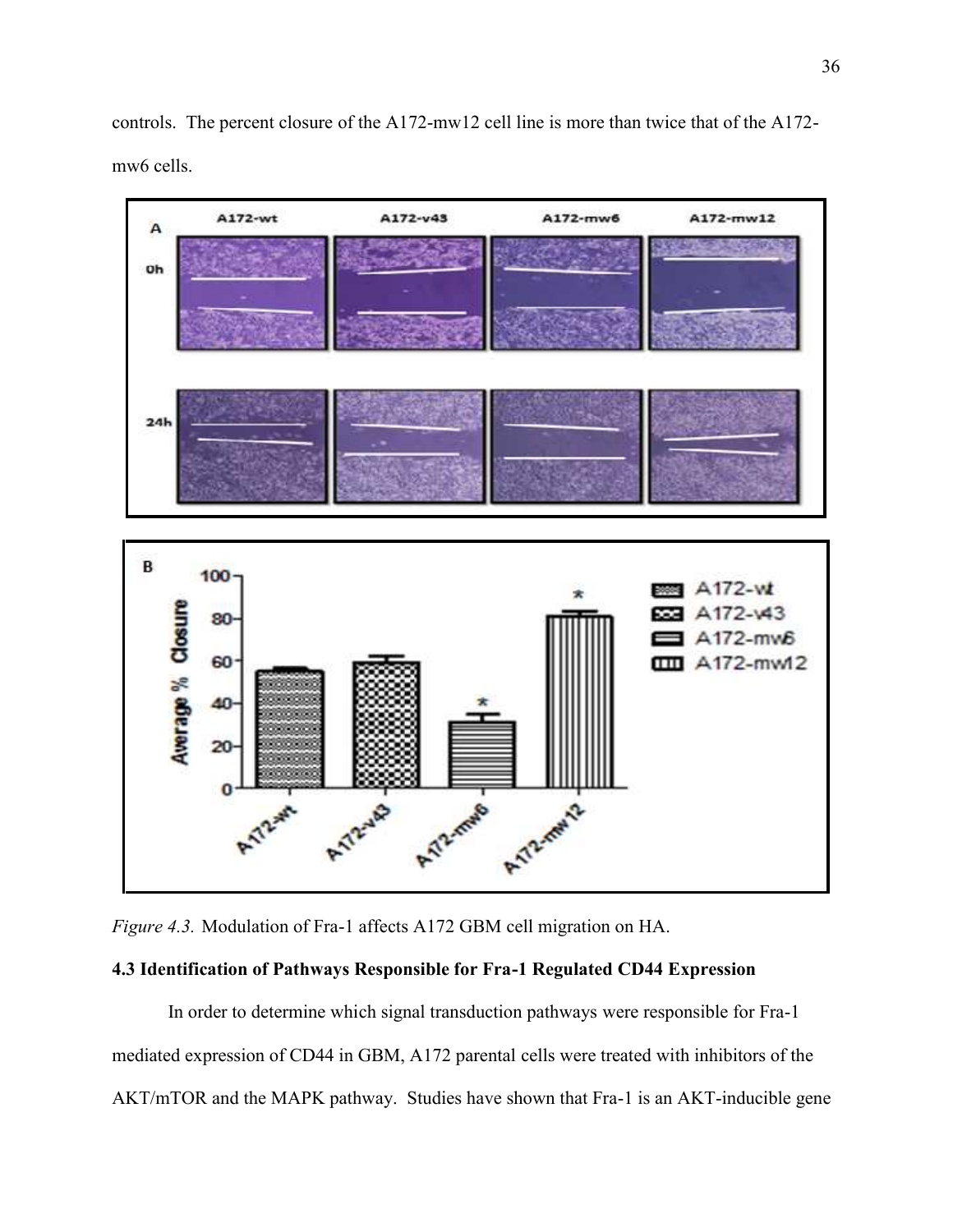in both mesothelioma and prostate cancer (Ramos-Nino et al., 2007). The PI3K/AKT/mTOR pathway is capable of regulating a number of cellular functions that promote tumorigenicity including cell survival, growth, proliferation, as well as inhibiting pro-apoptotic activity (Tiwari et al., 2003). Fra-1 expression and its activation by the MAPK pathway have been well documented in several cancers including colon, lung, and mesothel9ioma (Adiseshaiah et al., 2005; Jones et al., 2000; Ramos-Nino et al., 2007). The MAPK signal transduction pathway also plays a role in cellular survival, growth, proliferation, migration, cell cycle regulation, and angiogenesis. All of these cellular functions, when gone awry, play a major role in the development of gliomas.

The stimulation of A172 parental cells with EGF (20 ng/mL) results in an increase of total Fra-1, phosphorylated Fra-1, and CD44 expression at 4 and 24 hours (Figure 4.4). A172-wt cells treated with EGF in the presence of LY294002 (20  $\mu$ M), a phosphatidylinositol 3-kinase inhibitor (PI3K) exhibited a decrease in total Fra-1, phosphorylataed Fra-1, and CD44 expression levels compared to the EGF-treated controls (Figure 4.4A and Figure 4.4C). Cells treated with EGF in the presence of rapamycin (25nM), an mTOR pathway inhibitor, also exhibited a decrease in total and phosphorylated Fra-1 and CD44 expression (Figure 4.4A and Figure 4.4C). A172 GBM cells were also treated with a MEK1/2 inhibitor and MEK1 inhibitor, U0126 (25  $\mu$ M) and PD 98059 (10  $\mu$ M), respectively (Figure 4.4B and Figure 4.4D). Cells treated with the MAPK pathway inhibitors exhibited a decrease in phosphorylated Fra-1 expression; however, MAPK inhibition had little to no effect on decreasing total Fra-1 and CD44 expression levels (Figure 4.4B and Figure 4.4D).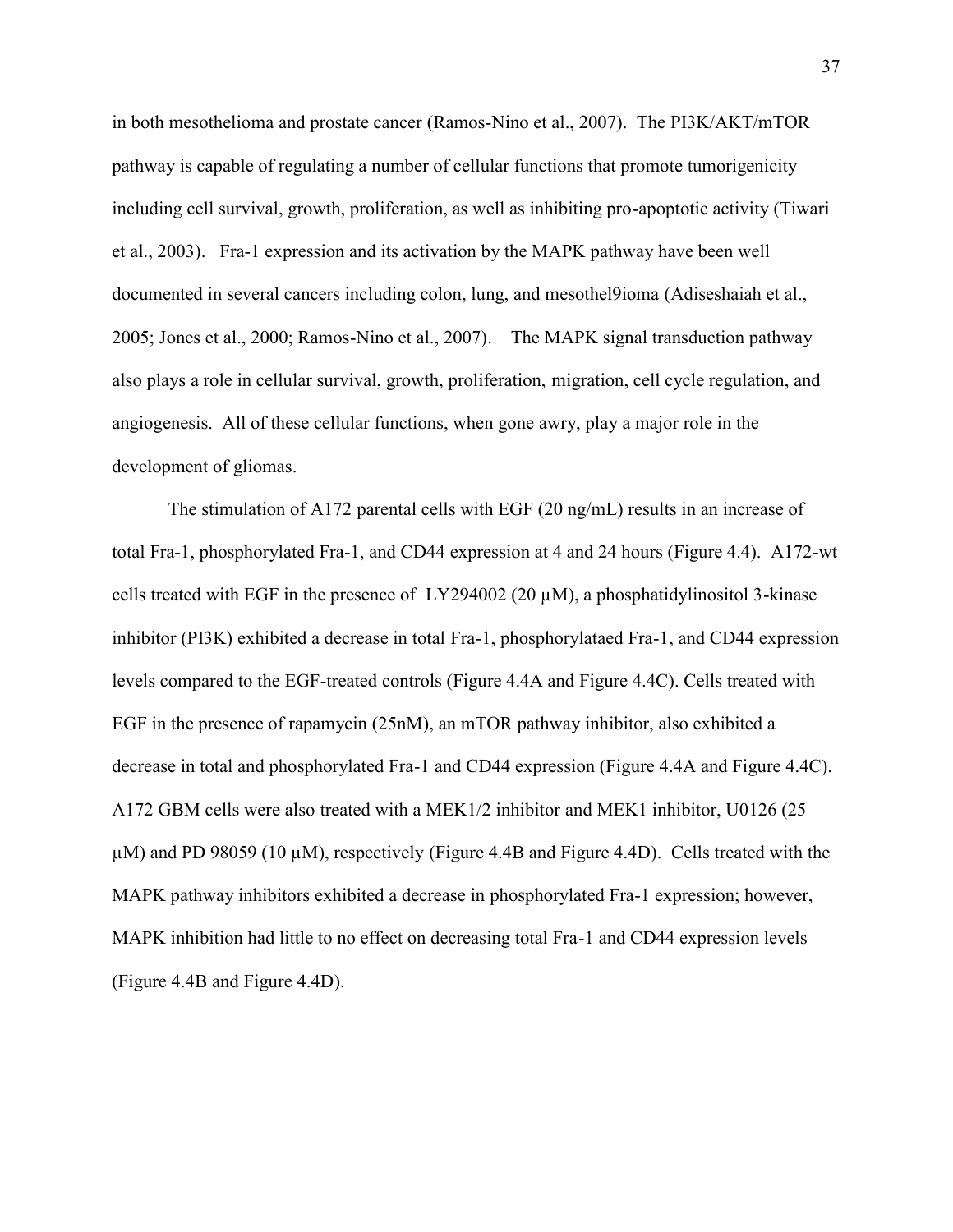





*Figure 4.4.* Fra-1 and CD44 expression in A172-wt cells following exposure to MAPK and

AKT/mTOR inhibitors.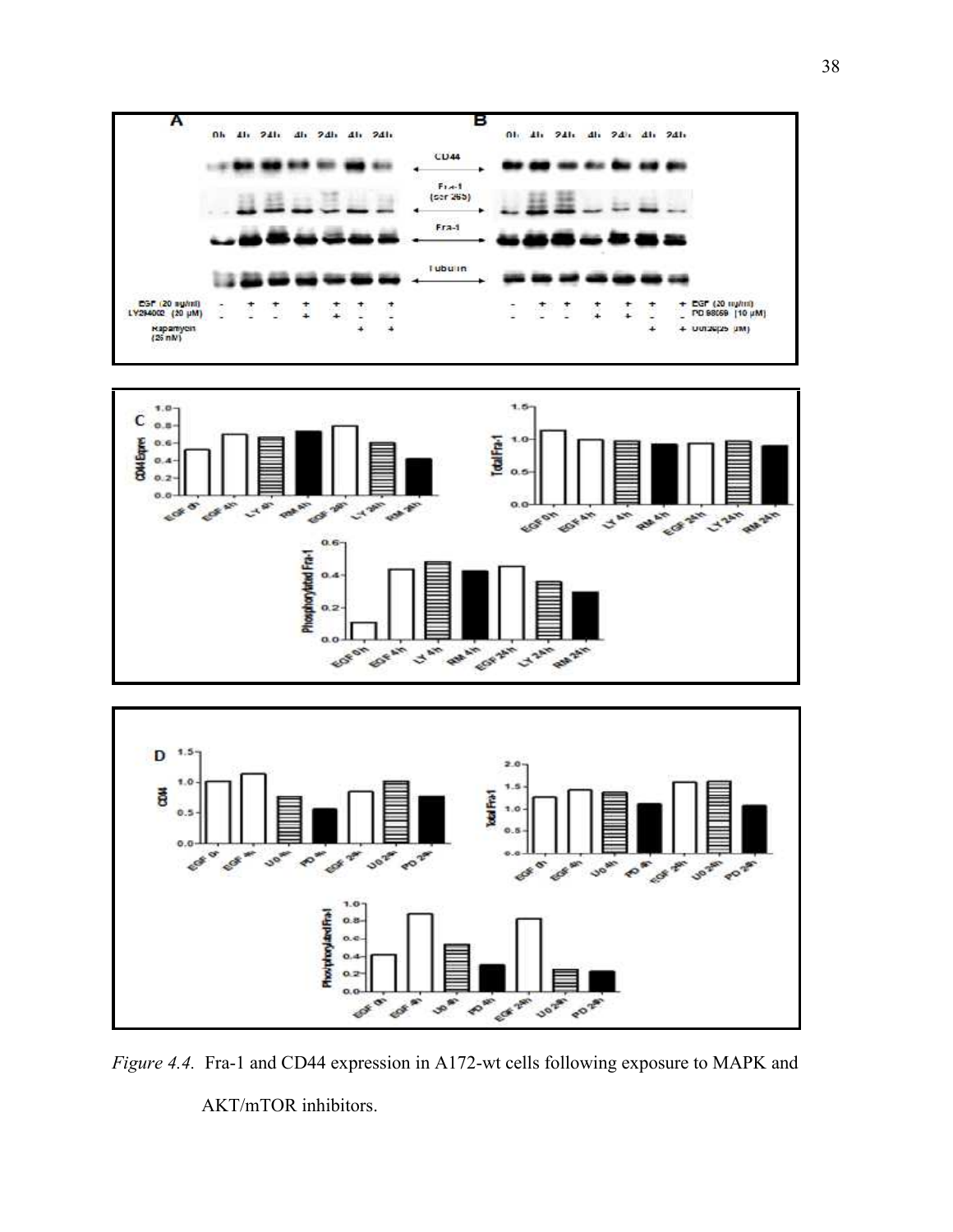## **4.4 Pathway Inhibition Affects GBM Cell Migration**

Western blot analysis revealed that AKT/mTOR pathway inhibition decreases total and phosphorylated Fra-1expression as well as CD44 expression in glioma cells. It also revealed that MAPK inhibition decreases phosphorylated or active Fra-1, although it has little to no effect on total Fra-1 or CD44 expression levels (Figure 4.4). Therefore, the next step was to determine whether Fra-1 knockdown via pathway inhibition affected GBM cell migration. A172 parental cells treated with plus serum media in the presence of U0126 (MEK1/2 inhibitor) exhibited a slight decrease in cellular migration compared to the control cells, treated with plus serum media. A172 parental cells showed a decreased rate of migration in the presence of the AKT inhibitor, LY294002 (Figure 4.5).



*Figure 4.5.* Fra-1 knockdown via MAPK and AKT/mTOR inhibition affects GBM migration**.**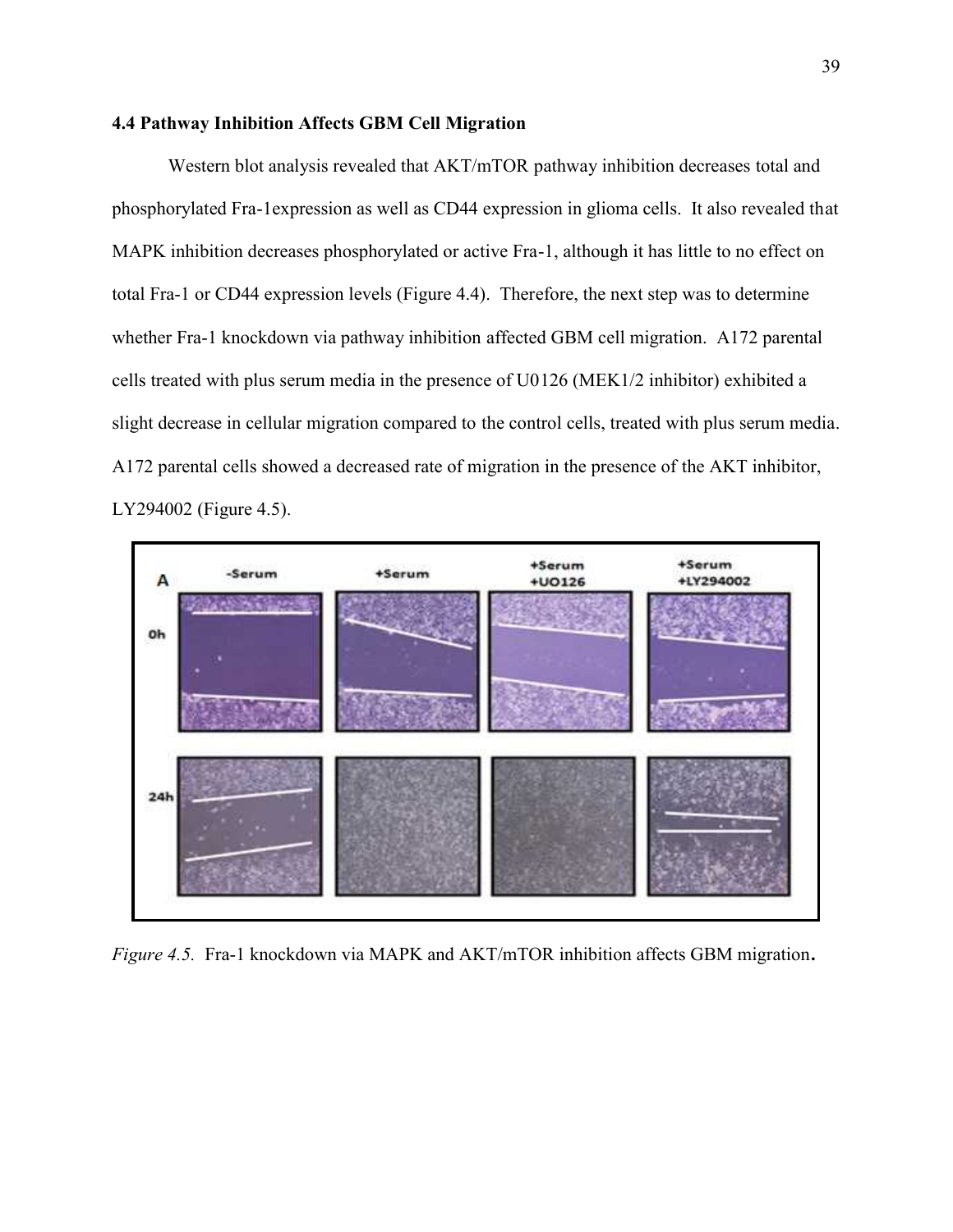

*Figure 4.5.* cont.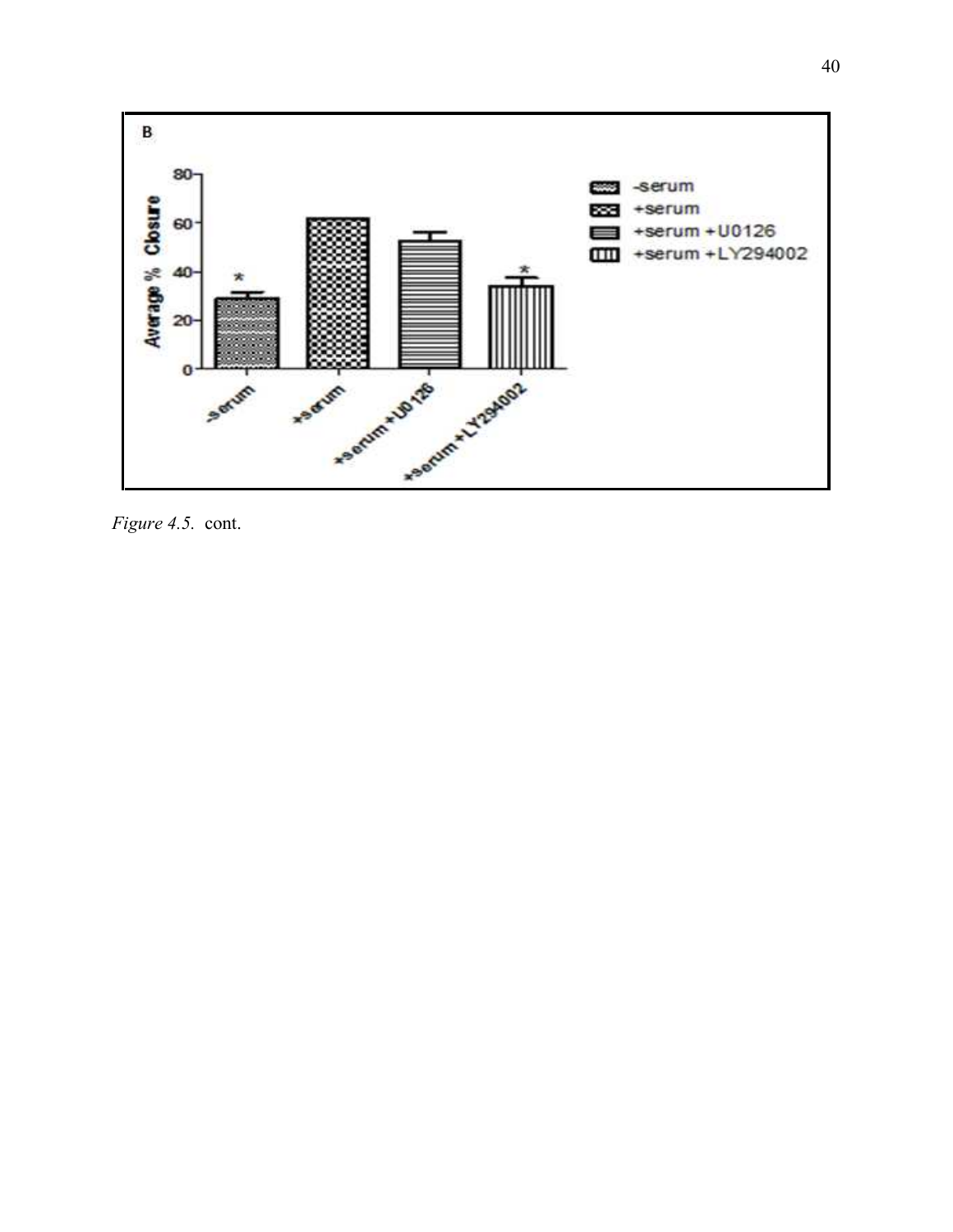#### **CHAPTER 5**

#### **Discussion**

Glioblastoma multiforme (GBM) is a highly aggressive, grade IV, primary brain tumor characterized by the highest proliferation rate and the highest capacity to invade surrounding health tissue (Helseth et al., 2010; Wei et al., 2010). Unfortunately, GBM is often resistant to or develops resistance against current treatment, which is surgical resection followed by chemotherapy and/or radiation treatment. The invasive migratory nature of glioma cells is the major driving force behind the aggressiveness of GBM, resulting in a very poor prognosis. There are many underlying factors that regulate glioma cell migration, allowing them to metastasize. The interaction between adhesion molecules present on tumor cells with ECM components results in the degradation of the ECM. This allows the glioma cell to migrate and spread to healthy tissue (Claes et al., 2007). The adhesion molecule CD44 along with the transcription factor, Fra-1, were the primary focus of this study. Specifically, the overall objective of this thesis was to investigate how Fra-1 mediated regulation of CD44 affects the migratory capacity of GBM cells. CD44 was first shown to be linked to Fra-1 in an equally aggressive cancer, mesothelioma (Ramos-Nino et al., 2007). A former member of the Martin laboratory later showed that CD44 expression correlates with Fra-1 expression in GBM as well (Raines, 2010).

In this study, the regulation of CD44 expression by Fra-1 was reaffirmed via western blot analysis using A172 MG clones that expressed various levels of Fra-1. Western blot analysis was also performed on the A172 parental cell line in order to identify cell signaling pathways responsible for Fra-1 mediated regulation of CD44. Wound healing assays were conducted on A172 clones to demonstrate that CD44-mediated cell migration was regulated by Fra-1, and on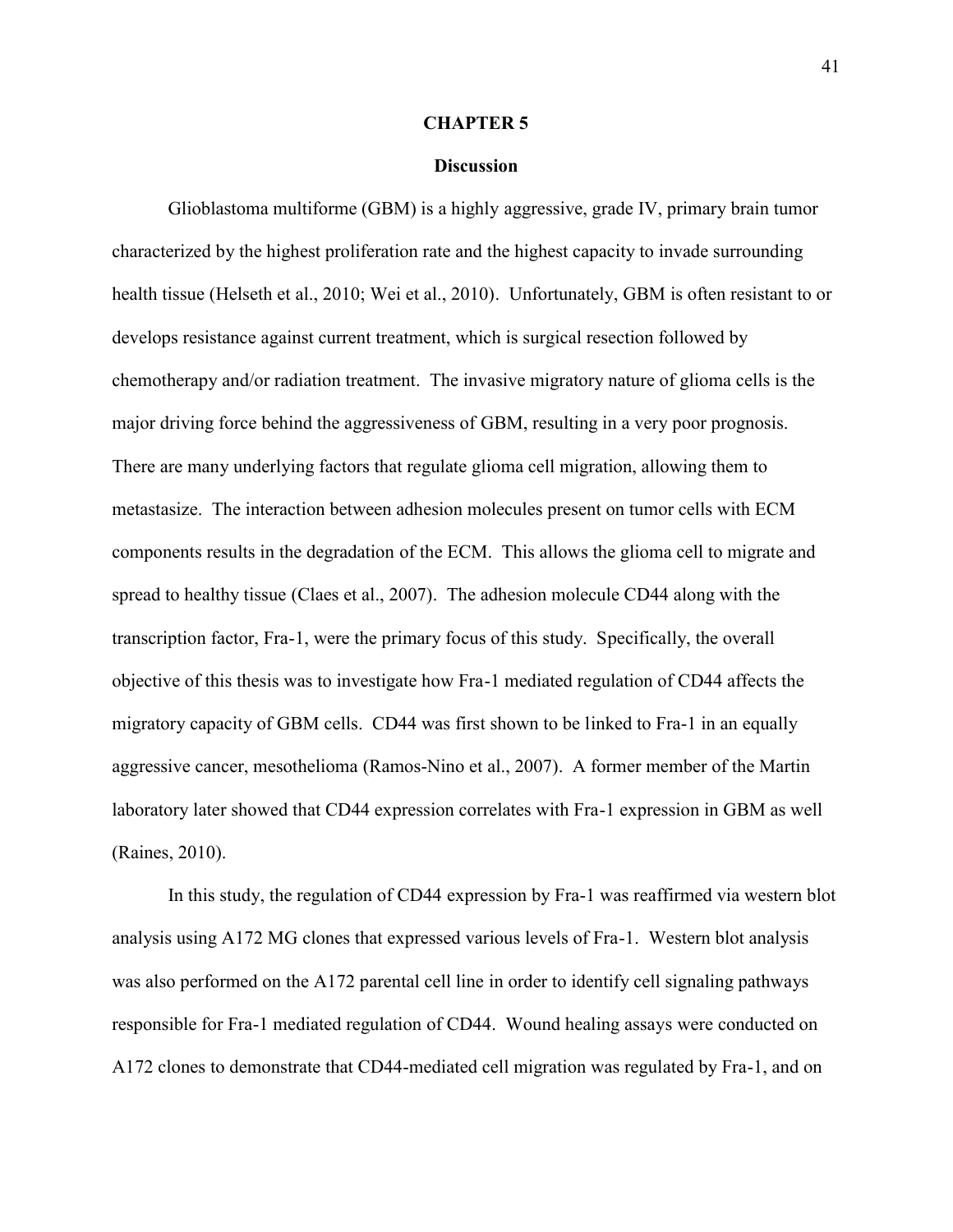A172 parentals to demonstrate the effect of MAPK and AKT/mTOR pathway inhibition on the migration of glioma cells.

## **5.1 Expression Levels of Fra-1 and CD44 in GBM cells**

Debinski and Gibo used western blot analysis to demonstrate that the A172 GBM clones expressed various levels of Fra-1 (Figure 4.1). In Figure 4.2, CD44 expression is examined in the A172-wt and A172-mw6 cell line. Compared to the A172-wt cells that express normal Fra-1 levels, the A172-mw6 (Fra-1 dominant negative) cell line exhibits a lower level of CD44 expression. The data from the study shows that decreased expression of Fra-1 correlates with decreased expression of CD44. These results were anticipated since it has previously been demonstrated that Fra-1 knockdown via siRNA in additional glioma cell lines (U-251 MG and U-1242 MG) results in decreased expression of CD44 (Raines, 2010).

## **5.2 CD44-Mediated GBM Cell Migration is Regulated by Fra-1 Expression**

After determining that Fra-1 expression correlates with CD44 expression in the A172 clones, this study examined whether CD44-mediated migration of GBM cells is regulated by the AP-1 transcription factor. In mesothelioma, both Fra-1 and CD44 are linked to cell migration. Ramos-Nino et al. showed that a decrease in Fra-1 and CD44 expression, via shRNA constructs, lead to a decrease in the migratory capacity of mesothelioma cells (2007). These results suggest that Fra-1 regulates the migration of mesothelioma cells through modulation of CD44 expression (Ramos-Nino et al., 2007). Through the use of Fra-1 siRNA, knockdown of Fra-1 has also been shown to lead to a decrease in the cellular migration of A172 parental cells (Debinski & Gibo, 2011). It has also been shown that Fra-1 knockdown reduces tumor cell migration in breast and bladder cancer (Luo et al., 2009; Sayan et al., 2011).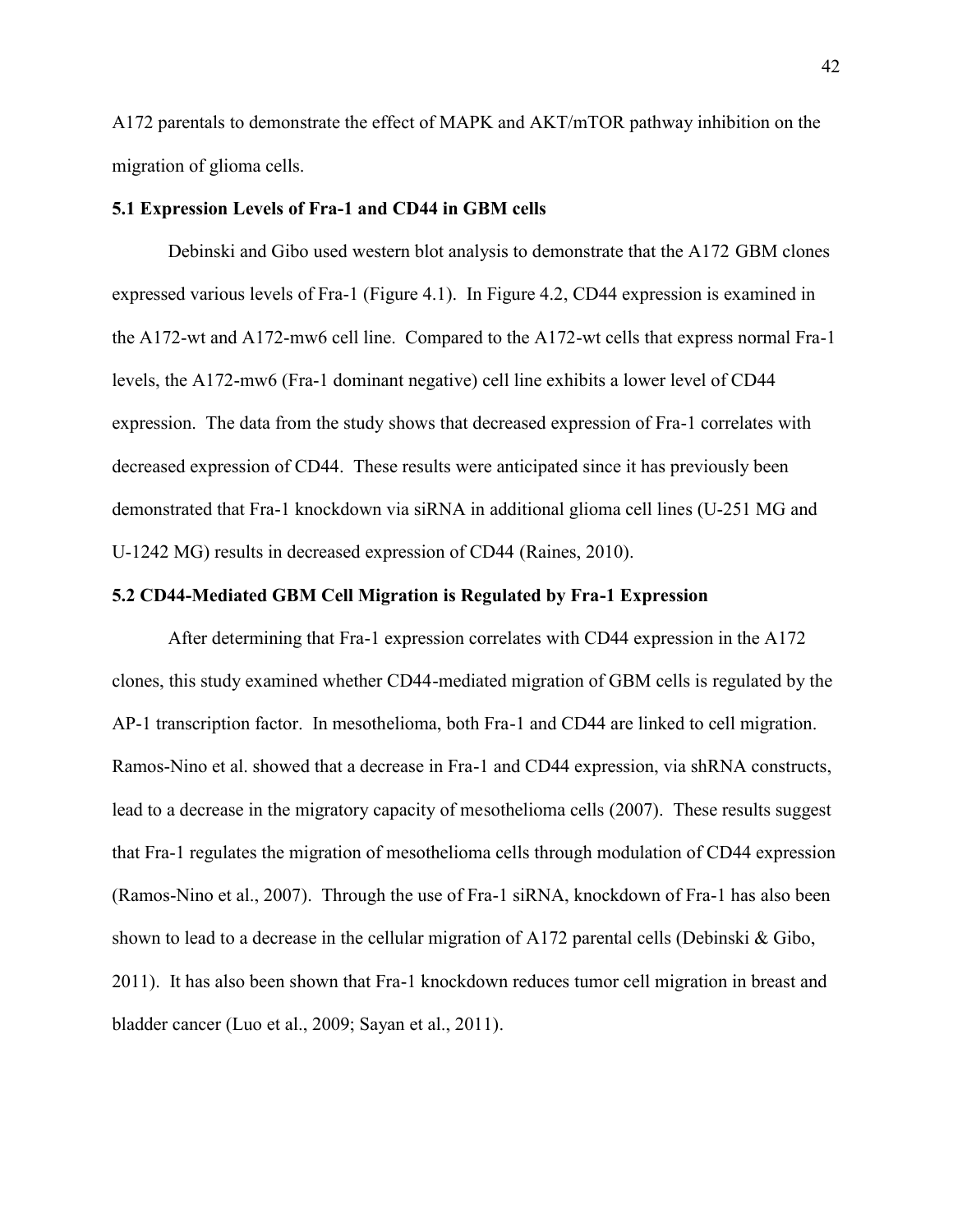This was the first study to examine whether an increase in Fra-1 expression increases the migration rate of GBM cells. When Fra-1 is overexpressed, as in the A172-mw12 cell line, the migration rate of glioma cells increases (Figure 4.3). Similar to a previous study, a decrease in Fra-1 results in a decrease of the migratory capacity of glioma cells (Debinski & Gibo, 2011). The results of this study have shown that a decrease in Fra-1 expression correlates with decreased CD44 expression, leading to a decrease in the migratory capacity of brain tumor cells. Collectively, these results suggest that the modulation of Fra-1 affects CD44-mediated migration of glioma cells.

## **5.3 MAPK and AKT/mTOR Inhibition Decreases Fra-1 and CD44 Expression**

In this thesis, we focused on whether Fra-1 expression in human GBM cells is regulated by the AKT/mTOR and MAPK cell signaling pathways. In Figure 4.4A, inhibition of the AKT/mTOR pathway using the PI3K inhibitor, LY294002 (20  $\mu$ M) and the mTOR inhibitor, rapamycin (25 nM), caused a reduction of overall Fra-1, phosphorylated Fra-1, and CD44 expression in A172 GBM cells. Glioma cells treated with U0126 (25  $\mu$ M), a MEK 1/2 inhibitor, and PD98059 (10  $\mu$ M), a MEK1 inhibitor, also exhibited decreased expression of phosphorylated Fra-1 (Figure 4.4B); however, there was minimal change in the expression levels of total Fra-1 and CD44. The results gathered in the study agree with findings in mesothelioma. Inhibition of PI3K and MEK1 with LY294002 (20 µM) and PD98059 (30 µM), respectively, caused significant reduction of Fra-1 mRNA levels in numerous mesothelioma cell lines (Ramos-Nino et al., 2007). The results of this research suggest that CD44 expression is regulated by Fra-1 in an AKT/mTOR dependent manner, and that MAPK regulated Fra-1 has virtually no effect on CD44 expression in GBM cells. In GBM, AKT/mTOR regulated Fra-1 appears to stimulate the transcription of CD44, which in turn greatly affects the migratory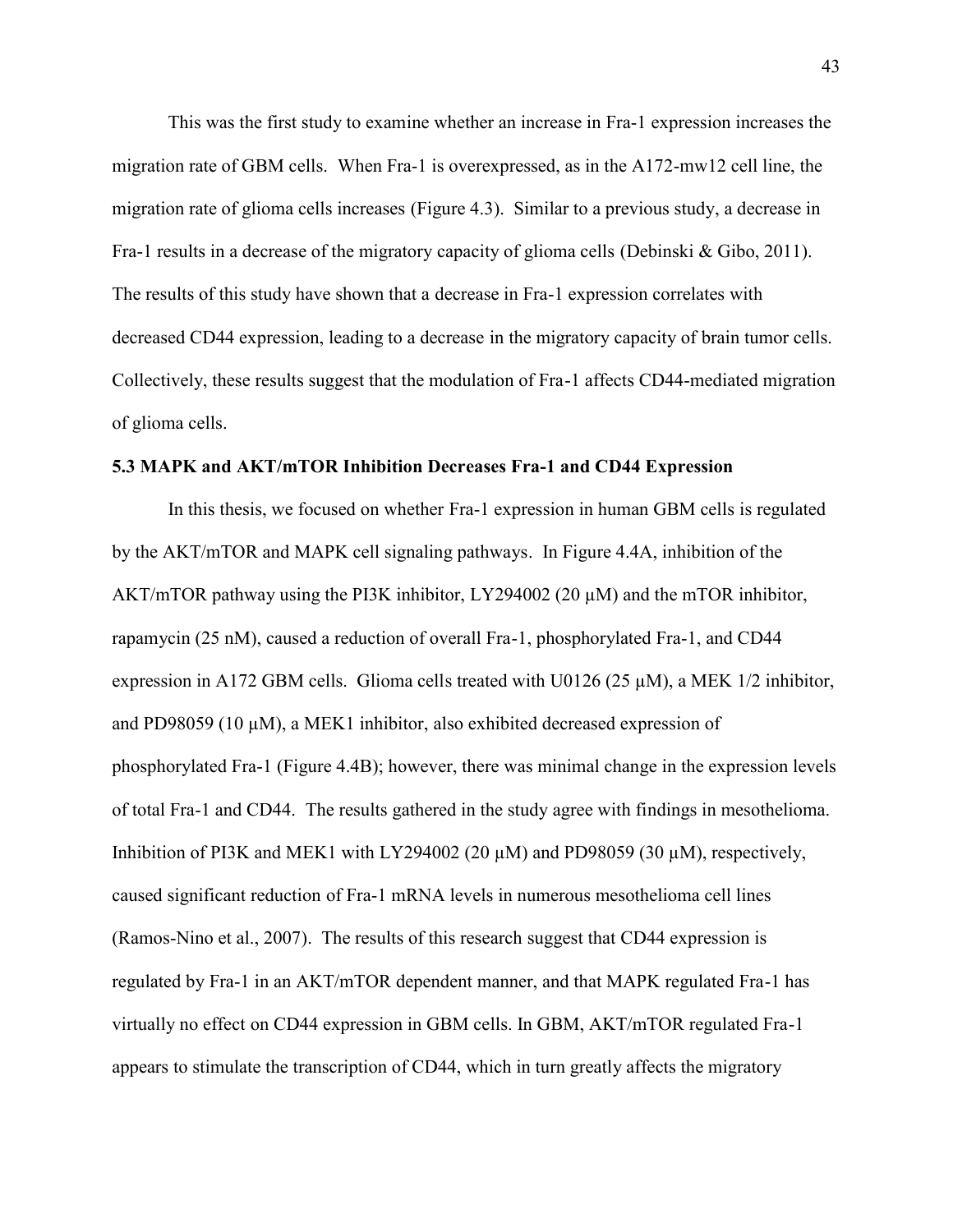capacity of glioma cells. It is also possible that AKT-regulated Fra-1 activates transcription of other genes involved in cell migration and invasion such as *uPA/uPAR*, *MMP3*, and *MMP9* (Kustikova et al., 1998). Studies have shown that MAPK inhibition decreases cellular proliferation in glioma cells, and it is believed that inhibition of MAPK affects the proliferative capacity of glioma cells more than other cellular functions (Huang et al., 2009; Zohrabian et al., 2009). Therefore, MAPK regulated Fra-1 may activate the transcription of genes that promote tumor cell proliferation (Kustikova et al., 1998).

### **5.4 Fra-1 Knockdown Via Pathway Inhibition Decreases GBM Migration**

After observing that MAPK and AKT/mTOR pathway inhibition decreases Fra-1 phosphorylation (Figure 4.4), the next step was to identify whether this knockdown affected the migratory capacity of human GBM cells since both pathways have been implicated in cellular migration (Hennessy et al., 2005). In order to determine if pathway inhibition affects glioma cell migration, wound healing assays were performed on the A172 parental cell line. The results indicate that MAPK and AKT pathway inhibition decreases the migratory capacity of glioma cells (Figure 4.5). However, AKT inhibition had a more pronounced effect on decreasing cellular migration, whereas MAPK inhibition resulted in only a slight decrease when compared to controls. The average percent closure after 24 hours of the control cells treated with plus serum media was similar to that of cells treated with the MAPK inhibitor, U0126. However, inhibition of the AKT/mTOR pathway via LY294002 resulted in a percent closure of that was significantly lower compared to the controls (Figure 4.5B). Generally, MAPK is the dominant signaling pathway associated with proliferation, whereas the AKT pathway is usually involved in tumor cell invasion (Nakada et al., 2011). These results suggest that AKT-regulated Fra-1 may play a bigger role in migration, and that MAPK-regulated Fra-1 plays more of a prominent role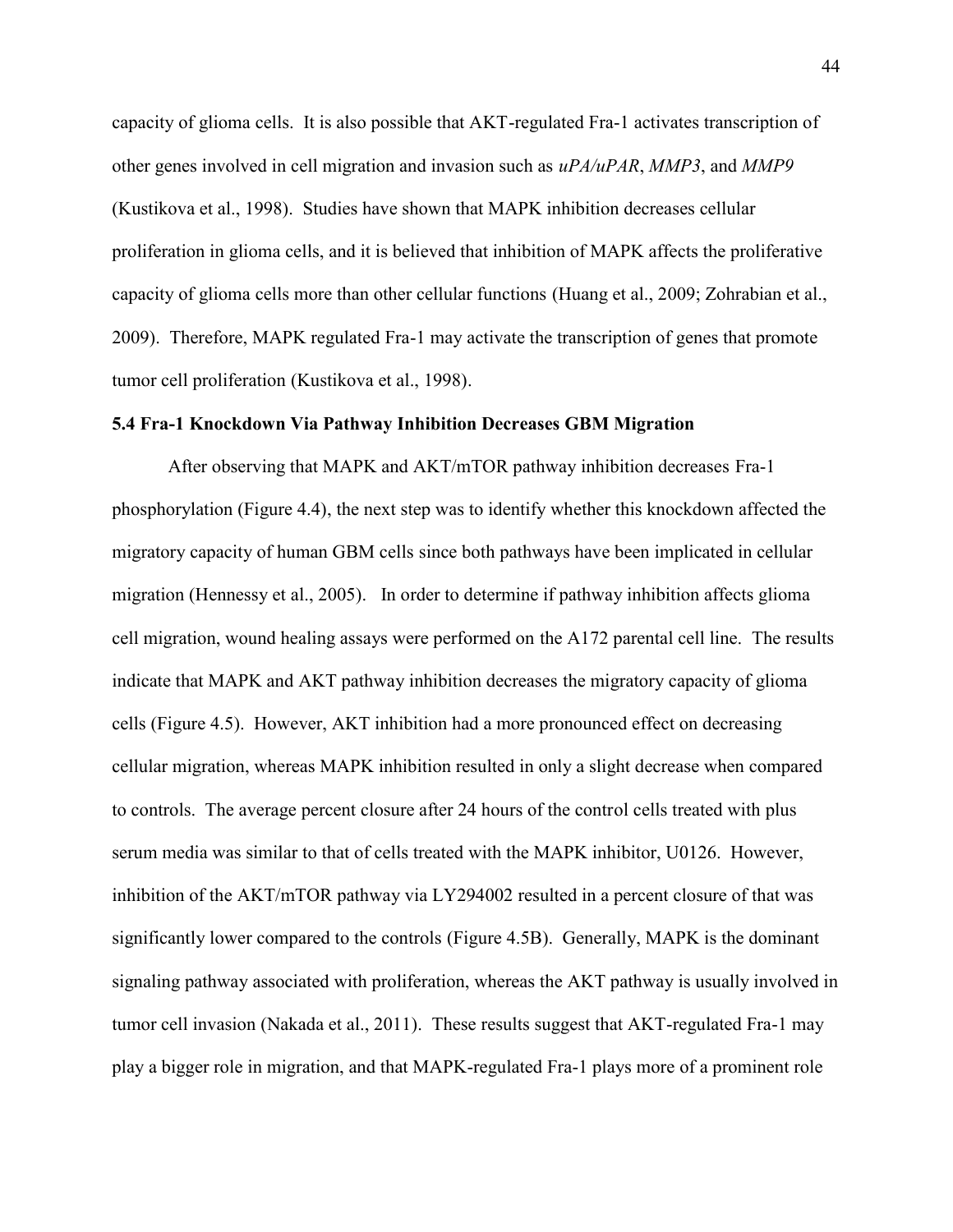in the proliferation of glioma cells. This thesis proposes that MAPK and AKT/mTOR-regulated Fra-1 may activate transcription of distinct gene subsets involved in either proliferation or migration, respectively.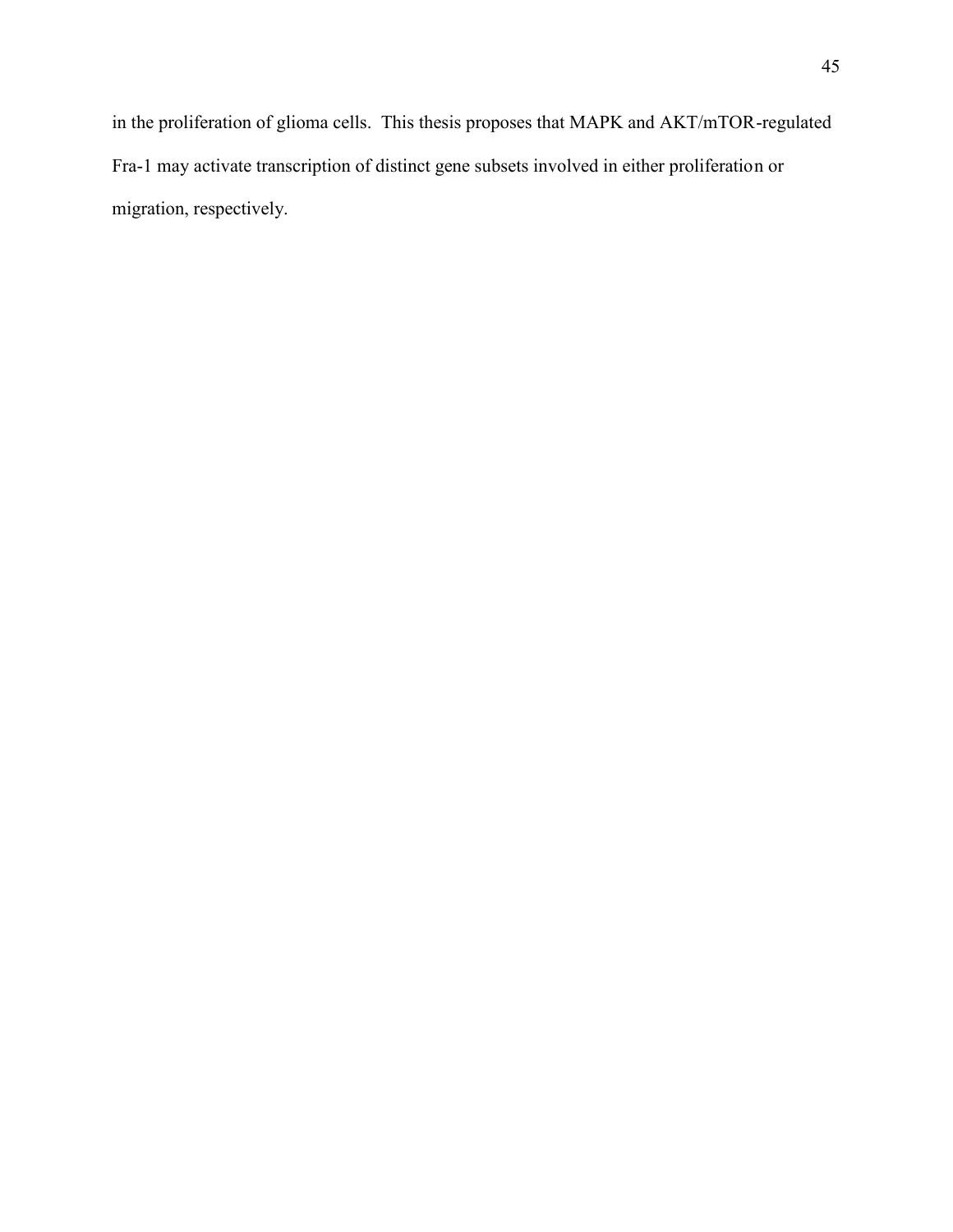#### **CHAPTER 6**

### **Conclusion**

The research of this thesis confirms that the AP-1 transcription factor, Fra-1, and the cell surface protein, CD44, play an important role in glioma cell migration. Overexpression of Fra-1 and CD44 is characteristic of many tumor cell types. A wound healing assay confirmed that increased Fra-1 expression promotes CD44-mediated migration of human GBM cells. This study has also demonstrated that both MAPK and AKT/mTOR pathway inhibition decreases Fra- 1 phosphorylation. However, only AKT inhibition results in noticeable decreases of total Fra-1 and CD44 expression levels. It has also been shown that AKT inhibition significantly decreases glioma cell migration, whereas MAPK inhibition only slightly decreases the migratory capacity of GBM cells.

It has now been shown that Fra-1 regulates not only CD44-mediated adhesion of glioma cells, but migration as well. However, more research must be done in order to determine whether Fra-1 is directly linked CD44 expression in Glioblastoma multiforme. This could be demonstrated via a chromatin immunoprecipitation (ChIP) assay, which would be used to determine whether CD44 expression is directly linked to Fra-1 by examining whether the transcription factor actually binds to the promoter region of CD44, leading to its activation and regulation. Future studies should also focus on determining the role of MAPK-regulated Fra-1 in GBM. An MTT assay could be conducted in order to examine whether MAPK regulated Fra-1 plays a major role in glioma cell proliferation. Real-time PCR studies may also be conducted in order to determine whether mRNA expression of CD44 is regulated by Fra-1 as well.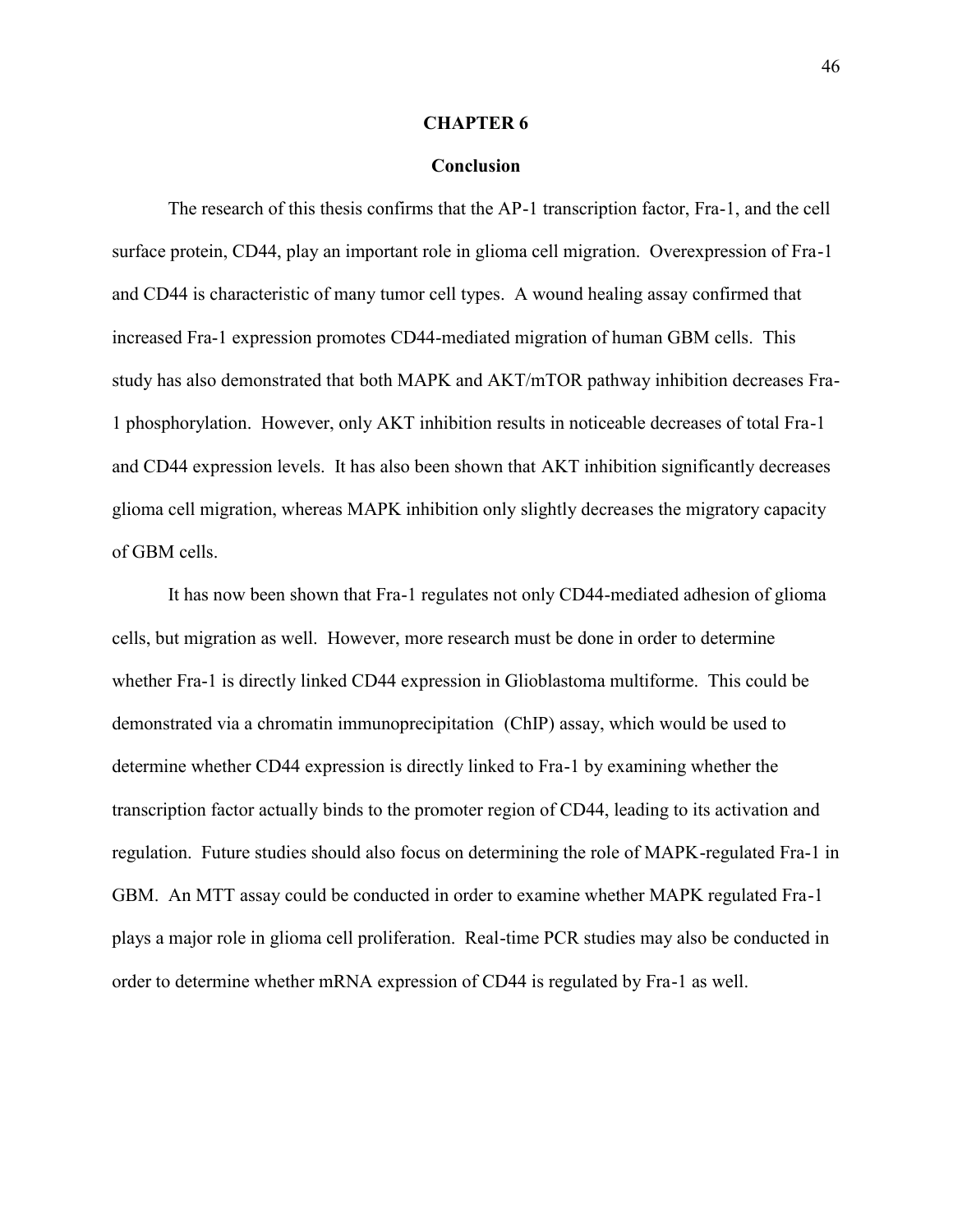#### **References**

- Adiseshaiah, P., Peddakama, S., Zhang, Q., Kalvakolanu, D., & Reddy, S. (2005). Mitogen regulated induction of FRA-1 proto-oncogene is controlled by the transcription factors binding to both serum and TPA response elements. *Oncogene, 24*(26), 4193-4205.
- Agarwala, S., & Kirkwood, J. (2000). Temozolomide, a Novel Alkylating Agent with Activity in the Central Nervous System, May Improve the Treatment of Advanced Metastatic Melanoma. *The Oncologist, 5*(2), 144-151.
- American Association of Neurological Surgeons. (2006). *Brain Tumors*. Retrieved January 17, 2012, from http://www.aans.org/Patient%20Information/Conditions%20and%20Treatments/Brain%2

#### 0Tumors.aspx

- Arteaga, C. (2003). Targeting HER1/EGFR: a molecular approach to cancer therapy. *Seminars in Oncology, 3*(7), 3-14.
- Bajorath, J. (2000). Molecular organization, structural features, and ligand binding characteristics of CD44, a highly variable cell surface glycoprotein with multiple functions. *Proteins: Structure, Function, and Bioinformatics, 39*(2), 103-111.
- Bamberger, A., Methner, C., Lisboa, B., Städtler, C., Schulte, H., Löning, T., et al. (1999). Expression pattern of the AP-1 family in breast cancer: Association of fosB expression with a well-differentiated, receptor-positive tumor phenotype. *International Journal of Cancer, 84*(5), 533-538.
- Belguise, K., Kersual, N., Galtier, F., & Chalbos, D. (2005). FRA-1 expression level regulates proliferation and invasiveness of breast cancer cells. *Oncogene, 24*(8), 1434-1444.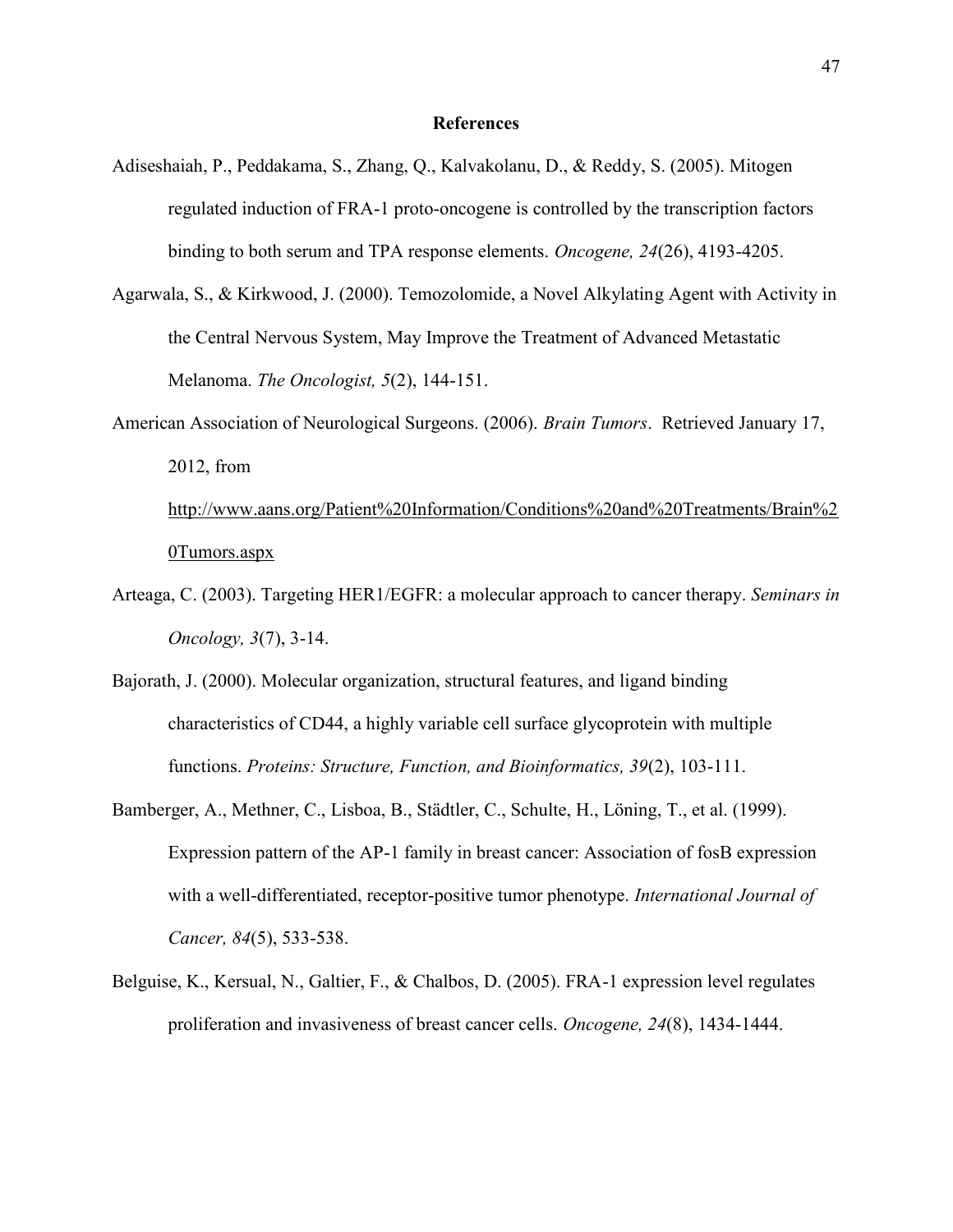- Bergsland, E., & Dickler, M. (2004). Maximizing the Potential of Bevacizumab in Cancer Treatment. *The Oncologist, 9*(1), 36-42.
- Burns, R., Rivera-Nieves, J., Moskaluk, C., Matsumoto, S., Cominelli, F., & Ley, K. (2001). Antibody blockade of ICAM-1 and VCAM-1 ameliorates inflammation in the SAMP- 1/Yit adoptive transfer model of Crohn's disease in mice. *Gastroenterology, 121*(6), 1428-1436.
- Cain, J., Hauptschein, R., Stewart, J., Bagci, T., Sahagian, G., & Jay, D. (2011). Identification of CD44 as a Surface Biomarker for Drug Resistance by Surface Proteome Signature Technology. *Molecular Cancer Research, 9*(5), 637-647.
- Chamberlain, M. (2011). Bevacizumab for the Treatment of Recurrent Glioblastoma. *Clinical Medicine Insights: Oncology, 5*(32), 117-125
- Charalambous, C., Chen, T., & Hofman, F. (2006). Characteristics of tumor-associated endothelial cells derived from glioblastoma multiforme. *Neurosurgical Focus, 20*(4), 22- 25.
- Chiappetta, G., Ferraro, A., Botti, G., Monaco, M., Pasquinelli, R., Vuttariello, E., et al. (2007). FRA-1 protein overexpression is a feature of hyperplastic and neoplastic breast disorders. *BMC Cancer, 7*(1), 17-23.
- Chiappetta, G., Tallini, G., De Biasio, M. C., Pentimalli, F., de Nigris, F., Losito, S., et al. (2000). FRA-1 Expression in Hyperplastic and Neoplastic Thyroid Diseases. *Clinical Cancer Research, 6*(11), 4300-4306.
- Children's Brain Tumor Foundation. (2009). *Cells of the Brain and Spinal Cord*. Retrieved January 17, 2012, from http://www.cbtf.org/learn/cells-of-the-brain-and-spinal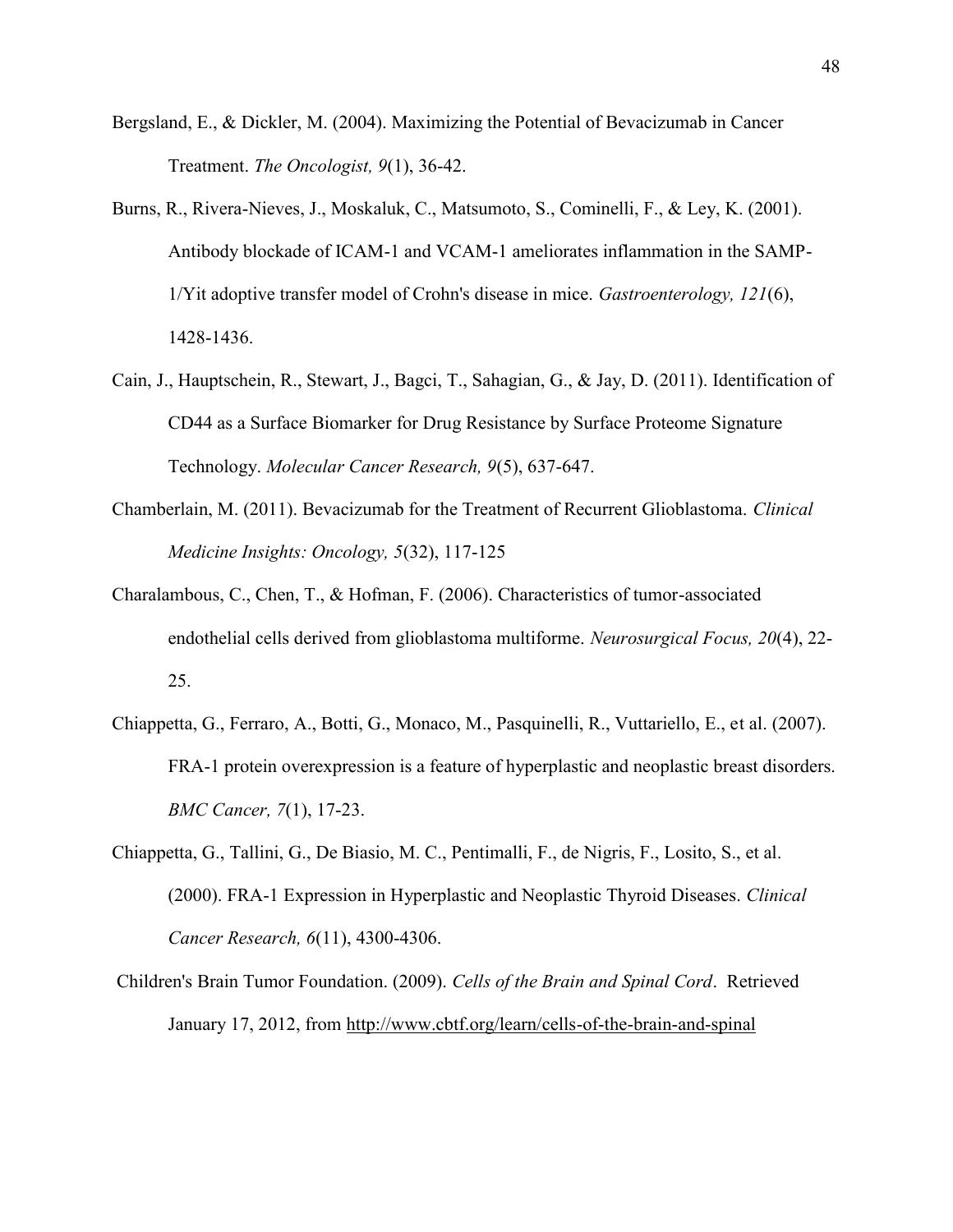- Claes, A., Idema, A., & Wesseling, P. (2007). Diffuse glioma growth: a guerilla war. *Acta Neuropathologica, 114*(5), 443-458.
- Darkes, M., Plosker, G., & Jarvis, B. (2002). Temozolomide: A Review of its Use in the Treatment of Malignant Gliomas, Malignant Melanoma and Other Advanced Cancers. *American Journal of Cancer, 1*(1), 55-80.
- de Groot, J., Fuller, G., Kumar, A., Piao, Y., Eterovic, K., Ji, Y., et al. (2010). Tumor invasion after treatment of glioblastoma with bevacizumab: radiographic and pathologic correlation in humans and mice. *Neuro-Oncology, 12*(3), 233-242.
- Debinski, W., & Gibo, D. (2005). Fos-Related Antigen 1 Modulates Malignant Features of Glioma Cells. *Molecular Cancer Research, 3*(4), 237-249.
- Debinski, W., & Gibo, D. (2011). Fos-related antigen 1 (Fra-1) pairing with and transactivation of JunB in GBM cells. *Cancer Biology & Therapy, 11*(2), 254-262.
- DeLisser, H. (2009). CD44: target for antiangiogenesis therapy. *Blood, 114*(25), 5114-5115.
- Domínguez-Giménez, P., Brown, N., & Martín-Bermudo, M.(2007). Integrin-ECM interactions regulate the changes in cell shape driving the morphogenesis of the Drosophila wing epithelium. *Journal of Cell Science, 120*(6), 1061-1071.
- Eder, J., Vande Woude, G., Boerner, S., & LoRusso, P. (2009). Novel Therapeutic Inhibitors of the c-Met Signaling Pathway in Cancer. *Clinical Cancer Research, 15*(7), 2207-2214.
- Eferl, R., Hoebertz, A., Schilling, A., Rath, M., Karreth, F., Kenner, L., et al. (2004). The Fosrelated antigen Fra-1 is an activator of bone matrix formation. *EMBO Journal, 23*(14), 2789-2799.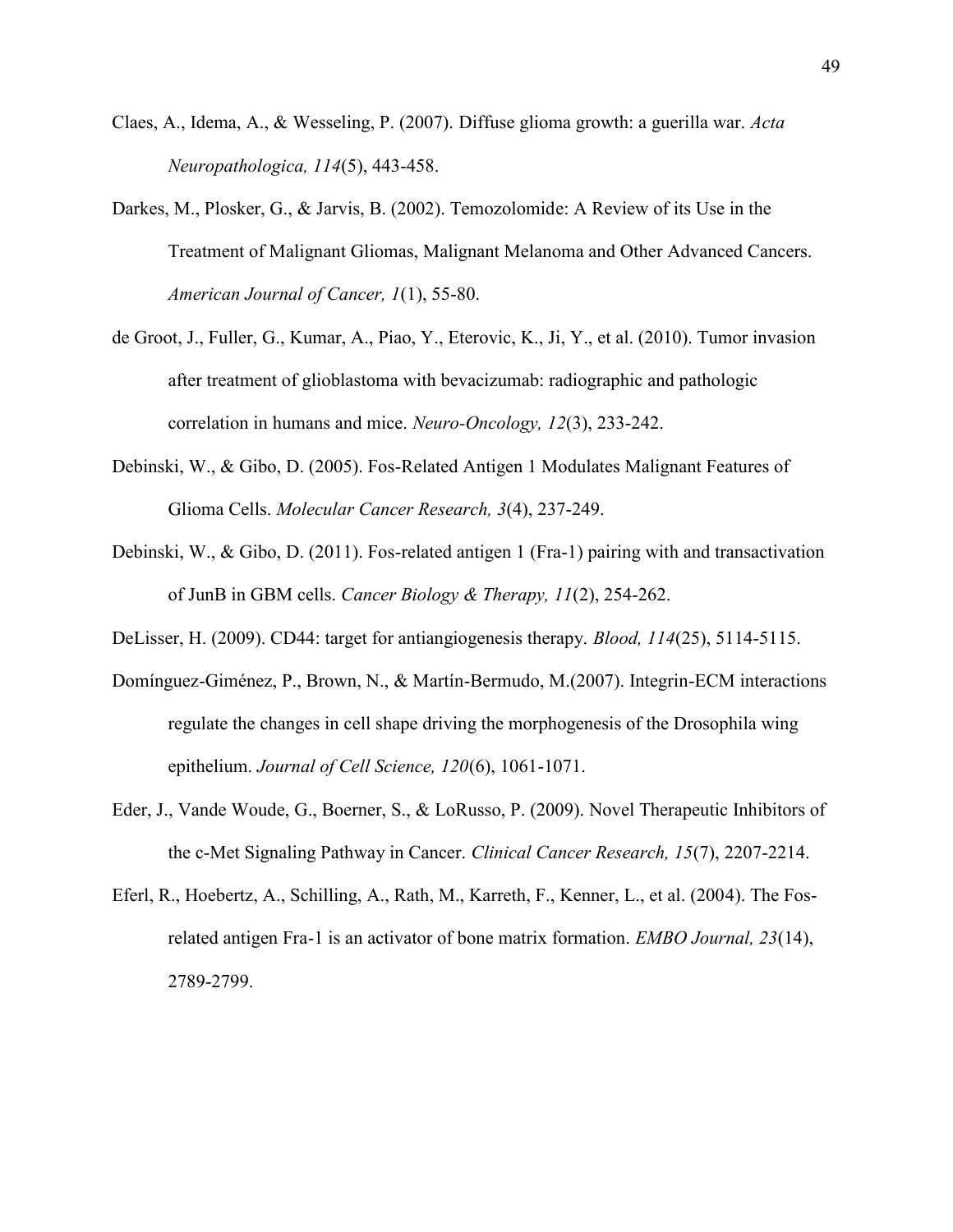- Fan, F., Samuel, S., Gaur, P., Lu, J., Dallas, N., Xia, L., et al. (2011). Chronic exposure of colorectal cancer cells to bevacizumab promotes compensatory pathways that mediate tumour cell migration. *Br J Cancer, 104*(8), 1270-1277.
- Foster, C. A. (1996). VCAM-1/ $\alpha$ 4-integrin adhesion pathway: Therapeutic target for allergic inflammatory disorders. *Journal of Allergy and Clinical Immunology, 98*(6, Part 2), S270-S277.
- Frank, S., Rihs, H., Stöcker, W., Müller, J., Dumont, B., Baur, X., et al. (1996). Combined Detection of CD44 Isoforms by Exon-Specific RT-PCR and Immunohistochemistry in Primary Human Brain Tumors and Brain Metastases. *Biochemical and Biophysical Research Communications, 222*(3), 794-801.
- Friedl, P., & Wolf, K. (2003). Tumour-cell invasion and migration: diversity and escape mechanisms. [10.1038/nrc1075]. *Nat Rev Cancer, 3*(5), 362-374.
- Friedman, H., Kerby, T., & Calvert, H. (2000). Temozolomide and Treatment of Malignant Glioma. *Clinical Cancer Research, 6*(7), 2585-2597.
- Geho, D. H., Bandle, R., Clair, T., & Liotta, L. (2005). Physiological Mechanisms of Tumor-Cell Invasion and Migration. *Physiology, 20*(3), 194-200.
- Gilles, C., Polette, M., Coraux, C., Tournier, J., Meneguzzi, G., Munaut, C., et al. (2001). Contribution of MT1-MMP and of human laminin-5  $\gamma$ 2 chain degradation to mammary epithelial cell migration. *Journal of Cell Science, 114*(16), 2967-2976.
- Goodison, S., Urquidi, V., & Tarin, D. (1999). CD44 cell adhesion molecules. *Journal of Clinical Pathology, 52*(5), 189-196.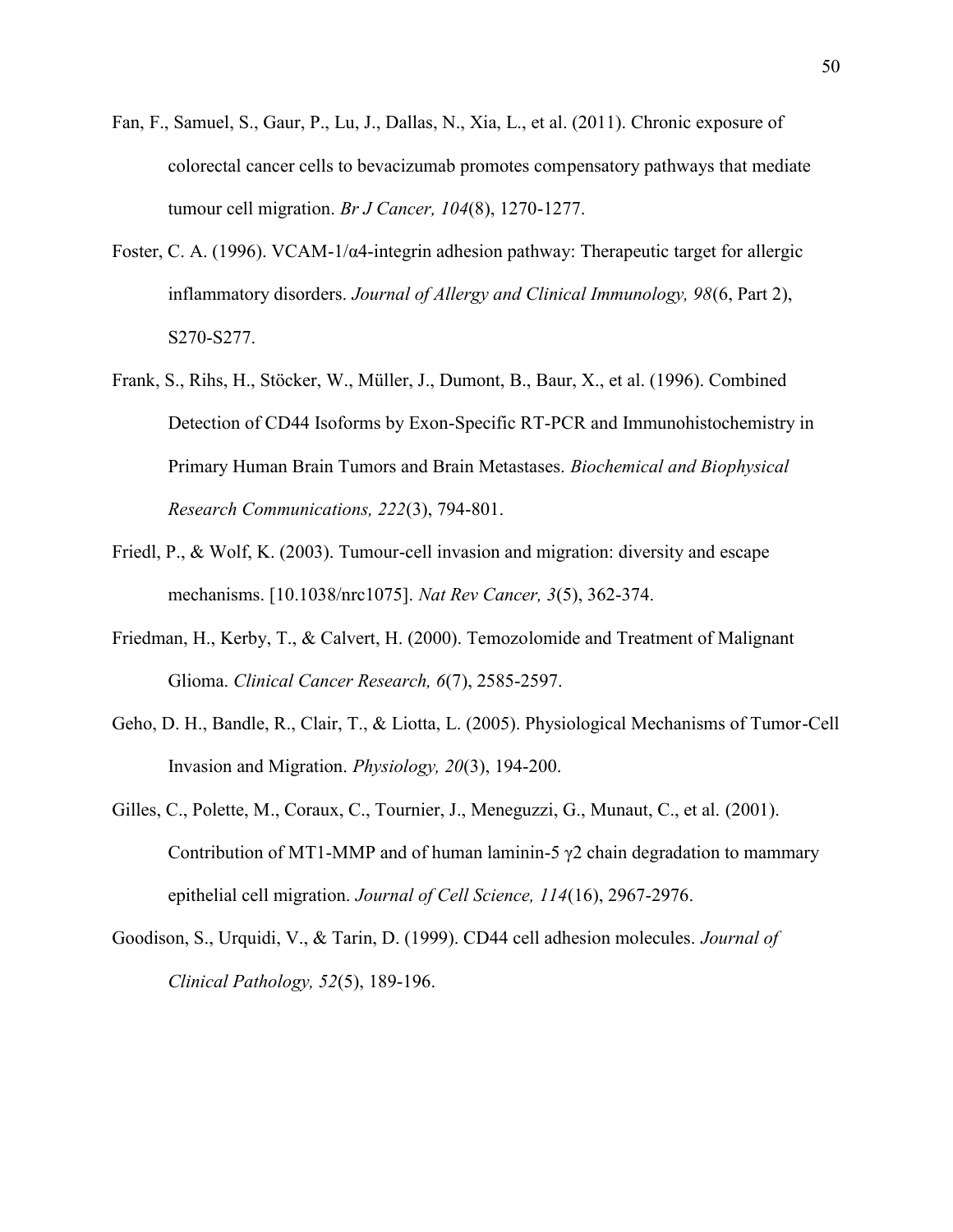- Gunther, W., Pawlak, E., Damasceno, R., Arnold, H., & Terzis, A. (2003). Temozolomide induces apoptosis and senescence in glioma cells cultured as multicellular spheroids. *Br J Cancer, 88*(3), 463-469.
- Helseth, R., Helseth, E., Johannesen, T., Langberg, C., Lote, K., Rønning, P., et al. (2010). Overall survival, prognostic factors, and repeated surgery in a consecutive series of 516 patients with glioblastoma multiforme. *Acta Neurologica Scandinavica, 122*(3), 159-167.
- Hennessy, B. T., Smith, D. L., Ram, P. T., Lu, Y., & Mills, G. B. (2005). Exploiting the PI3K/AKT Pathway for Cancer Drug Discovery. [10.1038/nrd1902]. *Nat Rev Drug Discov, 4*(12), 988-1004.
- Hoeben, A., Landuyt, B., Highley, M., Wildiers, H., Van Oosterom, A., & De Bruijn, E. (2004). Vascular Endothelial Growth Factor and Angiogenesis. *Pharmacological Reviews, 56*(4), 549-580.
- Huang, L., Li, B., Li, W., Guo, H., & Zou, F. (2009). ATP-sensitive potassium channels control glioma cells proliferation by regulating ERK activity. *Carcinogenesis, 30*(5), 737-744.
- Johns Hopkins Medicine. (2011). Brain Tumor Grades: Biopsy and Prognosis. *Diagnosing Brain Tumors* Retrieved January 17, 2012, from http://www.hopkinsmedicine.org/neurology\_neurosurgery/specialty\_areas/brain\_tumor/di agnosis/brain-tumor-grade.html
- Johnson-Leger, C., Aurrand-Lions, M., & Imhof, B. (2000). The parting of the endothelium: miracle, or simply a junctional affair? *Journal of Cell Science, 113*(6), 921-933.
- Jones, M., Tussey, L., Athanasou, N., & Jackson, D. (2000). Heparan Sulfate Proteoglycan Isoforms of the CD44 Hyaluronan Receptor Induced in Human Inflammatory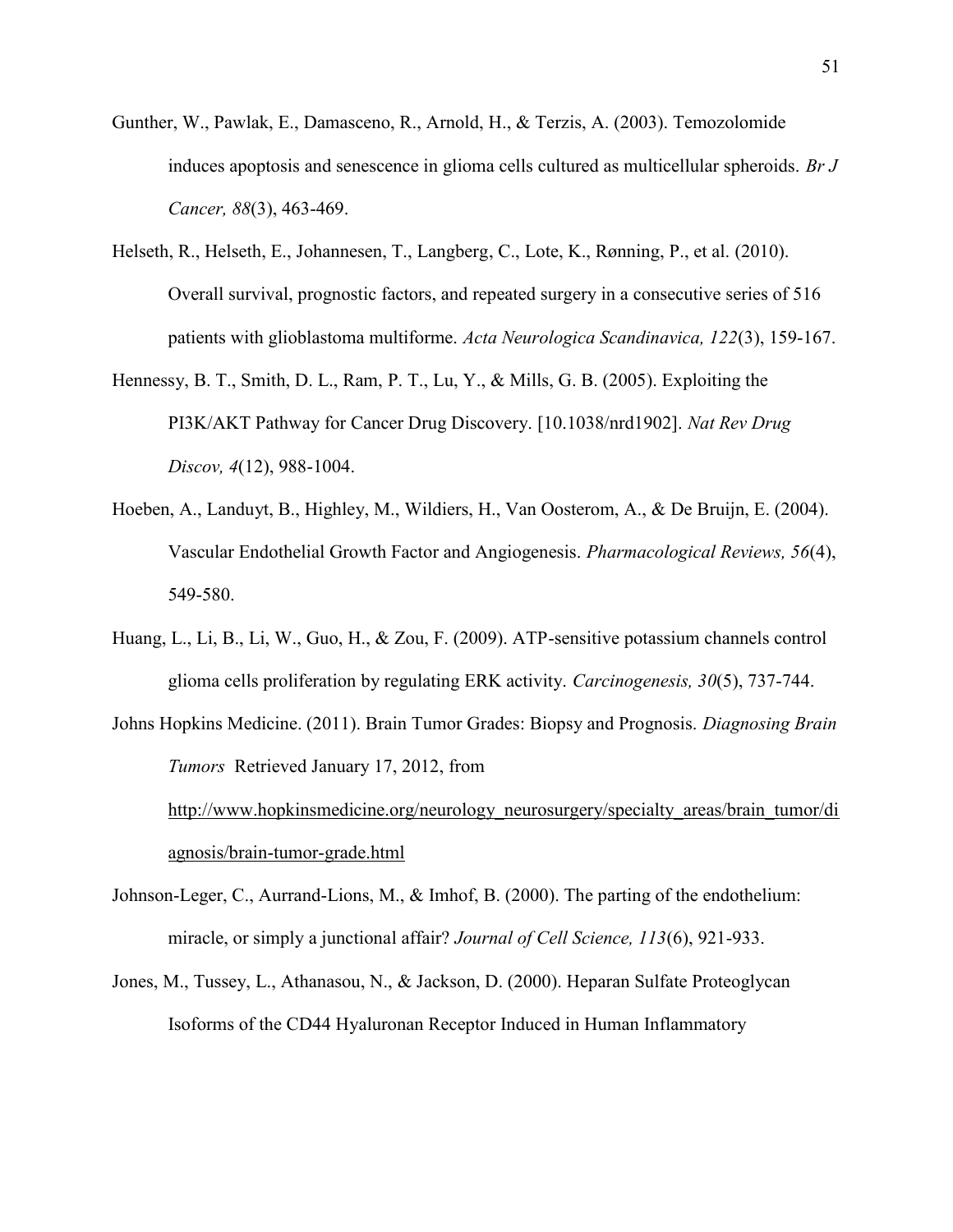Macrophages Can Function as Paracrine Regulators of Fibroblast Growth Factor Action. *Journal of Biological Chemistry, 275*(11), 7964-7974.

- Jorissen, R., Walker, F., Pouliot, N., Garrett, T., Ward, C., & Burgess, A. (2003). Epidermal growth factor receptor: mechanisms of activation and signalling. *Experimental Cell Research, 284*(1), 31-53.
- Keunen, O., Johansson, M., Oudin, A., Sanzey, M., Rahim, S. A. A., Fack, F., et al. (2011). Anti- VEGF treatment reduces blood supply and increases tumor cell invasion in glioblastoma. *Proceedings of the National Academy of Sciences, 108*(9), 3749-3754. doi: 10.1073/pnas.1014480108
- Knüpfer, M., Poppenborg, H., Hotfilder, M., Kühnel, K., Wolff, J., & Domula, M. (1999). CD44 expression and hyaluronic acid binding of malignant glioma cells. *Clinical and Experimental Metastasis, 17*(1), 81-86.
- Krex, D., Klink, B., Hartmann, C., von Deimling, A., Pietsch, T., Simon, M., et al. (2007). Longterm survival with glioblastoma multiforme. *Brain, 130*(10), 2596-2606.
- Kurosaka, S., & Kashina, A. (2008). Cell biology of embryonic migration. *Birth Defects Research Part C: Embryo Today: Reviews, 84*(2), 102-122.
- Kustikova, O., Kramerov, D., Grigorian, M., Berezin, V., Bock, E., Lukanidin, E., et al. (1998). Fra-1 Induces Morphological Transformation and Increases In Vitro Invasiveness and Motility of Epithelioid Adenocarcinoma Cells. *Molecular and Cellular Biology, 18*(12), 7095-7105.
- Lakshman, M., Subramaniam, V., Rubenthiran, U., & Jothy, S. (2004). CD44 promotes resistance to apoptosis in human colon cancer cells. *Experimental and Molecular Pathology, 77*(1), 18-25.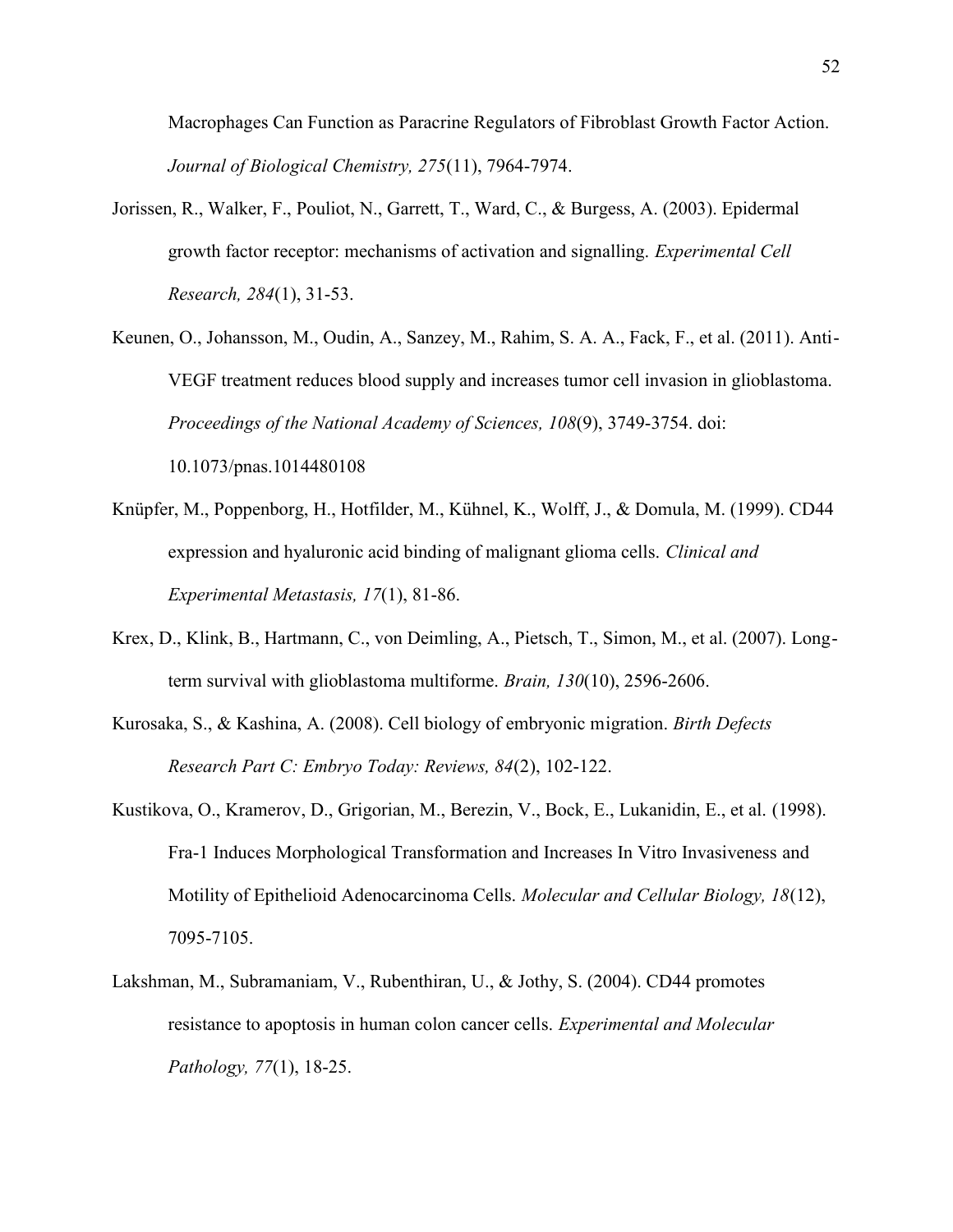- Luo, Y., Zhou, H., Krueger, J., Kaplan, C., Liao, D., Markowitz, D., et al. (2009). The role of proto-oncogene Fra-1 in remodeling the tumor microenvironment in support of breast tumor cell invasion and progression. *Oncogene, 29*(5), 662-673.
- Maher, S., Toomey, D., Condron, C., & Bouchier-Hayes, D. (2002). Activation-induced cell death: The controversial role of Fas and Fas ligand in immune privilege and tumour counterattack. *Immunol Cell Biol, 80*(2), 131-137.
- McKallip, R., Do, Y., Fisher, M., Robertson, J., Nagarkatti, P., & Nagarkatti, M. (2002). Role of CD44 in activation‐induced cell death: CD44‐deficient mice exhibit enhanced T cell response to conventional and superantigens. *International Immunology, 14*(9), 1015- 1026.
- Merzak, A., Koocheckpour, S., & Pilkington, G. J. (1994). CD44 Mediates Human Glioma Cell Adhesion and Invasion in Vitro. *Cancer Research, 54*(15), 3988-3992.
- Misra, S., Heldin, P., Hascall, V., Karamanos, N., Skandalis, S., Markwald, R., et al. (2011). Hyaluronan–CD44 interactions as potential targets for cancer therapy. *FEBS Journal, 278*(9), 1429-1443.
- Nakada, M., Kita, D., Watanabe, T., Hayashi, Y., Teng, L., Pyko, I., et al. (2011). Aberrant Signaling Pathways in Glioma. *Cancers, 3*(3), 3242-3278.
- Naor, D., Wallach-Dayan, S., Zahalka, M., & Sionov, R. (2008). Involvement of CD44, a molecule with a thousand faces, in cancer dissemination. *Seminars in Cancer Biology, 18*(4), 260-267.
- Ponta, H., & Herrlich, P. (1998). The CD44 Protein Family: Roles in Embryogenesis and Tumor Progression. *Fetal & Pediatric Pathology, 18*(4-5), 381-393.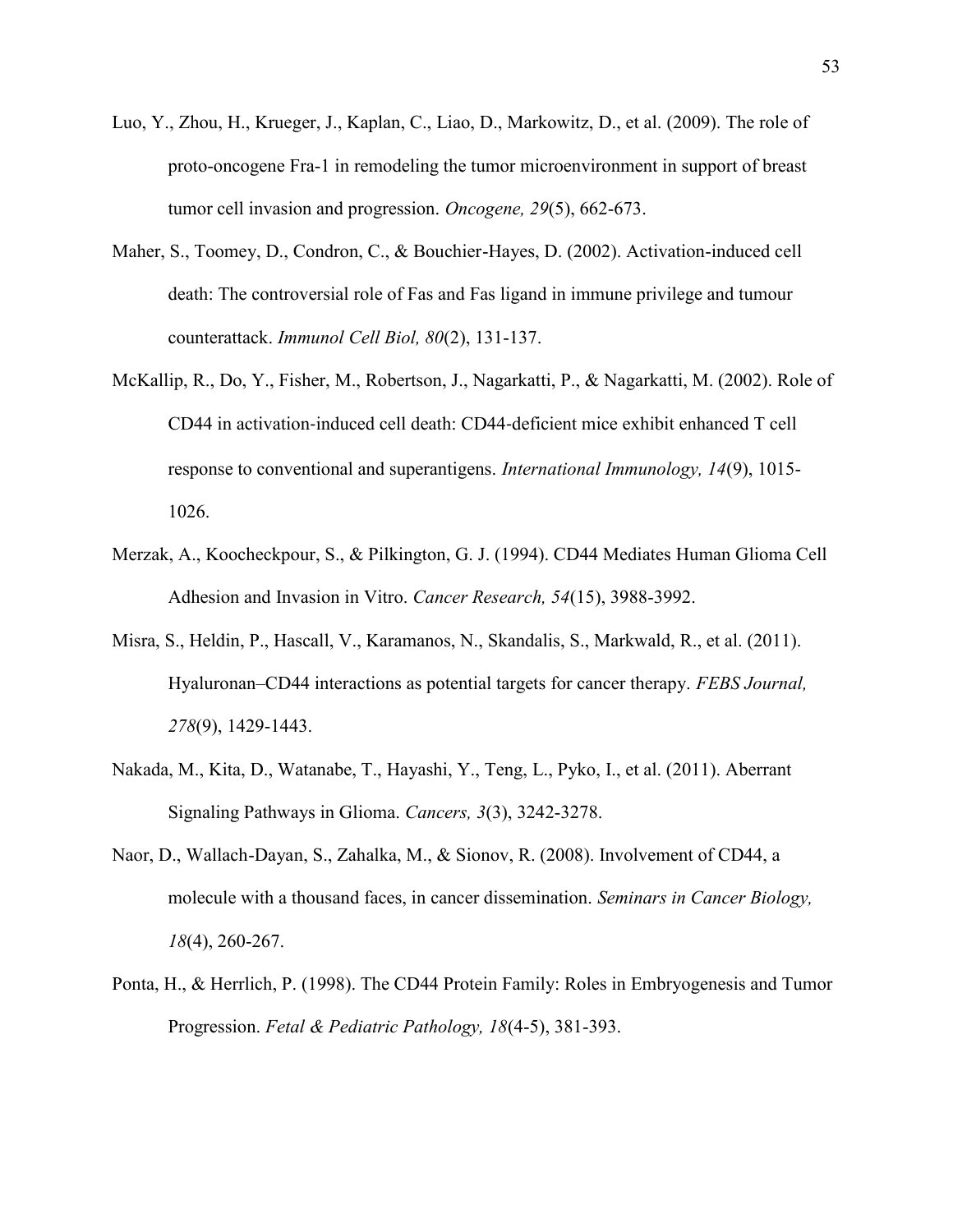- Pozas, E., Aguado, F., & Ferrer, I. (1999). Fra-1 immunoreactivity in the rat brain during normal postnatal development and after injury in adulthood. *Neuroscience Research, 33*(2), 137- 145.
- Puré, E., & Cuff, C. (2001). A crucial role for CD44 in inflammation. *Trends in Molecular Medicine, 7*(5), 213-221.
- Raines, T. (2010). *The Regulation of CD44 Expression in Malignant Brain Tumor Cells.* MS, North Carolina A&T State University, Greensboro, NC.
- Ramos-Nino, M., Blumen, S., Pass, H., & Mossman, B. (2007). Fra-1 governs cell migration via modulation of CD44 expression in human mesotheliomas. *Molecular Cancer, 6*(1), 81-89
- Ramos-Nino, M., Scapoli, L., Martinelli, M., Land, S., & Mossman, B. (2003). Microarray Analysis and RNA Silencing Link fra-1 to cd44 and c-met Expression in Mesothelioma. *Cancer Research, 63*(13), 3539-3545.
- Santoni-Rugiu, E., & Silverman, J. (1997). Functional characterization of the rat mdr1b encoded P-glycoprotein: not all inducing agents are substrates. *Carcinogenesis, 18*(11), 2255- 2263.
- Sayan, A., Stanford, R., Vickery, R., Grigorenko, E., Diesch, J., Kulbicki, K., et al. (2011). Fra-1 controls motility of bladder cancer cells via transcriptional upregulation of the receptor tyrosine kinase AXL. *Oncogene,* 31(12):1493-503.
- Schlessinger, J. (2002). Ligand-induced, receptor-mediated dimerization and activation of EGF receptor. *Cell, 110*, 669-672.
- Schreiber, M., Wang, Z., Jochum, W., Fetka, I., Elliott, C., & Wagner, E. (2000). Placental vascularisation requires the AP-1 component fra1. *Development, 127*(22), 4937-4948.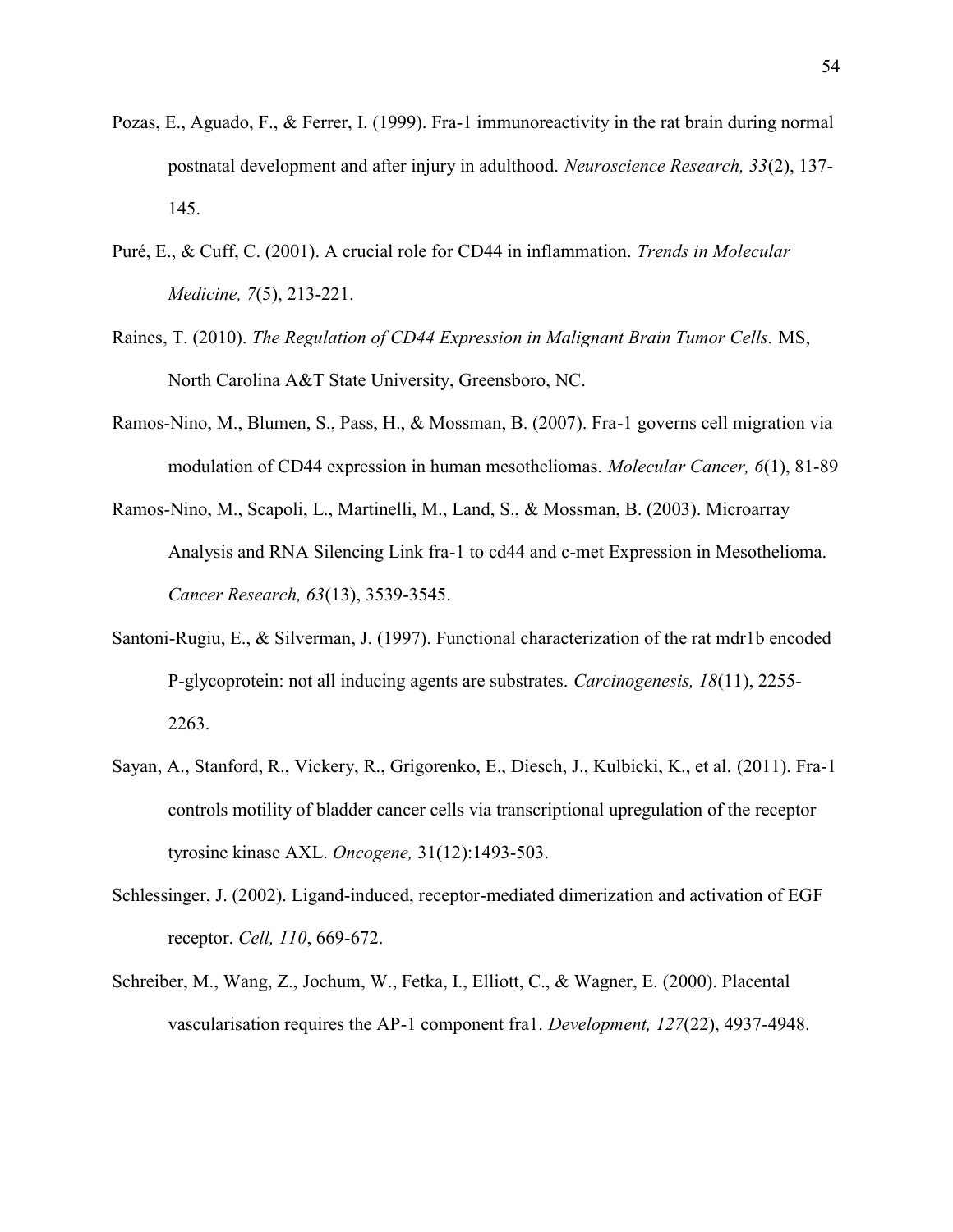- Sherman, L., Wainwright, D., Ponta, H., & Herrlich, P. (1998). A splice variant of CD44 expressed in the apical ectodermal ridge presents fibroblast growth factors to limb mesenchyme and is required for limb outgrowth. *Genes & Development, 12*(7), 1058- 1071.
- Siegelman, M., Stanescu, D., & Estess, P. The CD44-initiated pathway of T-cell extravasation uses VLA-4 but not LFA-1 for firm adhesion. *J Clinical Invest.,* 105(5):683–691
- Sneath, R., & Mangham, D. (1998). The normal structure and function of CD44 and its role in neoplasia. *Journal of Clinical Pathology, 51*, 191-200.
- Soroceanu, L., Manning, T., & Sontheimer, H. (1999). Modulation of Glioma Cell Migration and Invasion Using Cl− and K+ Ion Channel Blockers. *The Journal of Neuroscience, 19*(14), 5942-5954.
- Tiwari, G., Sakaue, H., Pollack, J., & Roth, R. (2003). Gene Expression Profiling in Prostate Cancer Cells With Akt Activation Reveals Fra-1 As an Akt-Inducible Gene. *Molecular Cancer Research, 1*(6), 475-484.
- Verde, P., Casalino, L., Talotta, F., Yaniv, M., & Weitzman, J. (2007). Deciphering AP-1 Function in Tumorigenesis: Fra-ternizing on Target Promoters. *Cell Cycle, 6*(21), 2633- 2639.
- Wei, K., Huang, C., Chen, P., Feng, L., Wu, T., Chen, S., et al. (2010). Evaluation of the Prognostic Value of CD44 in Glioblastoma Multiforme. *Anticancer Research, 30*(1), 253-259.
- Wiranowska, M., Ladd, S., Moscinski, L., Hill, B., Haller, E., Mikecz, K., et al. (2010). Modulation of hyaluronan production by CD44 positive glioma cells. *International Journal of Cancer, 127*(3), 532-542.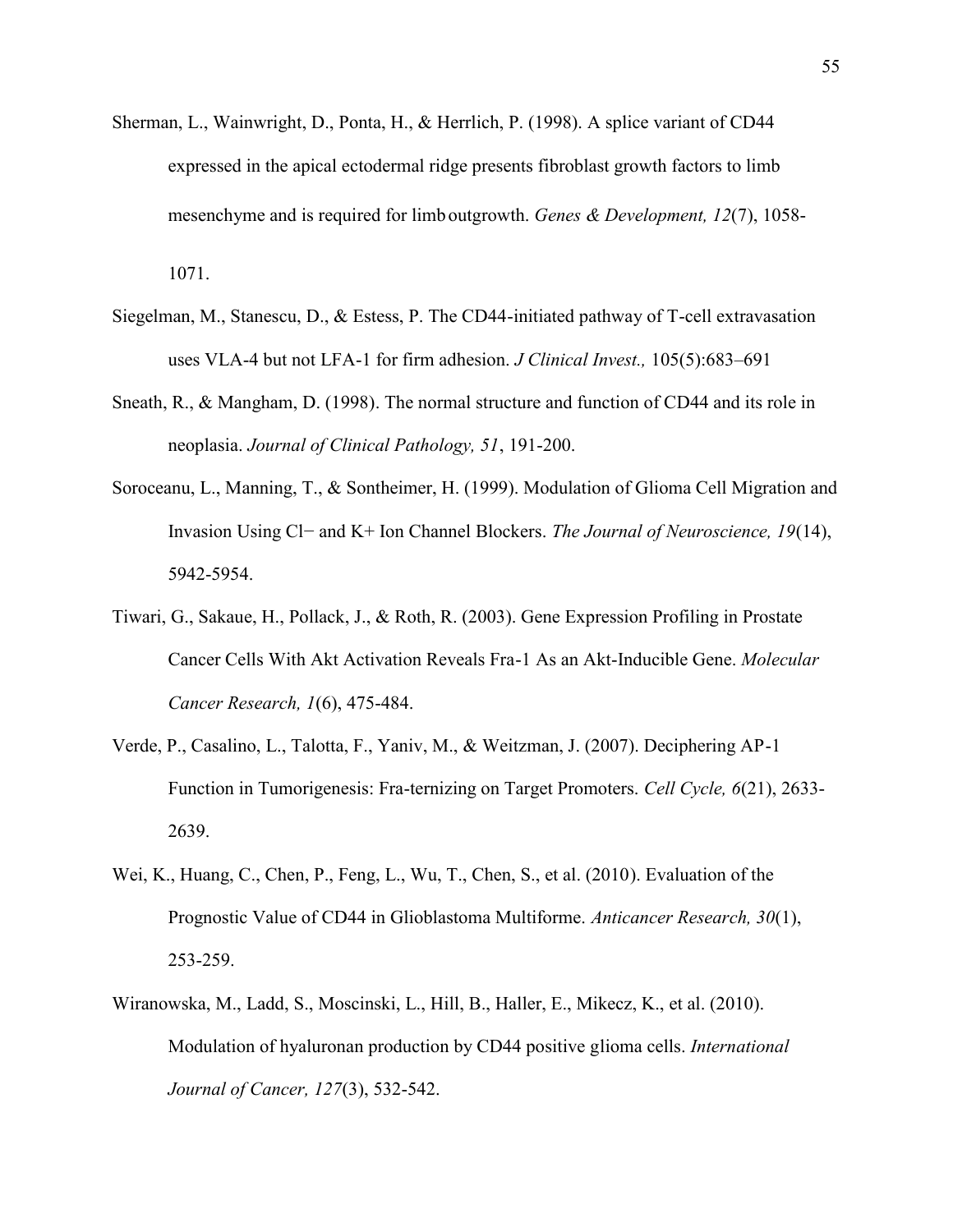- Xu, Y., Stamenkovic, I., & Yu, Q. (2010). CD44 Attenuates Activation of the Hippo Signaling Pathway and Is a Prime Therapeutic Target for Glioblastoma. *Cancer Research, 70*(6), 2455-2464.
- Yokoyama, A., Yang, L., Itoh, S., Mori, K., & Tanaka, J. (2004). Microglia, a potential source of neurons, astrocytes, and oligodendrocytes. *Glia, 45*(1), 96-104.
- Yoshida, T., Matsuda, Y., Naito, Z., & Ishiwata, T. (2012). CD44 in human glioma correlates with histopathological grade and cell migration. *Pathology International*.
- You, W., & McDonald, D. (2008). The hepatocyte growth factor/c-Met signaling pathway as a therapeutic target to inhibit angiogenesis. *Biochem Biophys Res Commun, 41*(12), 833-839.
- Young, M., & Colburn, N. (2006). Fra-1 a target for cancer prevention or intervention. *Gene, 379*(0), 1-11.
- Zohrabian, V., Forzani, B., Chau, Z., Murali, R., & Jhanwar-Uniyal, M. (2009). Rho/ROCK and MAPK Signaling Pathways Are Involved in Glioblastoma Cell Migration and Proliferation. *Anticancer Research, 29*(1), 119-123.
- Zöller, M. (2011). CD44: can a cancer-initiating cell profit from an abundantly expressed molecule? *Nat Rev Cancer, 11*(4), 254-267.